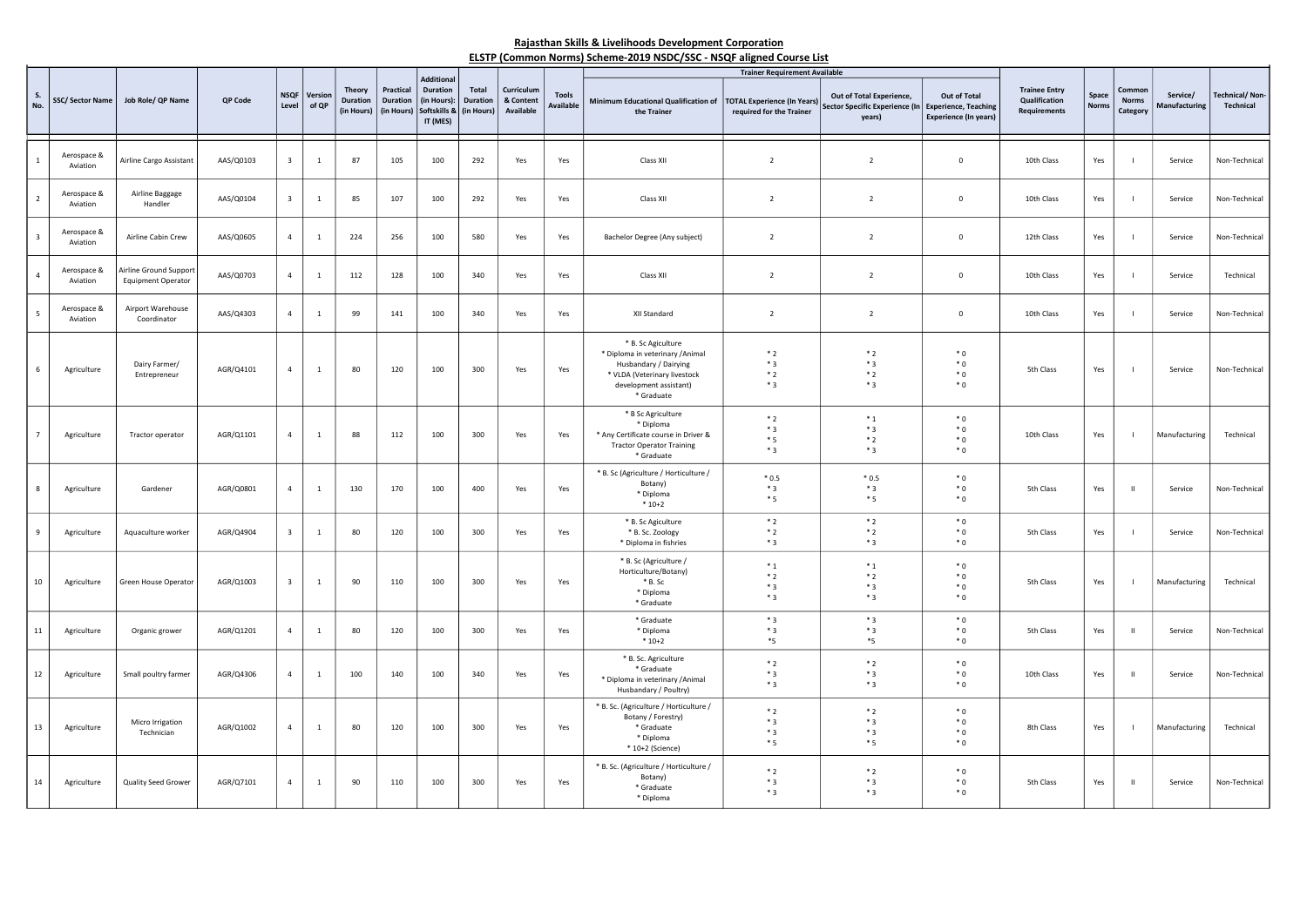|                                             |                                      |           |                         |                  |                                                |                                            |                                                                                              |                                 |                                      |                                  |                                                                                                                                                                                                                                                                                                              | <b>Trainer Requirement Available</b>       |                                                                                           |                                              |                                                                                                                                                  |                       |                                    |                           |                                    |
|---------------------------------------------|--------------------------------------|-----------|-------------------------|------------------|------------------------------------------------|--------------------------------------------|----------------------------------------------------------------------------------------------|---------------------------------|--------------------------------------|----------------------------------|--------------------------------------------------------------------------------------------------------------------------------------------------------------------------------------------------------------------------------------------------------------------------------------------------------------|--------------------------------------------|-------------------------------------------------------------------------------------------|----------------------------------------------|--------------------------------------------------------------------------------------------------------------------------------------------------|-----------------------|------------------------------------|---------------------------|------------------------------------|
| S.<br>No.                                   | SSC/ Sector Name   Job Role/ QP Name | QP Code   | <b>NSQF</b><br>Level    | Version<br>of QP | <b>Theory</b><br><b>Duration</b><br>(in Hours) | Practical<br><b>Duration</b><br>(in Hours) | <b>Additional</b><br><b>Duration</b><br>(in Hours):<br>Softskills &   (in Hours)<br>IT (MES) | <b>Total</b><br><b>Duration</b> | Curriculum<br>& Content<br>Available | <b>Tools</b><br><b>Available</b> | Minimum Educational Qualification of   TOTAL Experience (In Years)<br>the Trainer                                                                                                                                                                                                                            | required for the Trainer                   | Out of Total Experience,<br>Sector Specific Experience (In Experience, Teaching<br>years) | Out of Total<br><b>Experience (In years)</b> | <b>Trainee Entry</b><br>Qualification<br>Requirements                                                                                            | Space<br><b>Norms</b> | Common<br><b>Norms</b><br>Category | Service/<br>Manufacturing | <b>Technical/Non-</b><br>Technical |
| 15<br>Agriculture                           | <b>Tractor Mechanic</b>              | AGR/Q1108 | $\overline{4}$          | $\mathbf{1}$     | 50                                             | 170                                        | 100                                                                                          | 320                             | Yes                                  | Yes                              | * B Tech in Mechanical / Agriculture<br>engineering.<br>* B Sc Agriculture<br>* Diploma / ITI (Mechanical / Agriculture<br>engineering/Automobile/Mechanic<br>Tractor)<br>* 10+2 with Science and having any<br>Certificate course in Driver or Tractor<br>Mechanic Training from recognised<br>organisation | $*_{1}$<br>$*2$<br>$*3$<br>$*5$            | $*_{1}$<br>$*2$<br>$*3$<br>$*5$                                                           | $\mathbf 0$                                  | 12th Class                                                                                                                                       | Yes                   |                                    | Manufacturing             | Technical                          |
| 16<br>Agriculture                           | <b>Horse Trainer</b>                 | AGR/Q4703 | 5                       | $\mathbf{1}$     | 549                                            | 1035                                       | 100                                                                                          | 1684                            | Yes                                  | Yes                              | $*12th$<br>* Graduate<br>* Post Graduate<br><b>Experience required in Equine</b><br>Management (as Horse trainer)/<br><b>Experience of a Horse Trainer or</b><br>equestrian sportsperson                                                                                                                     | $*_{5}$<br>$*3$<br>$*2$                    | $^*$ 0<br>$^*$ 0<br>$*$ 0                                                                 | $*0$<br>$*0$<br>$*0$                         | Class 12. No separate<br>entry requirement for<br>veterans from Armed<br>Forces who have<br>exposure of working in<br>similar trade or job roles | Yes                   | -1                                 | Service                   | Non-Technical                      |
| 17<br>Agriculture                           | <b>Equine Farrier</b>                | AGR/Q4704 | $\overline{4}$          | 1                | 383                                            | 769                                        | 100                                                                                          | 1252                            | Yes                                  | Yes                              | * 12th<br>* B.V. Sc.<br><b>Experience required in Equine</b><br>Management (as Equine Farrier/<br>Experience as an equine farrier<br>with stud farms/ race courses/ polo<br>clubs/ riding schools                                                                                                            | $*5$<br>$*3$                               | $^*$ 0<br>$^*$ 0                                                                          | $*0$<br>$*$ 0                                | Class 10. No separate<br>entry requirement for<br>veterans from Armed<br>Forces who have<br>exposure of working in<br>similar trade or job roles | Yes                   |                                    | Service                   | Technical                          |
| Apparel, Madeups<br>18<br>& Home Furnishing | Sewing Machine<br>Operator           | AMH/Q0301 | $\overline{4}$          | $\mathbf{1}$     | 80                                             | 190                                        | 100                                                                                          | 370                             | Yes                                  | Yes                              | * 10th pass with supervisory experience<br>in relevant trade<br>* Certificate in relevent trade of<br>minimum 6 months duration<br>* Diploma in relevent trade of minimum<br>1 year duration<br>* ITI in the relevant trade<br>* Graduate in the relevant trade                                              | $*6$<br>$*4$<br>$*2$<br>$*2$<br>$*_{2}$    | $*6$<br>$*_{4}$<br>$*2$<br>$*2$<br>$*_{2}$                                                | $*0$<br>$*0$<br>$*0$<br>$*0$<br>$*0$         | 5th Class                                                                                                                                        | Yes                   | $\perp$                            | Manufacturing             | Technical                          |
| Apparel, Madeups<br>19<br>& Home Furnishing | Hand Embroiderer                     | AMH/Q1001 | $\overline{4}$          | $\mathbf{1}$     | 60                                             | 140                                        | 100                                                                                          | 300                             | Yes                                  | Yes                              | * 10th pass with supervisory experience<br>in relevant trade<br>* Certificate in relevent trade of<br>minimum 6 months duration<br>Diploma in relevent trade of minimum<br>1 year duration<br>* ITI in the relevant trade<br>* Graduate in the relevant trade                                                | $*6$<br>$*_{4}$<br>$*2$<br>$*2$<br>$*_{2}$ | $*6$<br>$*_{4}$<br>$*2$<br>$*2$<br>$*_{2}$                                                | $*0$<br>$*0$<br>$*0$<br>$*0$<br>$*$ 0        | 10th Class                                                                                                                                       | Yes                   |                                    | Manufacturing             | Technical                          |
| Apparel, Madeups<br>20<br>& Home Furnishing | In-line Checker                      | AMH/Q0102 | $\overline{\mathbf{3}}$ | 1                | 85                                             | 185                                        | 100                                                                                          | 370                             | Yes                                  | Yes                              | * 10th pass with supervisory experience<br>in relevant trade<br>* Certificate in relevent trade of<br>minimum 6 months duration<br>Diploma in relevent trade of minimum<br>1 year duration<br>* ITI in the relevant trade<br>* Graduate in the relevant trade                                                | $*6$<br>$*_{4}$<br>$*2$<br>$*2$<br>$*_{2}$ | $*6$<br>$*4$<br>$*2$<br>$*2$<br>$*_{2}$                                                   | $*0$<br>$*0$<br>$*0$<br>$*0$<br>$*0$         | 10th Class                                                                                                                                       | Yes                   |                                    | Manufacturing             | Technical                          |
| Apparel, Madeups<br>21<br>& Home Furnishing | Packer                               | AMH/Q1407 | $\overline{\mathbf{3}}$ | 1                |                                                | 60 120                                     | 100                                                                                          | 280                             | Yes                                  | Yes                              | 10th pass with supervisory experience<br>in relevant trade<br>* Certificate in relevent trade of<br>minimum 6 months duration<br>Diploma in relevent trade of minimum<br>1 year duration<br>* ITI in the relevant trade<br>* Graduate in the relevant trade                                                  | $*6$<br>$*4$<br>$*2$<br>$*2$<br>$*_{2}$    | $*6$<br>$*4$<br>$*2$<br>$*2$<br>$*_{2}$                                                   | $*0$<br>$*0$<br>$*0$<br>$*0$<br>$*$ 0        | 8th Class                                                                                                                                        |                       | Yes I                              | Manufacturing Technical   |                                    |
| Apparel, Madeups<br>22<br>& Home Furnishing | Sewing Machine<br>Operator - knits   | AMH/Q0305 | $\overline{4}$          | $\mathbf{1}$     | 90                                             | 210                                        | 100                                                                                          | 400                             | Yes                                  | Yes                              | * 10th pass with supervisory experience<br>in relevant trade<br>* Certificate in relevent trade of<br>minimum 6 months duration<br>* Diploma in relevent trade of minimum<br>1 year duration<br>* ITI in the relevant trade<br>* Graduate in the relevant trade                                              | $*6$<br>$*_{4}$<br>$*2$<br>$*2$<br>$*_{2}$ | $*6$<br>$*_{4}$<br>$*2$<br>$*2$<br>$*_{2}$                                                | $*$ 0<br>$*0$<br>$*$ 0<br>$*0$<br>$*$ 0      | 5th Class                                                                                                                                        | Yes                   | $\blacksquare$                     | Manufacturing             | Technical                          |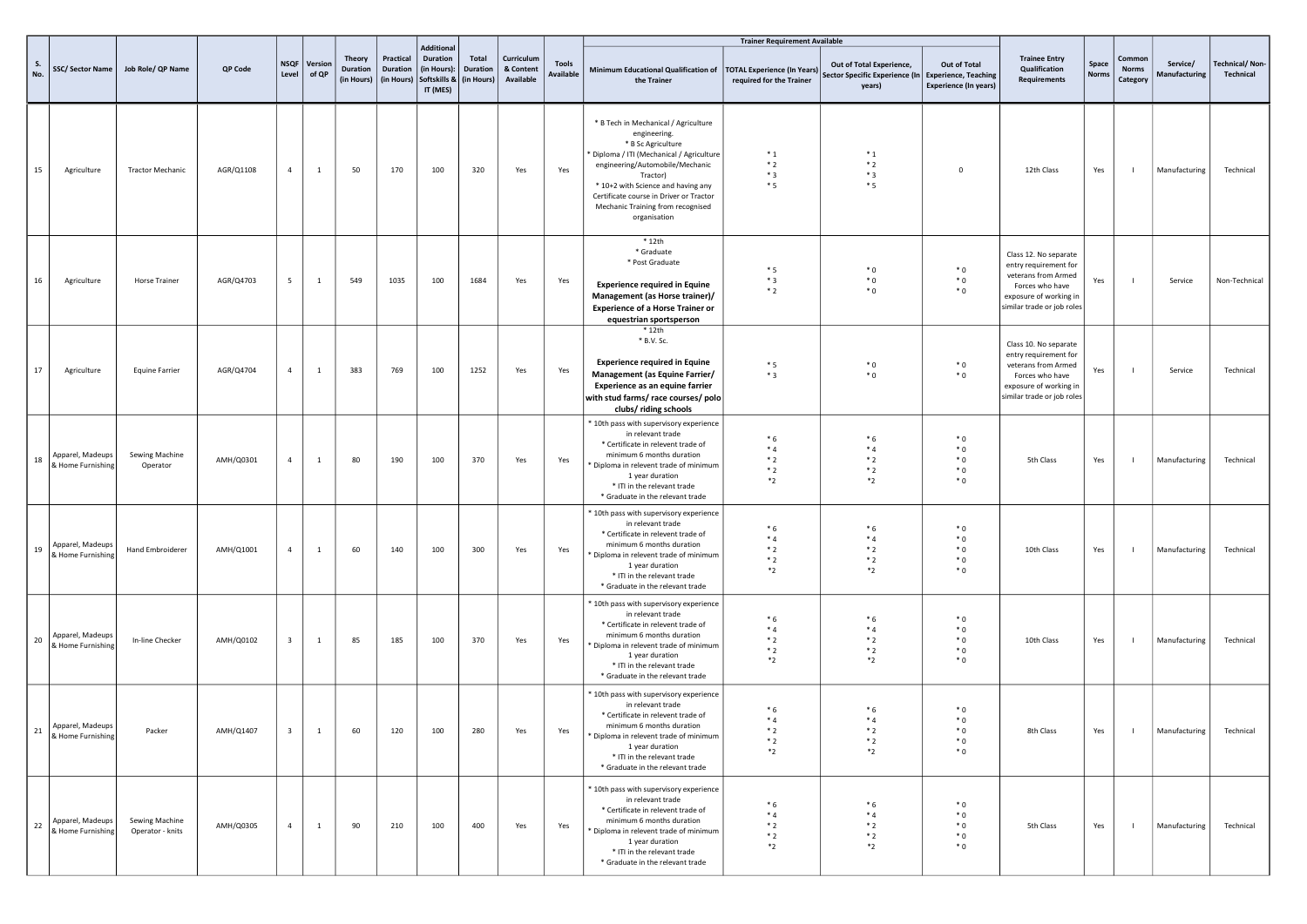|           |                                       |                                                     |           |                      |                  |                                  |                                            |                                                                                 |                                        |                                      |                                  |                                                                                                                                                                                                                                                                                                                                                                                                                                                                                                                                                        | <b>Trainer Requirement Available</b>                           |                                                                                             |                                              |                                                              |                |                                    |                           |                                    |
|-----------|---------------------------------------|-----------------------------------------------------|-----------|----------------------|------------------|----------------------------------|--------------------------------------------|---------------------------------------------------------------------------------|----------------------------------------|--------------------------------------|----------------------------------|--------------------------------------------------------------------------------------------------------------------------------------------------------------------------------------------------------------------------------------------------------------------------------------------------------------------------------------------------------------------------------------------------------------------------------------------------------------------------------------------------------------------------------------------------------|----------------------------------------------------------------|---------------------------------------------------------------------------------------------|----------------------------------------------|--------------------------------------------------------------|----------------|------------------------------------|---------------------------|------------------------------------|
| S.<br>No. | SSC/Sector Name                       | Job Role/ QP Name                                   | QP Code   | <b>NSQF</b><br>Level | Version<br>of QP | Theory<br>Duration<br>(in Hours) | Practical<br><b>Duration</b><br>(in Hours) | <b>Additional</b><br><b>Duration</b><br>(in Hours):<br>Softskills &<br>IT (MES) | Total<br><b>Duration</b><br>(in Hours) | Curriculum<br>& Content<br>Available | <b>Tools</b><br><b>Available</b> | Minimum Educational Qualification of<br>the Trainer                                                                                                                                                                                                                                                                                                                                                                                                                                                                                                    | <b>TOTAL Experience (In Years)</b><br>required for the Trainer | Out of Total Experience,<br>Sector Specific Experience (In   Experience, Teaching<br>years) | Out of Total<br><b>Experience (In years)</b> | <b>Trainee Entry</b><br>Qualification<br><b>Requirements</b> | Space<br>Norm: | Common<br><b>Norms</b><br>Category | Service/<br>Manufacturing | <b>Technical/Non-</b><br>Technical |
| 23        | Apparel, Madeups<br>& Home Furnishing | Self Employed Tailor                                | AMH/Q1947 | $\overline{4}$       | $\mathbf{1}$     | 80                               | 260                                        | 100                                                                             | 440                                    | Yes                                  | Yes                              | * 10th pass with supervisory experience<br>in relevant trade<br>* Certificate in relevent trade of<br>minimum 6 months duration<br>* Diploma in relevent trade of minimum<br>1 year duration<br>* ITI in the relevant trade<br>* Graduate in the relevant trade                                                                                                                                                                                                                                                                                        | $*6$<br>$*4$<br>$*2$<br>$*2$<br>$*_{2}$                        | $*6$<br>$*4$<br>$*2$<br>$*2$<br>$*_{2}$                                                     | $*0$<br>$*0$<br>$*0$<br>$*0$<br>$*0$         | 8th Class                                                    | Yes            | $\overline{\phantom{a}}$           | Manufacturing             | Technical                          |
| 24        | Apparel, Madeups<br>& Home Furnishing | <b>Export Assistant</b>                             | AMH/Q1601 | $\overline{4}$       | $\mathbf{1}$     | 90                               | 180                                        | 100                                                                             | 370                                    | Yes                                  | Yes                              | * Graduate in the relevant trade<br>* ITI in the relevant trade<br>* Diploma in the relevent trade                                                                                                                                                                                                                                                                                                                                                                                                                                                     | $*2$<br>$*2$<br>$*2$                                           | $*2$<br>$*2$<br>$*2$                                                                        | $*0$<br>$*0$<br>$*0$                         | 12th Class                                                   | Yes            | - H                                | Manufacturing             | Technical                          |
| 25        | Apparel, Madeups<br>& Home Furnishing | Pressman                                            | AMH/Q0401 | $\overline{4}$       | $\mathbf{1}$     | 85                               | 185                                        | 100                                                                             | 370                                    | Yes                                  | Yes                              | * 10th pass with supervisory experience<br>in relevant trade<br>* Certificate in relevent trade of<br>minimum 6 months duration<br>* Diploma in relevent trade of minimum<br>1 year duration<br>* ITI in the relevant trade<br>* Graduate in the relevant trade                                                                                                                                                                                                                                                                                        | $*6$<br>$*4$<br>$*2$<br>$*2$<br>$*_{2}$                        | $*6$<br>$*_{4}$<br>$*2$<br>$*2$<br>$*_{2}$                                                  | $*0$<br>$*0$<br>$*0$<br>$*0$<br>$*0$         | 5th Class                                                    | Yes            | $\overline{\phantom{a}}$           | Manufacturing             | Technical                          |
| 26        | Apparel, Madeups<br>& Home Furnishing | <b>Washing Machine</b><br>Operator                  | AMH/Q1810 | $\overline{4}$       | $\mathbf{1}$     | 90                               | 210                                        | 100                                                                             | 400                                    | Yes                                  | Yes                              | * 10th pass with supervisory experience<br>in relevant trade<br>* Certificate in relevent trade of<br>minimum 6 months duration<br>* Diploma in relevent trade of minimum<br>1 year duration<br>* ITI in the relevant trade<br>* Graduate in the relevant trade                                                                                                                                                                                                                                                                                        | $*6$<br>$*4$<br>$*2$<br>$*2$<br>$*_{2}$                        | $*6$<br>$*4$<br>$*2$<br>$*2$<br>$*_{2}$                                                     | $*0$<br>$*0$<br>$*0$<br>$*0$<br>$*0$         | 10th Class                                                   | Yes            | $\overline{1}$                     | Manufacturing             | Technical                          |
| 27        | Apparel, Madeups<br>& Home Furnishing | <b>Assistant Fashion</b><br>Designer                | AMH/Q1210 | $\overline{4}$       | $\mathbf{1}$     | 150                              | 350                                        | 100                                                                             | 600                                    | Yes                                  | Yes                              | * Diploma in relevent trade (eg: desinging<br>and manufacturing ) of minimum 1 year<br>duration<br>* ITI in the relevant trade (eg: desinging<br>and manufacturing)<br>* Graduate in the relevant trade (eg:<br>desinging and manufacturing)<br>Note - Textiles qualification and                                                                                                                                                                                                                                                                      | $*2$<br>$*2$<br>$*2$                                           | $*2$<br>$*2$<br>$*2$                                                                        | $*0$<br>$*0$<br>$*0$                         | 12th Class                                                   | Yes            | $\overline{\phantom{a}}$           | Manufacturing             | Technical                          |
| 28        | Apparel, Madeups<br>& Home Furnishing | Machine Maintenance<br>Mechanic (Sewing<br>Machine) | AMH/Q1901 | 5                    | $\mathbf{1}$     | 160                              | 380                                        | 100                                                                             | 640                                    | Yes                                  | Yes                              | experience will not be considered.<br>* 10th pass with supervisory experience<br>in relevant trade<br>* Certificate in relevent trade (eg:<br>garment manufacturing technology) of<br>minimum 6 months duration<br>Diploma in relevent trade (eg: garment<br>manufacturing technology) of minimum 1<br>year duration<br>* ITI in the relevant trade (eg: garment<br>manufacturing technology)<br>* Graduate in the relevant trade (eg:<br>garment manufacturing technology)<br>Note - Textiles qualification and<br>experience will not be considered. | $*6$<br>$*_{4}$<br>$*2$<br>$*2$<br>$*2$                        | $*6$<br>$*_{4}$<br>$*2$<br>$*2$<br>$*2$                                                     | $*0$<br>$*0$<br>$*0$<br>$*0$<br>$*0$         | 8th Class                                                    | Yes            | $\overline{1}$                     | Manufacturing             | Technical                          |
| 29        | Apparel, Madeups<br>& Home Furnishing | Sampling Tailor                                     | AMH/Q0701 | $\overline{4}$       | $\mathbf{1}$     | 210                              | 510                                        | 100                                                                             | 820                                    | Yes                                  | Yes                              | * 10th pass with supervisory experience<br>in relevant trade<br>* Certificate in relevent trade (eg:<br>garment manufacturing technology) of<br>minimum 6 months duration<br>* Diploma in relevent trade (eg: garment<br>manufacturing technology) of minimum 1<br>year duration<br>* ITI in the relevant trade (eg: garment<br>manufacturing technology)<br>* Graduate in the relevant trade (eg:<br>garment manufacturing technology)<br>Note - Textiles qualification and<br>experience will not be considered.                                     | $*6$<br>$*4$<br>$*2$<br>$*2$<br>$*2$                           | $*6$<br>$*_{4}$<br>$*2$<br>$*2$<br>$*2$                                                     | $*0$<br>$*0$<br>$*0$<br>$*0$<br>$*0$         | 8th Class                                                    | Yes            | $\blacksquare$                     | Manufacturing             | Technical                          |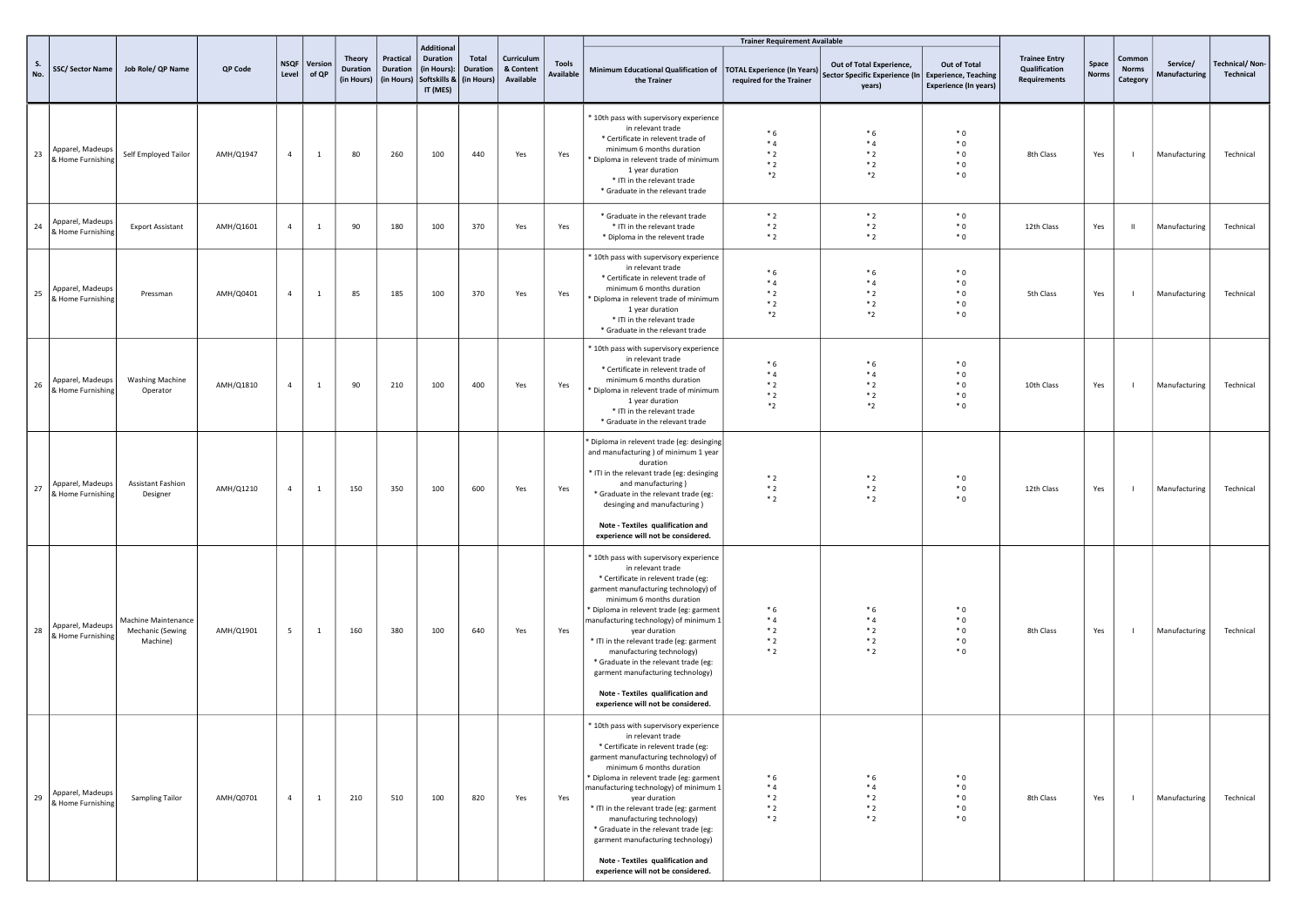|           |                                       |                                                          |           |                         |                  |                                                |                                     |                                                                   |                                 |                                      |                                  |                                                                                                                                                                                                                                                                                                                                          | <b>Trainer Requirement Available</b>                                                                                                                                                         |                                                                                           |                                           |                                                       |                |                                   |                           |                             |
|-----------|---------------------------------------|----------------------------------------------------------|-----------|-------------------------|------------------|------------------------------------------------|-------------------------------------|-------------------------------------------------------------------|---------------------------------|--------------------------------------|----------------------------------|------------------------------------------------------------------------------------------------------------------------------------------------------------------------------------------------------------------------------------------------------------------------------------------------------------------------------------------|----------------------------------------------------------------------------------------------------------------------------------------------------------------------------------------------|-------------------------------------------------------------------------------------------|-------------------------------------------|-------------------------------------------------------|----------------|-----------------------------------|---------------------------|-----------------------------|
| S.<br>No. | <b>SSC/ Sector Name</b>               | Job Role/ QP Name                                        | QP Code   | NSQF<br>Level           | Version<br>of QP | <b>Theory</b><br><b>Duration</b><br>(in Hours) | Practical<br>Duration<br>(in Hours) | Additional<br>Duration<br>(in Hours):<br>Softskills &<br>IT (MES) | Total<br>Duration<br>(in Hours) | Curriculum<br>& Content<br>Available | <b>Tools</b><br><b>Available</b> | Minimum Educational Qualification of<br>the Trainer                                                                                                                                                                                                                                                                                      | <b>TOTAL Experience (In Years)</b><br>required for the Trainer                                                                                                                               | Out of Total Experience,<br>Sector Specific Experience (In Experience, Teaching<br>years) | Out of Total<br>Experience (In years)     | <b>Trainee Entry</b><br>Qualification<br>Requirements | Space<br>Norm: | Commo<br><b>Norms</b><br>Category | Service/<br>Manufacturing | Technical/Non-<br>Technical |
| 30        | Apparel, Madeups<br>& Home Furnishing | Specialized Sewing<br>Machine Operator                   | AMH/Q2301 | $\overline{4}$          | $\mathbf{1}$     | 70                                             | 170                                 | 100                                                               | 340                             | Yes                                  | Yes                              | * 10th pass with supervisory experience<br>in relevant trade<br>* Certificate in relevant trade of<br>minimum 6 months duration<br>Diploma in relevant trade of minimum<br>1 year duration<br>* ITI in the relevant trade<br>* Graduate in the relevant trade<br>Note - Textiles qualification and<br>experience will not be considered. | $*6$<br>$*4$<br>$*2$<br>$*2$<br>$*2$<br>Note - The candidate should<br>have experience in<br>operating specialised<br>sewing machine like<br>overlock, machine, chain<br>stitch machine etc. | $*6$<br>$*_{4}$<br>$*2$<br>$*2$<br>$*2$                                                   | $^\ast$ 0<br>$*0$<br>$*0$<br>$*0$<br>$*0$ | 5th Class                                             | Yes            | $\overline{\phantom{a}}$          | Manufacturing             | Technical                   |
| 31        | & Home Furnishing                     | Apparel, Madeups   Production Supervisor-<br>sewing      | AMH/Q2101 | 5                       | $\mathbf{1}$     | 210                                            | 510                                 | 100                                                               | 820                             | Yes                                  | Yes                              | * Diploma in relevent trade of minimum<br>1 year duration<br>* ITI in the relevant trade<br>* Graduate in the relevant trade<br>Note - Textiles qualification and<br>experience will not be considered.                                                                                                                                  | $*2$<br>$*2$<br>$*2$                                                                                                                                                                         | $*2$<br>$*2$<br>$*2$                                                                      | $^\ast$ 0<br>$*0$<br>$*0$                 | Graduate                                              | Yes            | $\mathbf{I}$                      | Manufacturing             | Technical                   |
| 32        | Apparel, Madeups<br>& Home Furnishing | <b>Fashion Designer</b>                                  | AMH/Q1201 | $5\overline{5}$         | $\mathbf{1}$     | 210                                            | 510                                 | 100                                                               | 820                             | Yes                                  | Yes                              | * Diploma in relevent trade of minimum<br>1 year duration<br>* ITI in the relevant trade<br>* Graduate in the relevant trade<br>Note - Textiles qualification and<br>experience will not be considered.                                                                                                                                  | $*2$<br>$*2$<br>$*2$                                                                                                                                                                         | $*2$<br>$*2$<br>$*2$                                                                      | $*0$<br>$*$ 0<br>$^*$ 0                   | 8th Class                                             | Yes            | - 1                               | Manufacturing             | Technical                   |
| 33        | Automotive                            | Taxi Driver Level 4                                      | ASC/Q9705 | $\overline{4}$          | $\mathbf{1}$     | 100                                            | 120                                 | 100                                                               | 320                             | Yes                                  | Yes                              | * 12th Pass<br>$*$ ITI                                                                                                                                                                                                                                                                                                                   | * 8 years of experience in<br>Automotive Service Industry<br>* 6 years of experience in<br>Automotive Service Industry<br><b>Valid Driving License</b><br>Required                           | $*_{4}$<br>$*4$                                                                           | $*0-4$<br>$*0-2$                          | 10th Class                                            | Yes            | $\overline{\phantom{a}}$          | Service                   | Technical                   |
| 34        | Automotive                            | Telecaller                                               | ASC/Q1105 | $\overline{4}$          | $\mathbf{1}$     | 100                                            | 120                                 | 100                                                               | 320                             | Yes                                  | Yes                              | Graduate in Any Discipline / Prefrably<br>MBA                                                                                                                                                                                                                                                                                            | 6                                                                                                                                                                                            | $\overline{4}$                                                                            | $0 - 2$                                   | 12th Class                                            | Yes            | $\parallel$                       | Service                   | Non-Technical               |
| 35        | Automotive                            | <b>Welding Technician</b><br>Level 3                     | ASC/Q3102 | $\overline{\mathbf{3}}$ | $\mathbf{1}$     | 100                                            | 200                                 | 100                                                               | 400                             | Yes                                  | Yes                              | * 12th (Science) with advanced training<br>course in welding<br>* Diploma in Welding<br>* B.E. in Welding<br>* B.Tech in Welding<br>* ITI in Welding                                                                                                                                                                                     | $*5$<br>$*5$<br>$*5$<br>$*5$<br>$*5$                                                                                                                                                         | $*5$<br>$*5$<br>$*5$<br>$*5$<br>$*5$                                                      | $\mathbf 0$                               | 10th Class                                            | Yes            | $\overline{\phantom{a}}$          | Manufacturing             | Technical                   |
| 36        | Automotive                            | CNC Operator /<br>Machining Technician<br>L3             | ASC/Q3501 | $\overline{\mathbf{3}}$ | $\mathbf{1}$     | 120                                            | 200                                 | 100                                                               | 420                             | Yes                                  | Yes                              | ITI / Diploma / B.Tech in Mechanical                                                                                                                                                                                                                                                                                                     | $\overline{4}$                                                                                                                                                                               | $\overline{\mathbf{3}}$                                                                   | 1                                         | 10th Class                                            | Yes            | $\overline{\phantom{a}}$          | Manufacturing             | Technical                   |
| 37        | Automotive                            | Showroom Hostess /<br>Host Level 3                       | ASC/Q1103 | $\overline{\mathbf{3}}$ | $\mathbf{1}$     | 80                                             | 120                                 | 100                                                               | 300                             | Yes                                  | Yes                              | Graduate in Any Discipline / Prefrably<br>MBA                                                                                                                                                                                                                                                                                            | 6                                                                                                                                                                                            | $\overline{4}$                                                                            | $\overline{2}$                            | 12th Class                                            | Yes            | $\mathbf{H}$                      | Service                   | Non-Technical               |
| 38        | Automotive                            | Sales Executive -<br>Dealership                          | ASC/Q1010 | $\overline{\mathbf{3}}$ | $\mathbf{1}$     | 100                                            | 250                                 | 100                                                               | 450                             | Yes                                  | Yes                              | Graduate in Any Discipline / Prefrably<br>MBA                                                                                                                                                                                                                                                                                            | 6                                                                                                                                                                                            | $\overline{4}$                                                                            | $\overline{2}$                            | 12th Class                                            | Yes            | - H                               | Service                   | Non-Technical               |
| 39        | Automotive                            | Sales Executive<br>(Accessories Value<br>Added Services) | ASC/Q1004 | $\overline{4}$          | $\mathbf{1}$     | 100                                            | 150                                 | 100                                                               | 350                             | Yes                                  | Yes                              | Graduate in Any Discipline / Prefrably<br>MBA                                                                                                                                                                                                                                                                                            | 6                                                                                                                                                                                            | $\overline{4}$                                                                            | $\overline{2}$                            | Graduate degree or<br>diploma in any<br>discipline    | Yes            | $\mathbf{H}$                      | Service                   | Non-Technical               |
| 40        | Automotive                            | Customer Relationship<br>Executive                       | ASC/Q1106 | $\overline{4}$          | $\overline{1}$   | 100                                            | 150                                 | 100                                                               | 350                             | Yes                                  | Yes                              | Graduate in Any Discipline / Prefrably<br>MBA                                                                                                                                                                                                                                                                                            | 6                                                                                                                                                                                            | $\sqrt{4}$                                                                                | $\overline{2}$                            | 12th Class                                            | Yes            | $\,$ H                            | Service                   | Non-Technical               |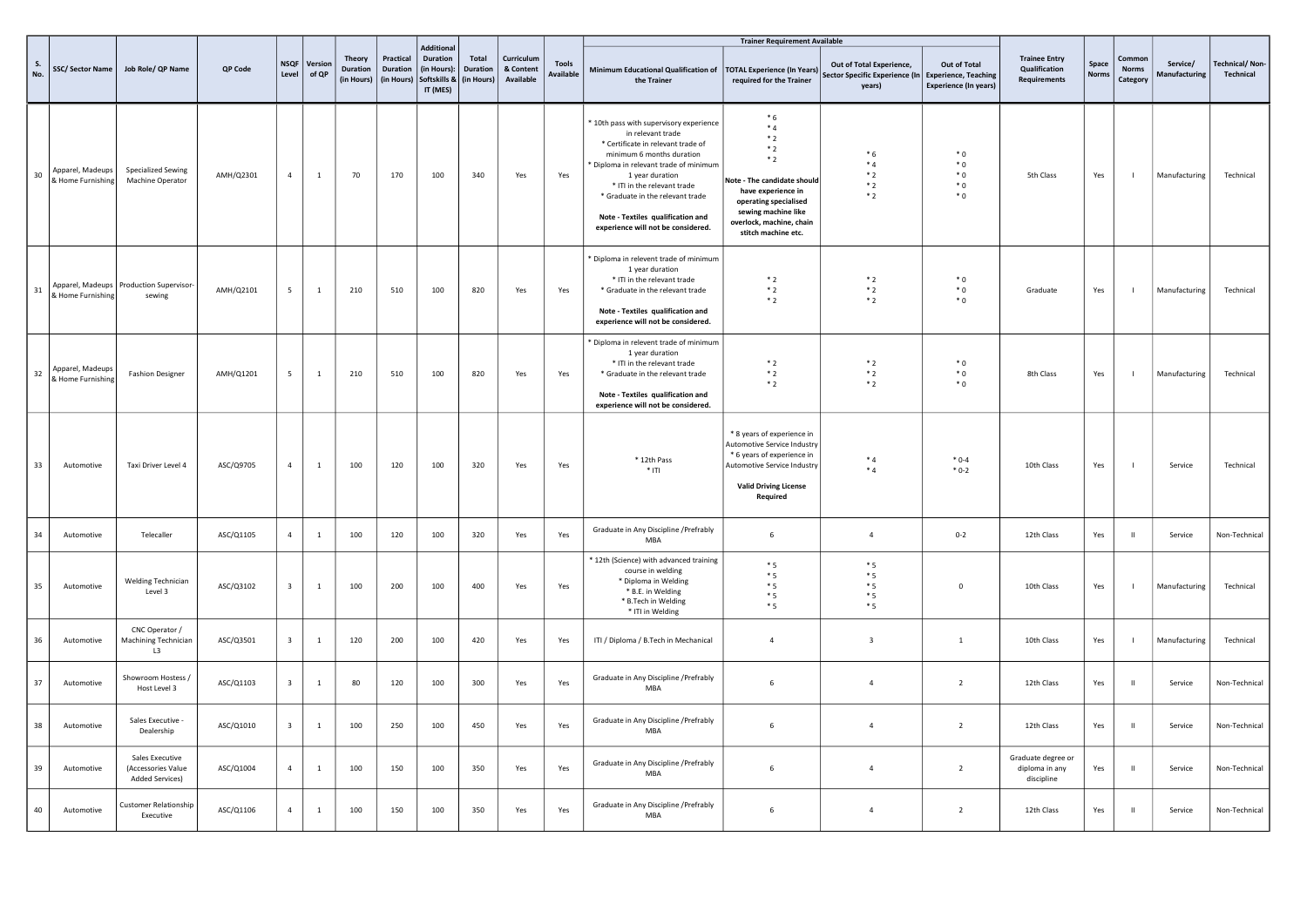|           |                                                        |                                                                     |           |                         |                  |                                  |                                            |                                                                                       |                          |                                      |                                  |                                                                                                                                                                                           | <b>Trainer Requirement Available</b>                                                                                                                                                                                                                                                              |                                                                                                                                                                                                                                                                                                   |                                                                                                     |                                                                                   |                       |                                    |                           |                                    |
|-----------|--------------------------------------------------------|---------------------------------------------------------------------|-----------|-------------------------|------------------|----------------------------------|--------------------------------------------|---------------------------------------------------------------------------------------|--------------------------|--------------------------------------|----------------------------------|-------------------------------------------------------------------------------------------------------------------------------------------------------------------------------------------|---------------------------------------------------------------------------------------------------------------------------------------------------------------------------------------------------------------------------------------------------------------------------------------------------|---------------------------------------------------------------------------------------------------------------------------------------------------------------------------------------------------------------------------------------------------------------------------------------------------|-----------------------------------------------------------------------------------------------------|-----------------------------------------------------------------------------------|-----------------------|------------------------------------|---------------------------|------------------------------------|
| S.<br>No. | SSC/Sector Name                                        | Job Role/ QP Name                                                   | QP Code   | <b>NSQF</b><br>Level    | Version<br>of QP | Theory<br>Duration<br>(in Hours) | Practical<br><b>Duration</b><br>(in Hours) | <b>Additional</b><br>Duration<br>(in Hours):<br>Softskills &   (in Hours)<br>IT (MES) | Total<br><b>Duration</b> | Curriculum<br>& Content<br>Available | <b>Tools</b><br><b>Available</b> | Minimum Educational Qualification of<br>the Trainer                                                                                                                                       | <b>TOTAL Experience (In Years)</b><br>required for the Trainer                                                                                                                                                                                                                                    | Out of Total Experience,<br>Sector Specific Experience (In Experience, Teaching<br>years)                                                                                                                                                                                                         | Out of Total<br><b>Experience (In years)</b>                                                        | <b>Trainee Entry</b><br>Qualification<br><b>Requirements</b>                      | Space<br><b>Norms</b> | Common<br><b>Norms</b><br>Category | Service/<br>Manufacturing | <b>Technical/Non-</b><br>Technical |
| 41        | Automotive                                             | Washer                                                              | ASC/Q1101 | $\overline{2}$          | 1                | 50                               | 100                                        | 100                                                                                   | 250                      | Yes                                  | Yes                              | $*$ ITI<br>* Diploma<br>Engineer (mechanical engineering) from<br>a recognized institute<br>(Note: The trainer must be ASDC<br>certified in respective Domain and<br>In Platform skills.) | $*4$<br>$*3$<br>$*3$                                                                                                                                                                                                                                                                              | * Minimum 3 years of<br>experience in Automotive<br>Service Industry for ITI<br>* Minimum 2 years of<br>experience in Automotive<br>Service Industry for Diploma/<br>Engineer (mechanical<br>engineering)<br>* Working experience on<br>latest tools and equipments<br>used for vehicle servicing | 1                                                                                                   | 5th Class                                                                         | Yes                   | $\overline{1}$                     | Service                   | Technical                          |
| 42        | Automotive                                             | Commercial Vehicle<br>Driver Level 4                                | ASC/Q9703 | $\overline{4}$          | $\mathbf{1}$     | 160                              | 240                                        | 100                                                                                   | 500                      | Yes                                  | Yes                              | 10th std/ITI/Graduate/ASDC<br>certified technician                                                                                                                                        | 5 year of driving & ASDC<br>cert trainer<br><b>Valid License Required</b>                                                                                                                                                                                                                         | 5                                                                                                                                                                                                                                                                                                 | $\mathbf 0$                                                                                         | 8th Class                                                                         | Yes                   | $\overline{1}$                     | Manufacturing             | Technical                          |
| 43        | Automotive                                             | <b>Automotive Service</b><br>Technician (Two and<br>Three Wheelers) | ASC/Q1411 | $\overline{4}$          | $\mathbf{1}$     | 175                              | 275                                        | 100                                                                                   | 550                      | Yes                                  | Yes                              | ITI/ Diploma<br>/Engineer (mechanical engineering) from<br>a recognized institute                                                                                                         | * Minimum 3 years of<br>experience in Automotive<br>Service Industry for ITI<br>* Minimum 2 years of<br>experience in Automotive<br>Service Industry for<br>Diploma/ Engineer<br>(mechanical engineering)<br>* Working experience on<br>latest tools and equipments<br>used for vehicle servicing | * Minimum 3 years of<br>experience in Automotive<br>Service Industry for ITI<br>* Minimum 2 years of<br>experience in Automotive<br>Service Industry for Diploma/<br>Engineer (mechanical<br>engineering)                                                                                         | $\mathbf 0$                                                                                         | 10th Class                                                                        | Yes                   | $\mathbf{I}$                       | Manufacturing             | Technical                          |
| 44        | Automotive                                             | AUTOMOTIVE SERVICE<br>TECHNICIAN LEVEL 3                            | ASC/Q1401 | $\overline{\mathbf{3}}$ | $\mathbf{1}$     | 190                              | 256                                        | 100                                                                                   | 546                      | Yes                                  | Yes                              | $*$ ITI<br>* Diploma/ Engineer (mechanical<br>engineering)                                                                                                                                | $*4$<br>$*3$                                                                                                                                                                                                                                                                                      | * Minimum 3 years of<br>experience in Automotive<br>Service Industry for ITI<br>* Minimum 2 years of<br>experience in Automotive<br>Service Industry for Diploma/<br>Engineer (mechanical<br>engineering)<br>Working experience on latest<br>tools and equipment's used<br>for vehicle servicing  | 1 Year<br>(The trainer must be<br>ASDC certified in<br>respective Domain<br>and In Platform skills) | 8th Class                                                                         | Yes                   | $\mathbf{I}$                       | Manufacturing             | Technical                          |
| 45        | Banking, Financial<br>Services and<br>Insurance (BFSI) | Life Insurance Agent                                                | BSC/Q0101 | $\overline{4}$          | $\mathbf{1}$     | 50                               | 175                                        | 100                                                                                   | 325                      | Yes                                  | Yes                              | B.com/ Any Graduate                                                                                                                                                                       | 5                                                                                                                                                                                                                                                                                                 | $\overline{\mathbf{3}}$                                                                                                                                                                                                                                                                           | $\overline{2}$                                                                                      | 10th Class                                                                        | Yes                   | Ш                                  | Service                   | Non-Technical                      |
| 46        | Banking, Financial<br>Services and<br>Insurance (BFSI) | Accounts Executive -<br>Accounts Payable and<br>Receivable          | BSC/Q0901 | $\overline{4}$          | $\mathbf{1}$     | 30                               | 120                                        | 100                                                                                   | 250                      | Yes                                  | Yes                              | B.com/ Any Graduate                                                                                                                                                                       | 5                                                                                                                                                                                                                                                                                                 | $\overline{\mathbf{3}}$                                                                                                                                                                                                                                                                           | $\overline{2}$                                                                                      | Graduate in commerce<br>allied subjects/Diploma<br>in commercial Practice         | Yes                   | $\mathbf{III}$                     | Service                   | Non-Technical                      |
| 47        | Banking, Financial<br>Services and<br>Insurance (BFSI) | <b>Accounts Executive</b><br>(Payroll)                              | BSC/Q1201 | $\overline{4}$          | $\mathbf{1}$     | 30                               | 120                                        | 100                                                                                   | 250                      | Yes                                  | Yes                              | B.Com/ Any Graduate                                                                                                                                                                       | 5                                                                                                                                                                                                                                                                                                 | $\overline{\mathbf{3}}$                                                                                                                                                                                                                                                                           | $\overline{2}$                                                                                      | Graduation in<br>commerce or allied<br>subjects/Diploma in<br>commercial Practice | Yes                   | $\mathbf{III}$                     | Service                   | Non-Technical                      |
| 48        | Banking, Financial<br>Services and<br>Insurance (BFSI) | <b>Accounts Executive</b>                                           | BSC/Q8101 | 5                       | $\mathbf{1}$     | 215                              | 135                                        | 100                                                                                   | 450                      | Yes                                  | Yes                              | B.Com/ Any Graduate                                                                                                                                                                       | 5                                                                                                                                                                                                                                                                                                 | $\overline{\mathbf{3}}$                                                                                                                                                                                                                                                                           | $\overline{2}$                                                                                      | Graduate                                                                          | Yes                   | $\mathbf{III}$                     | Service                   | Non-Technical                      |
| 49        | Banking, Financial<br>Services and<br>Insurance (BFSI) | <b>Accounts Executive</b><br>(Statutory Compliance)                 | BSC/Q1101 | $\overline{4}$          | $\mathbf{1}$     | 30                               | 120                                        | 100                                                                                   | 250                      | Yes                                  | Yes                              | B.Com/ Any Graduate                                                                                                                                                                       | 5                                                                                                                                                                                                                                                                                                 | $\overline{\mathbf{3}}$                                                                                                                                                                                                                                                                           | $\overline{2}$                                                                                      | Graduation in<br>commerce or allied<br>subjects/Diploma in<br>commercial Practice | Yes                   | $\mathsf{III}$                     | Service                   | Non-Technical                      |
| 50        | Banking, Financial<br>Services and<br>Insurance (BFSI) | <b>Business</b><br>Correspondent /<br><b>Business Facilitator</b>   | BSC/Q8401 | $\overline{4}$          | $\mathbf{1}$     | 80                               | 90                                         | 100                                                                                   | 270                      | Yes                                  | Yes                              | Any Graduate                                                                                                                                                                              | Minimum 3 years                                                                                                                                                                                                                                                                                   | Minimum 3 years                                                                                                                                                                                                                                                                                   | $\overline{\mathbf{3}}$                                                                             | 12th Pass                                                                         | Yes                   | Ш                                  | Service                   | Non-Technical                      |
| 51        | Banking, Financial<br>Services and<br>Insurance (BFSI) | Debt Recovery Agent                                                 | BSC/Q2303 | $\overline{4}$          | $\mathbf{1}$     | 85                               | 115                                        | 100                                                                                   | 300                      | Yes                                  | Yes                              | Any Graduate                                                                                                                                                                              | Minimum 3 years                                                                                                                                                                                                                                                                                   | Minimum 3 years                                                                                                                                                                                                                                                                                   | $\overline{\mathbf{3}}$                                                                             | 12th Pass                                                                         | Yes                   | Ш                                  | Service                   | Non-Technical                      |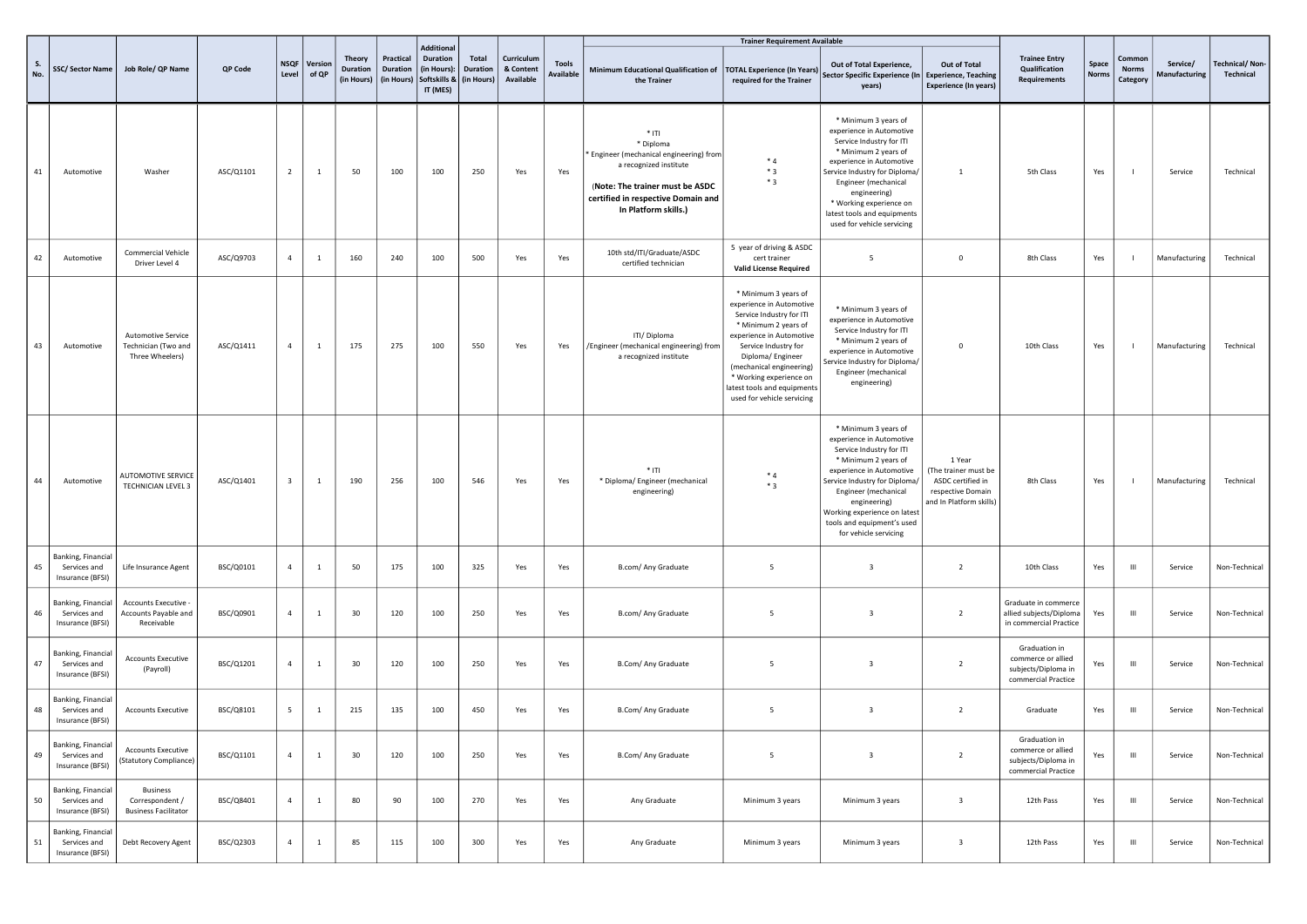|           |                                                        |                                      |           |                         |                       |                                                |                                     |                                                                                            |                                 |                                      |                                  |                                                                                                                                                                                                                                                    | <b>Trainer Requirement Available</b>                           |                                                                      |                                                                             |                                                              |                       |                                    |                           |                             |
|-----------|--------------------------------------------------------|--------------------------------------|-----------|-------------------------|-----------------------|------------------------------------------------|-------------------------------------|--------------------------------------------------------------------------------------------|---------------------------------|--------------------------------------|----------------------------------|----------------------------------------------------------------------------------------------------------------------------------------------------------------------------------------------------------------------------------------------------|----------------------------------------------------------------|----------------------------------------------------------------------|-----------------------------------------------------------------------------|--------------------------------------------------------------|-----------------------|------------------------------------|---------------------------|-----------------------------|
| S.<br>No. | SSC/Sector Name                                        | Job Role/ QP Name                    | QP Code   | Level                   | NSQF Version<br>of QP | <b>Theory</b><br><b>Duration</b><br>(in Hours) | Practical<br>Duration<br>(in Hours) | <b>Additional</b><br><b>Duration</b><br>(in Hours):<br>Softskills & (in Hours)<br>IT (MES) | <b>Total</b><br><b>Duration</b> | Curriculum<br>& Content<br>Available | <b>Tools</b><br><b>Available</b> | Minimum Educational Qualification of<br>the Trainer                                                                                                                                                                                                | <b>TOTAL Experience (In Years)</b><br>required for the Trainer | Out of Total Experience,<br>Sector Specific Experience (In<br>years) | Out of Total<br><b>Experience, Teaching</b><br><b>Experience (In years)</b> | <b>Trainee Entry</b><br>Qualification<br><b>Requirements</b> | Space<br><b>Norms</b> | Common<br><b>Norms</b><br>Category | Service/<br>Manufacturing | Technical/Non-<br>Technical |
| 52        | Banking, Financial<br>Services and<br>Insurance (BFSI) | Mutual Fund Agent                    | BSC/Q3802 | $\overline{4}$          | $\mathbf{1}$          | 160                                            | 160                                 | 100                                                                                        | 420                             | Yes                                  | Yes                              | Any Graduate                                                                                                                                                                                                                                       | Minimum 3 years                                                | Minimum 3 years                                                      | $\overline{\mathbf{3}}$                                                     | 12th Pass                                                    | Yes                   | $\mathop{\mathrm{III}}\nolimits$   | Service                   | Non-Technical               |
| 53        | Banking, Financial<br>Services and<br>Insurance (BFSI) | Microfinance Executive               | BSC/Q2401 | $\overline{\mathbf{3}}$ | $\mathbf{1}$          | 125                                            | 115                                 | 100                                                                                        | 340                             | Yes                                  | Yes                              | Any Graduate                                                                                                                                                                                                                                       | Minimum 3 years                                                | Minimum 3 years                                                      | $\overline{\mathbf{3}}$                                                     | 10th pass                                                    | Yes                   | $\mathbf{H}$                       | Service                   | Non-Technical               |
| 54        | Beauty and<br>Wellness                                 | <b>Assistant Hair Stylist</b>        | BWS/Q0201 | $\overline{\mathbf{3}}$ | $\overline{2}$        | 50                                             | 250                                 | 100                                                                                        | 400                             | Yes                                  | Yes                              | 10+2 and One year Certificate/Diploma in<br>Beauty culture/ Beauty & skin / Hair &<br>skin/ Cosmetology/ from a State Govt./<br>Govt. of India Institution/ an institution<br>established and registered as a society/<br>Pvt. Institution.        | -5                                                             | 5                                                                    | $\overline{0}$                                                              | 8th Class                                                    | Yes                   | $\blacksquare$                     | Service                   | Technical                   |
| 55        | Beauty and<br>Wellness                                 | <b>Assistant Beauty</b><br>Therapist | BWS/Q0101 | $\overline{\mathbf{3}}$ | $\overline{2}$        | 56                                             | 294                                 | 100                                                                                        | 450                             | Yes                                  | Yes                              | 10 + 2 and One year Certificate/Diploma<br>in Beauty culture/ Beauty & skin / Hair &<br>skin/ Cosmetology/ from a State Govt./<br>Govt. of India Institution/ an institution<br>established and registered as a society/<br>Pvt. Institution.      | -5                                                             | -5                                                                   | $\mathbf 0$                                                                 | 8th Class                                                    | Yes                   | $\mathbf{H}$                       | Service                   | Technical                   |
| 56        | Beauty and<br>Wellness                                 | <b>Assistant Nail</b><br>Technician  | BWS/Q0401 | $\overline{\mathbf{3}}$ | $\overline{2}$        | 30                                             | 170                                 | 100                                                                                        | 300                             | Yes                                  | Yes                              | 10+2 and One year Certificate/Diploma in<br>Beauty culture/ Beauty & skin / Hair &<br>skin/ Cosmetology/ from a State Govt./<br>Govt. of India Institution/ an institution<br>established and registered as a society/<br>Pvt. Institution.        | 5                                                              | 5                                                                    | $\overline{0}$                                                              | 8th Class                                                    | Yes                   | $\blacksquare$                     |                           | Manufacturing Non-Technical |
| 57        | Beauty and<br>Wellness                                 | Assistant Spa Therapist              | BWS/Q1001 | $\overline{\mathbf{3}}$ | $\overline{2}$        | 50                                             | 250                                 | 100                                                                                        | 400                             | Yes                                  | Yes                              | 10+2 and One year Certificate/Diploma in<br>Beauty culture/ Beauty & skin / Hair &<br>skin/ Cosmetology/ from a State Govt./<br>Govt. of India Institution/ an institution<br>established and registered as a society/<br>Pvt. Institution.        | -5                                                             | 5                                                                    | $\mathbf 0$                                                                 | 8th Class                                                    | Yes                   | $\,$ H                             | Manufacturing             | Non-Technical               |
| 58        | Beauty and<br>Wellness                                 | Pedicurist & Manicurist              | BWS/Q0402 | $\overline{\mathbf{3}}$ | $\overline{2}$        | 33                                             | 227                                 | 100                                                                                        | 360                             | Yes                                  | Yes                              | 10+2 and One year Certificate/Diploma in<br>Beauty culture/ Beauty & skin / Hair &<br>skin/ Cosmetology/ from a State Govt./<br>Govt. of India Institution or from an<br>institution established and registered as<br>a society.                   | - 5                                                            | 5                                                                    | $\mathbf 0$                                                                 | 5th Class                                                    | Yes                   | $\blacksquare$                     | Manufacturing             | Non-Technical               |
| 59        | Beauty and<br>Wellness                                 | <b>Beauty Therapist</b>              | BWS/Q0102 | $\overline{4}$          | $\overline{2}$        | 80                                             | 320                                 | 100                                                                                        | 500                             | Yes                                  | Yes                              | Graduate and One year<br>Certificate/Diploma in Beauty culture/<br>Beauty & skin / Hair & skin/<br>Cosmetology/ from a State Govt./ Govt.<br>of India Institution/ an institution<br>established and registered as a society/<br>Pvt. Institution. | 5                                                              | 5                                                                    | $0 - 1$                                                                     | 10th Class                                                   | Yes                   | $\mathbf{H}$                       | Manufacturing             | Technical                   |
| 60        | Beauty and<br>Wellness                                 | Hair Stylist                         | BWS/Q0202 | $\overline{4}$          | $\overline{2}$        | 90                                             | 310                                 | 100                                                                                        | 500                             | Yes                                  | Yes                              | Graduate and One year<br>Certificate/Diploma in Beauty culture/<br>Beauty & skin / Hair & skin/<br>Cosmetology/ from a State Govt./ Govt.<br>of India Institution/ an institution<br>established and registered as a society/<br>Pvt. Institution. | 5                                                              | 5                                                                    | $0 - 1$                                                                     | 8th Class                                                    | Yes                   | $\blacksquare$                     | Manufacturing             | Technical                   |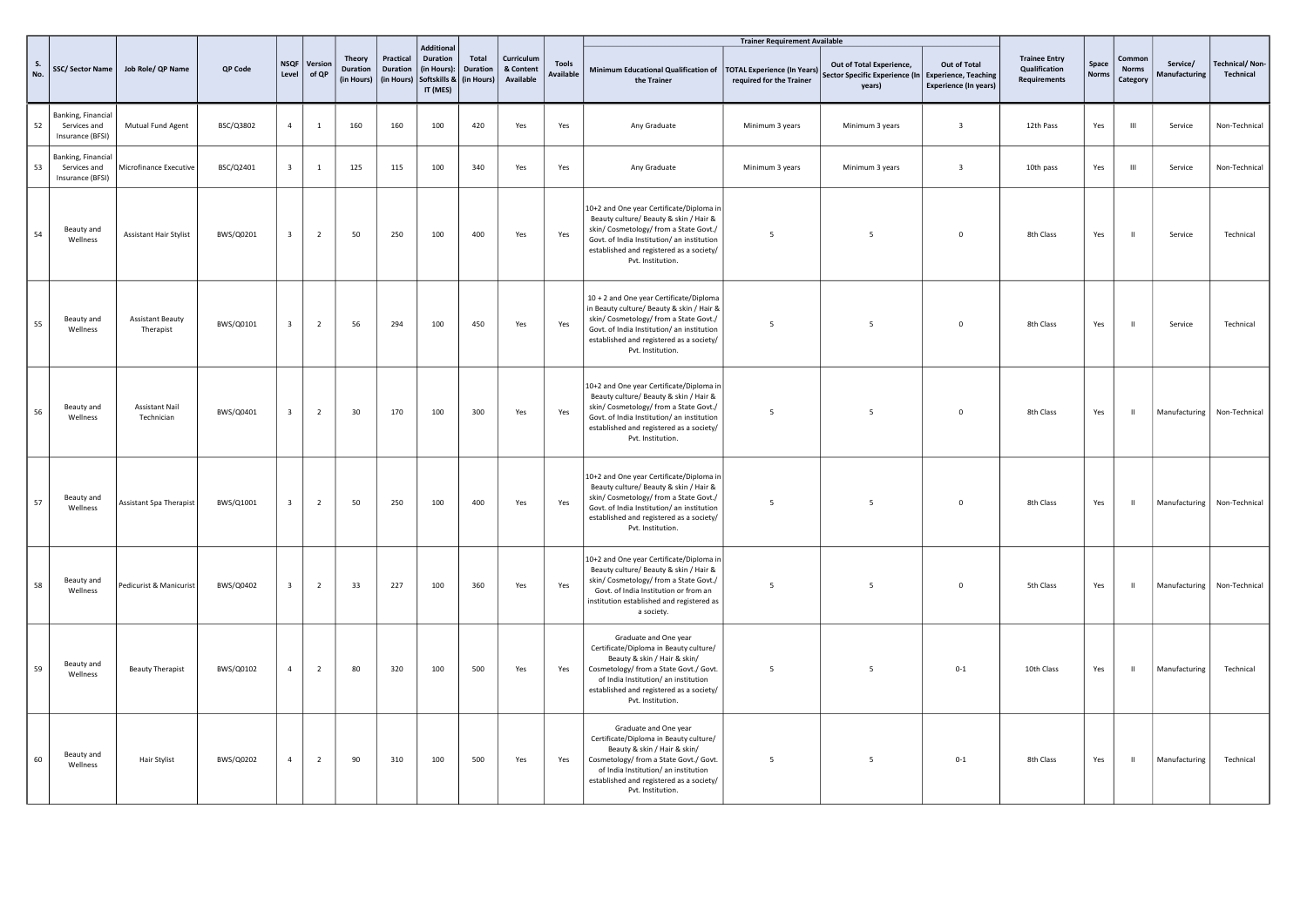|           |               |                                                                     |           |                         |                  |                                         |                                     |                                                                              |                          |                                      |                                  |                                                                                                                                                                                                                                                                                                                                                                                                                                           | <b>Trainer Requirement Available</b>                           |                                                                                           |                                              |                                                       |                       |                                    |                           |                                    |
|-----------|---------------|---------------------------------------------------------------------|-----------|-------------------------|------------------|-----------------------------------------|-------------------------------------|------------------------------------------------------------------------------|--------------------------|--------------------------------------|----------------------------------|-------------------------------------------------------------------------------------------------------------------------------------------------------------------------------------------------------------------------------------------------------------------------------------------------------------------------------------------------------------------------------------------------------------------------------------------|----------------------------------------------------------------|-------------------------------------------------------------------------------------------|----------------------------------------------|-------------------------------------------------------|-----------------------|------------------------------------|---------------------------|------------------------------------|
| S.<br>No. |               | SSC/ Sector Name   Job Role/ QP Name                                | QP Code   | <b>NSQF</b><br>Level    | Version<br>of QP | Theory<br><b>Duration</b><br>(in Hours) | Practical<br>Duration<br>(in Hours) | Additional<br>Duration<br>(in Hours):<br>Softskills & (in Hours)<br>IT (MES) | Total<br><b>Duration</b> | Curriculum<br>& Content<br>Available | <b>Tools</b><br><b>Available</b> | Minimum Educational Qualification of<br>the Trainer                                                                                                                                                                                                                                                                                                                                                                                       | <b>TOTAL Experience (In Years)</b><br>required for the Trainer | Out of Total Experience,<br>Sector Specific Experience (In Experience, Teaching<br>years) | Out of Total<br><b>Experience (In years)</b> | <b>Trainee Entry</b><br>Qualification<br>Requirements | Space<br><b>Norms</b> | Common<br><b>Norms</b><br>Category | Service/<br>Manufacturing | <b>Technical/Non-</b><br>Technical |
| 61        | Capital Goods | Manual Metal Arc<br>Welding/Shielded<br>Metal Arc Welding<br>Welder | CSC/Q0204 | $\overline{\mathbf{3}}$ | <sup>1</sup>     | 150                                     | 350                                 | 100                                                                          | 600                      | Yes                                  | Yes                              | * ITI ( Production & Manufacturing,<br>Welder (Gas & Electric), Mechinical or<br>International recognized welder<br>certificate)<br>* Diploma (Tool & Die Maker,<br>Production & Manufacturing, Welder<br>(Gas & Electric), Mechinical or<br>International recognized welder<br>certificate)<br>* B.E./B.Tech (Tool & Die Maker,<br>Production & Manufacturing, Mechinical<br>or International recognized welder<br>certificate)          | $*6$<br>$*5$<br>$*5$                                           | $*4$<br>$*3$<br>$*3$                                                                      | $*2$<br>$*2$<br>$*2$                         | 10th Class                                            | Yes                   | $\blacksquare$                     | Manufacturing             | Technical                          |
| 62        | Capital Goods | Fitter - Electrical and<br><b>Electronic Assembly</b>               | CSC/Q0305 | $\overline{\mathbf{3}}$ | $\mathbf{1}$     | 150                                     | 350                                 | 100                                                                          | 600                      | Yes                                  | Yes                              | * ITI (Electrician, Electronics Mechanic)<br>* Diploma (Tool & Die Maker, Production<br>& Manufacturing, Mechinical)<br>* B.E./B.Tech (Tool & Die Maker,<br>Production & Manufacturing,<br>Mechinical)                                                                                                                                                                                                                                    | $*6$<br>$*5$<br>$*5$                                           | $*_{4}$<br>$*3$<br>$*3$                                                                   | $*2$<br>$*2$<br>$*2$                         | Diploma - Electrical or<br>Electronics                | Yes                   | $\mathbf{I}$                       | Manufacturing             | Technical                          |
| 63        | Capital Goods | <b>Fitter Mechanical</b><br>Assembly                                | CSC/Q0304 | $\overline{\mathbf{3}}$ | <sup>1</sup>     | 150                                     | 350                                 | 100                                                                          | 600                      | Yes                                  | Yes                              | * ITI (Tool & Die Maker, Production &<br>Manufacturing, Machinist, Turner,<br>fitter, Mechinical or International<br>recognized certificate)<br>* Diploma (Tool & Die Maker,<br>Production & Manufacturing<br>, Mechinical, Production & Industrial<br>Engineering, or International recognized<br>certificate)<br>* B.E./B.Tech (Tool & Die Maker,<br>Production & Manufacturing, Mechinical<br>or International recognized certificate) | $*6$<br>$*5$<br>$*5$                                           | $*_{4}$<br>$*3$<br>$*3$                                                                   | $*2$<br>$*2$<br>$*2$                         | 10th Class                                            | Yes                   | $\blacksquare$                     | Manufacturing             | Technical                          |
| 64        | Capital Goods | <b>CNC Operator Turning</b>                                         | CSC/Q0115 | $\overline{\mathbf{3}}$ | $\mathbf{1}$     | 140                                     | 260                                 | 100                                                                          | 500                      | Yes                                  | Yes                              | * ITI (Tool & Die Maker, Production &<br>Manufacturing, Machinist, Turner,<br>Mechinical, or International recognized<br>certificate)<br>* Diploma (Tool & Die Maker,<br>Production & Manufacturing, Mechinical<br>or International recognized certificate)<br>* B.E./B.Tech (Tool & Die Maker,<br>Production & Manufacturing, Mechinical<br>, or International recognized certificate)                                                   | $*7$<br>$*6$<br>$*5$                                           | $*5$<br>$*4$<br>$*3$                                                                      | $*2$<br>$*2$<br>$*2$                         | 10th Class                                            | Yes                   |                                    | Manufacturing             | Technical                          |
| 65        | Capital Goods | Draughtsman-<br>Mechanical                                          | CSC/Q0402 | $\overline{4}$          | <sup>1</sup>     | 100                                     | 300                                 | 100                                                                          | 500                      | Yes                                  | Yes                              | * Diploma (Mechinical, Production &<br>Manufacturing, Production & Industrial<br>Engineering, any International<br>recognized certificate)<br>* B.E.(B.Tech) (Mechinical, Production &<br>Manufacturing, Production & Industrial<br>Engineering, any International<br>recognized certificate)                                                                                                                                             | 5                                                              | $\overline{\mathbf{3}}$                                                                   | $\overline{2}$                               | 10th Class                                            | Yes                   | - 11                               | Manufacturing             | Technical                          |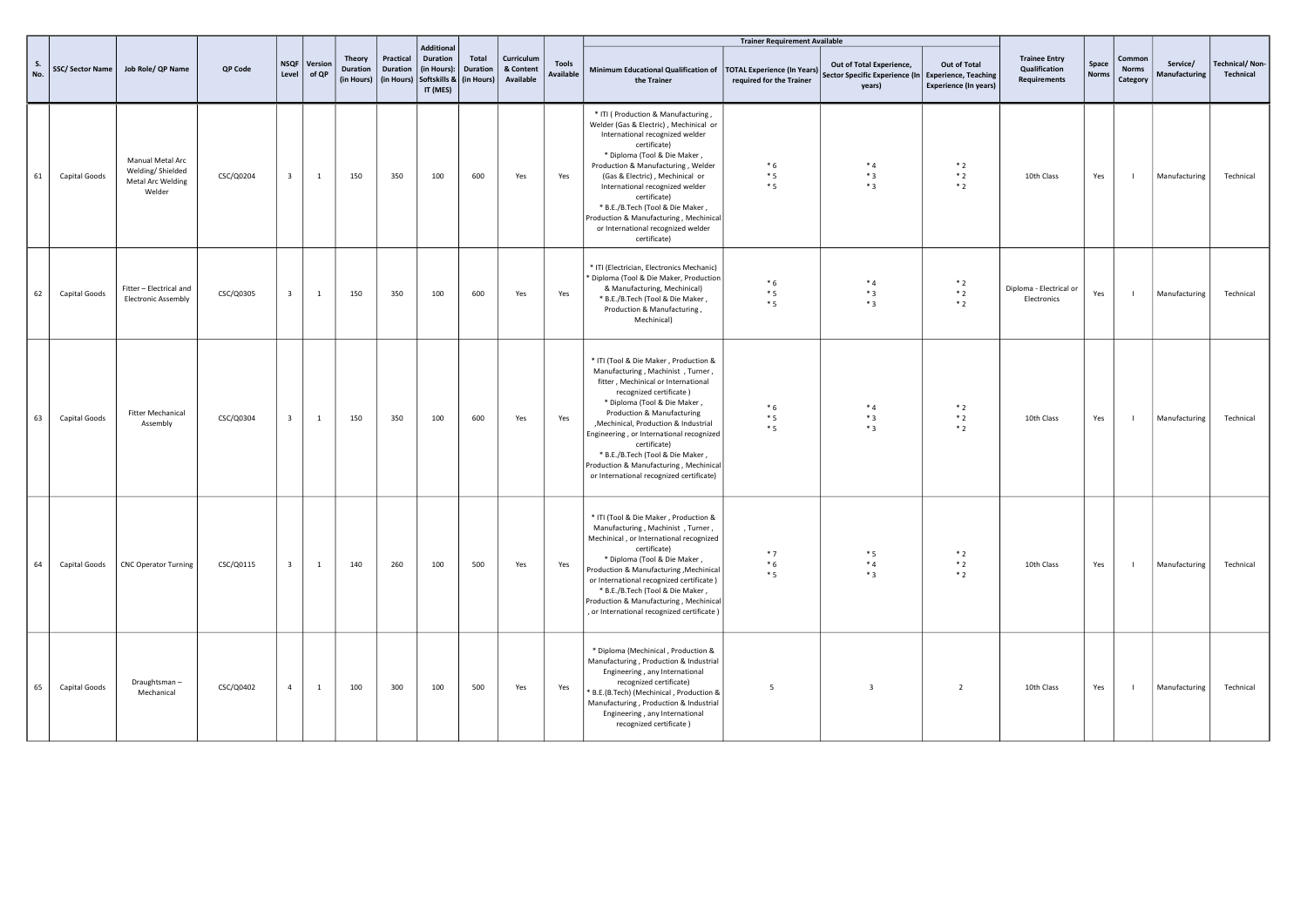|           |                                      |                                                                              |                |                         |                  |                                                |                                            |                                                                                 |                                        |                                      |                                  |                                                                                                                                                                                                                                                                                                                                                                                                                                                                                       | <b>Trainer Requirement Available</b>                           |                                                                      |                                                                             |                                                                                                                                 |                       |                                    |                           |                                    |
|-----------|--------------------------------------|------------------------------------------------------------------------------|----------------|-------------------------|------------------|------------------------------------------------|--------------------------------------------|---------------------------------------------------------------------------------|----------------------------------------|--------------------------------------|----------------------------------|---------------------------------------------------------------------------------------------------------------------------------------------------------------------------------------------------------------------------------------------------------------------------------------------------------------------------------------------------------------------------------------------------------------------------------------------------------------------------------------|----------------------------------------------------------------|----------------------------------------------------------------------|-----------------------------------------------------------------------------|---------------------------------------------------------------------------------------------------------------------------------|-----------------------|------------------------------------|---------------------------|------------------------------------|
| S.<br>No. |                                      | SSC/ Sector Name   Job Role/ QP Name                                         | QP Code        | <b>NSQF</b><br>Level    | Version<br>of QP | <b>Theory</b><br><b>Duration</b><br>(in Hours) | Practical<br><b>Duration</b><br>(in Hours) | <b>Additional</b><br><b>Duration</b><br>(in Hours):<br>Softskills &<br>IT (MES) | Total<br><b>Duration</b><br>(in Hours) | Curriculum<br>& Content<br>Available | <b>Tools</b><br><b>Available</b> | Minimum Educational Qualification of<br>the Trainer                                                                                                                                                                                                                                                                                                                                                                                                                                   | <b>TOTAL Experience (In Years)</b><br>required for the Trainer | Out of Total Experience,<br>Sector Specific Experience (In<br>years) | Out of Total<br><b>Experience, Teaching</b><br><b>Experience (In years)</b> | <b>Trainee Entry</b><br>Qualification<br><b>Requirements</b>                                                                    | Space<br><b>Norms</b> | Common<br><b>Norms</b><br>Category | Service/<br>Manufacturing | <b>Technical/Non-</b><br>Technical |
| 66        | Capital Goods                        | <b>Fitter Fabrication</b>                                                    | CSC/Q0303      | $\overline{\mathbf{3}}$ | $\mathbf{1}$     | 140                                            | 360                                        | 100                                                                             | 600                                    | Yes                                  | Yes                              | * ITI (Tool & Die Maker, Production &<br>Manufacturing, Welder (Gas & Electric),<br>Mechinical , Fitter or International<br>recognized certificate)<br>* Diploma (Tool & Die Maker,<br>Production & Manufacturing, Mechinical<br>, Production & Industrial Engineering or<br>International recognized certificate)<br>* B.E./B.Tech (Tool & Die Maker,<br>Production & Manufacturing, Mechinical<br>, Production & Industrial Engineering or<br>International recognized certificate) | $*6$<br>$*5$<br>$*5$                                           | $*_{4}$<br>$*3$<br>$*3$                                              | $*2$<br>$*2$<br>$*2$                                                        | 10th Class                                                                                                                      | Yes                   |                                    | Manufacturing             | Technical                          |
| 67        | Capital Goods                        | Assistant Manual Metal<br>Arc Welder                                         | CSC/Q0202      | $\overline{2}$          | 1                | 120                                            | 230                                        | 100                                                                             | 450                                    | Yes                                  | Yes                              | * ITI (Tool & Die Maker, Production &<br>Manufacturing, Welder (Gas & Electric)<br>Mechinical or International recognized<br>welder certificate)<br>* Diploma (Tool & Die Maker,<br>Production & Manufacturing, Welder<br>(Gas & Electric), Mechinical, or<br>International recognized welder<br>certificate)<br>* B.E./B.Tech (Tool & Die Maker,<br>Production & Manufacturing, Mechinical<br>or International recognized welder<br>certificate)                                     | $*6$<br>$*5$<br>$*5$                                           | $*_{4}$<br>$*_{3}$<br>$*3$                                           | $*2$<br>$*2$<br>$*2$                                                        | 5th Class                                                                                                                       | Yes                   |                                    | Manufacturing             | Technical                          |
| 68        | Capital Goods -<br>MSME <sup>*</sup> | MASTER CERTIFICATE<br><b>COURSE IN COMPUTER</b><br>AIDED TOOL<br>ENGINEERING | MSME/MCCCAE/37 | -6                      | - 6              | 40                                             | 740                                        | 100                                                                             | 880                                    | Yes                                  | Yes                              | Degree/Diploma in Mechanical/<br>Production/Automobile Engineering                                                                                                                                                                                                                                                                                                                                                                                                                    | 6-8 Years                                                      | 3-4 Years                                                            | 3-4 Years                                                                   | Diploma/Degree in<br>Mechanical/Production/<br>Automobile                                                                       | Yes                   |                                    | Manufacturing             | Technical                          |
| 69        | Capital Goods -<br>MSME *            | MASTER CERTIFICATE<br>COURSE IN TOOL<br>DESIGN                               | MSME/MCCTD/42  | 6                       | 6                | 80                                             | 700                                        | 100                                                                             | 880                                    | Yes                                  | Yes                              | Degree/Diploma in Mechanical/<br>Production/Automobile Engineering                                                                                                                                                                                                                                                                                                                                                                                                                    | 6-8 Years                                                      | 3-4 Years                                                            | 3-4 Years                                                                   | Degree/ Diploma in<br>Mechanical/<br>Production/ Automobile<br>or Equivalent                                                    | Yes                   |                                    | Manufacturing             | Technical                          |
| 70        | Capital Goods<br>MSME *              | MASTER CERTIFICATE<br>COURSE IN CAD/CAM                                      | MSME/MCCCC/38  | 6                       | - 6              | 40                                             | 740                                        | 100                                                                             | 880                                    | Yes                                  | Yes                              | Degree/Diploma in Mechanical/<br>Production/Automobile Engineering                                                                                                                                                                                                                                                                                                                                                                                                                    | 6-8 Years                                                      | 3-4 Years                                                            | 3-4 Years                                                                   | Degree/ Diploma in<br>Mechanical/<br>Production/ Automobile<br>or Equivalent                                                    | Yes                   |                                    | Manufacturing             | Technical                          |
| 71        | Capital Goods<br>MSME *              | MASTER CERTIFICATE<br>COURSE IN PRODUCT<br>DESIGN                            | MSME/MCCPD/40  | 6                       | - 6              | 60                                             | 720                                        | 100                                                                             | 880                                    | Yes                                  | Yes                              | Degree/Diploma in Mechanical/<br>Production/Automobile Engineering                                                                                                                                                                                                                                                                                                                                                                                                                    | 6-8 Years                                                      | 3-4 Years                                                            | 3-4 Years                                                                   | Degree/ Diploma in<br>Mechanical/<br>Production/ Automobile<br>or Equivalent                                                    | Yes                   |                                    | Manufacturing             | Technical                          |
| 72        | Capital Goods<br>MSME *              | MASTER CERTIFICATE<br>COURSE IN CNC<br>TECHNOLOGY                            | MSME/MCCCT/41  | -6                      | - 6              | 60                                             | 720                                        | 100                                                                             | 880                                    | Yes                                  | Yes                              | Degree/Diploma in Mechanical/<br>Production/Automobile Engineering                                                                                                                                                                                                                                                                                                                                                                                                                    | 6-8 Years                                                      | 3-4 Years                                                            | 3-4 Years                                                                   | Degree/ Diploma in<br>Mechanical/<br>Production/ Automobile<br>or Equivalent                                                    | Yes                   |                                    | Manufacturing             | Technical                          |
| 73        | Capital Goods<br>MSME *              | MASTER CERTIFICATE<br><b>COURSE IN</b><br><b>MECHATRONICS</b>                | MSME/MCCM/39   | 6                       | - 6              | 220                                            | 560                                        | 100                                                                             | 880                                    | Yes                                  | Yes                              | Degree/Diploma in Mechanical/<br>Production/ Automobile/ Electronics/<br>Instrumentation/ Mechatronics Electrical<br>Engineering                                                                                                                                                                                                                                                                                                                                                      | 6-8 Years                                                      | 3-4 Years                                                            | 3-4 Years                                                                   | Degree/ Diploma in<br>Mechanical/<br>Production/<br>Automobile/<br>Electronics/<br>Instrumentation/<br>Electrical or Equivalent | Yes                   |                                    | Manufacturing             | Technical                          |
| 74        | Capital Goods<br>MSME *              | ADVANCE DIPLOMA IN<br>CNC PROGRAMMING<br><b>TECHNIQUES AND</b><br>PRACTICES. | MSME/ADCNC/06  | 6                       | - 6              | 112                                            | 788                                        | 100                                                                             | 1000                                   | Yes                                  | Yes                              | Degree/Diploma in Mechanical/<br>Production/ Automobile/Tool & Die<br><b>Making Engineering</b>                                                                                                                                                                                                                                                                                                                                                                                       | 6-8 Years                                                      | 3-4 Years                                                            | 3-4 Years                                                                   | Degree/ Diploma in<br>Mechanical/Production/<br>Tool/Mould<br>Making/Automobile<br>Engg.                                        | Yes                   |                                    | Manufacturing             | Technical                          |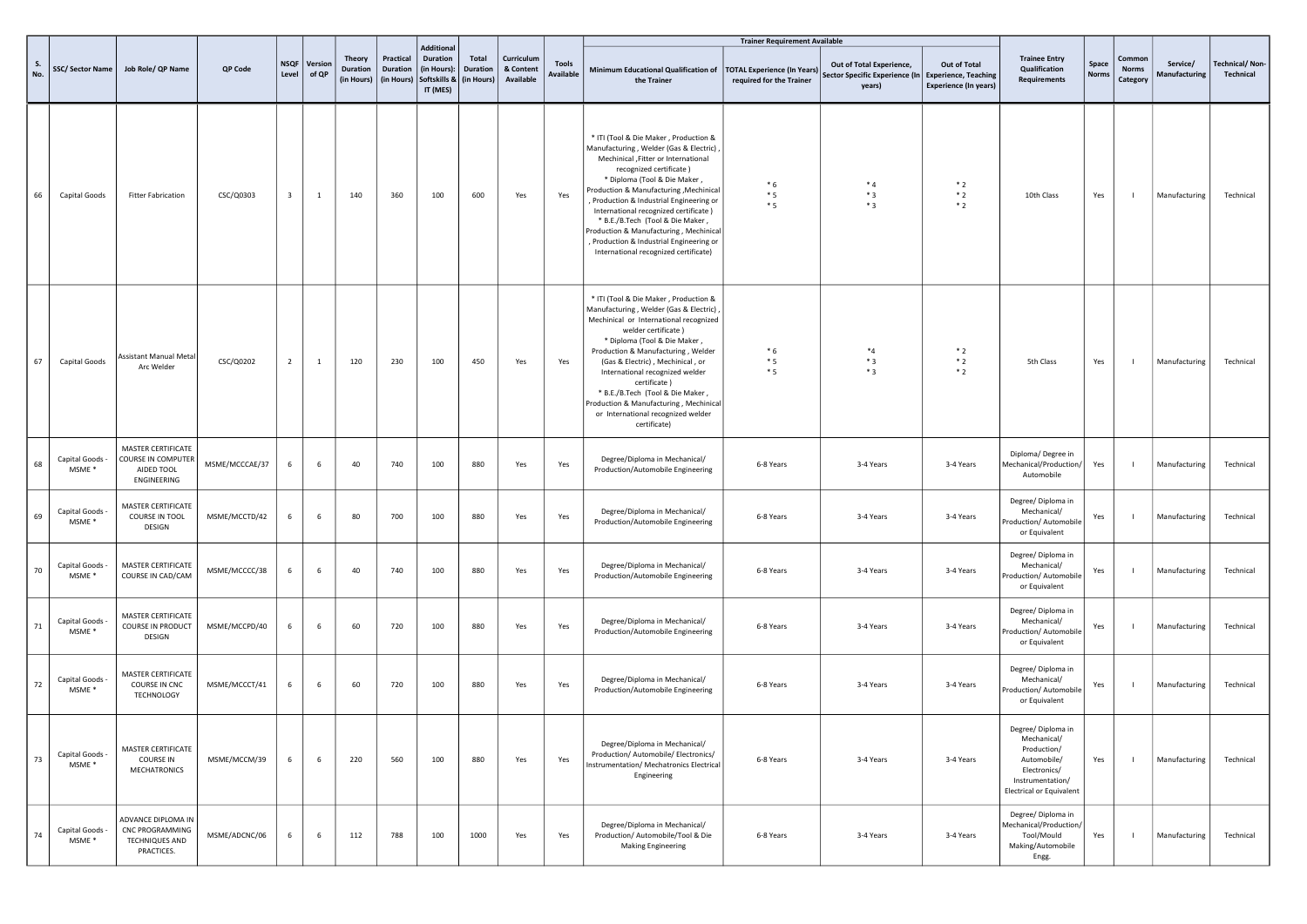|           |                                                                   |                                                                        |               |                         |                  |                                  |                                     |                                                                                 |                                        |                                      |                           |                                                                                                                                             | <b>Trainer Requirement Available</b>                           |                                                                                           |                                              |                                                              |               |                                    |                           |                                    |
|-----------|-------------------------------------------------------------------|------------------------------------------------------------------------|---------------|-------------------------|------------------|----------------------------------|-------------------------------------|---------------------------------------------------------------------------------|----------------------------------------|--------------------------------------|---------------------------|---------------------------------------------------------------------------------------------------------------------------------------------|----------------------------------------------------------------|-------------------------------------------------------------------------------------------|----------------------------------------------|--------------------------------------------------------------|---------------|------------------------------------|---------------------------|------------------------------------|
| S.<br>No. | SSC/Sector Name                                                   | Job Role/ QP Name                                                      | QP Code       | <b>NSQF</b><br>Level    | Version<br>of QP | Theory<br>Duration<br>(in Hours) | Practical<br>Duration<br>(in Hours) | <b>Additional</b><br><b>Duration</b><br>(in Hours):<br>Softskills &<br>IT (MES) | Total<br><b>Duration</b><br>(in Hours) | Curriculum<br>& Content<br>Available | <b>Tools</b><br>Available | Minimum Educational Qualification of<br>the Trainer                                                                                         | <b>TOTAL Experience (In Years)</b><br>required for the Trainer | Out of Total Experience,<br>Sector Specific Experience (In Experience, Teaching<br>years) | Out of Total<br><b>Experience (In years)</b> | <b>Trainee Entry</b><br>Qualification<br><b>Requirements</b> | Space<br>Norm | Common<br><b>Norms</b><br>Category | Service/<br>Manufacturing | <b>Technical/Non-</b><br>Technical |
| 75        | Capital Goods -<br>MSME *                                         | ADVANCED DIPLOMA<br>IN MACHINE<br>MAINTENANCE AND<br><b>AUTOMATION</b> | MSME/ADMMA/44 | 6                       | - 6              | 260                              | 520                                 | 100                                                                             | 880                                    | Yes                                  | Yes                       | Degree/Diploma in Mechanical/<br>Production/ Electrical/Instrumentation<br>Engineering                                                      | 6-8 Years                                                      | 3-4 Years                                                                                 | 3-4 Years                                    | Diploma in Electrical/<br>Instrumentation or<br>Equivalent   | Yes           |                                    | Manufacturing             | Technical                          |
| 76        | Capital Goods<br>MSME <sup>*</sup>                                | <b>CERTIFICATE COURSE</b><br>IN CNC MILLING                            | MSME/CCCM/54  | $\overline{4}$          | - 6              | 370                              | 410                                 | 100                                                                             | 880                                    | Yes                                  | Yes                       | Degree/Diploma in Mechanical/<br>Production/Automobile Engineering                                                                          | 6-8 Years                                                      | 3-4 Years                                                                                 | 3-4 Years                                    | 10th                                                         | Yes           |                                    | Manufacturing             | Technical                          |
| 77        | Capital Goods -<br>MSME <sup>*</sup>                              | <b>CERTIFICATE COURSE</b><br>IN CNC TURNING                            | MSME/CCCT/55  | $\overline{4}$          | - 6              | 370                              | 410                                 | 100                                                                             | 880                                    | Yes                                  | Yes                       | Degree/Diploma in Mechanical/<br>Production/Automobile Engineering                                                                          | 6-8 Years                                                      | 3-4 Years                                                                                 | 3-4 Years                                    | 10th                                                         | Yes           |                                    | Manufacturing             | Technical                          |
| 78        | Capital Goods -<br>MSME *                                         | <b>CERTIFICATE COURSE</b><br>IN MACHINING                              | MSME/CCM/53   | 5                       | 6                | 300                              | 480                                 | 100                                                                             | 880                                    | Yes                                  | Yes                       | Degree/Diploma in Mechanical/<br>Production/Automobile Engineering                                                                          | 6-8 Years                                                      | 3-4 Years                                                                                 | 3-4 Years                                    | ITI/ 10th                                                    | Yes           |                                    | Manufacturing             | Technical                          |
| 79        | Construction                                                      | Assistant Electrician                                                  | CON/Q0602     | $\overline{\mathbf{3}}$ | $\overline{1}$   | 110                              | 290                                 | 100                                                                             | 500                                    | Yes                                  | Yes                       | $*12th$<br>$*$ ITI<br>* Diploma<br>* B Tech<br>* M Tech                                                                                     | $*4$<br>$*_{4}$<br>$*2$<br>$*_{1}$<br>$*_{1}$                  | $*4$<br>$*4$<br>$*2$<br>$*_{1}$<br>$*_{1}$                                                | $*0$<br>$*0$<br>$*0$<br>$*0$<br>$^\ast$ 0    | 10th Class                                                   | Yes           |                                    | Manufacturing             | Technical                          |
| 80        | Construction                                                      | Mason General                                                          | CON/Q0103     | $\overline{4}$          | -1               | 80                               | 320                                 | 100                                                                             | 500                                    | Yes                                  | Yes                       | $*12th$<br>$*$ ITI<br>* Diploma<br>* B Tech<br>* M Tech                                                                                     | $*6$<br>$*6$<br>$*3$<br>$*2$<br>$*2$                           | $*6$<br>$*6$<br>$*3$<br>$*2$<br>$*2$                                                      | $*0$<br>$*0$<br>$*0$<br>$*0$<br>$*0$         | 5th Class                                                    | Yes           |                                    | Manufacturing             | Technical                          |
| 81        | Construction                                                      | Construction Painter &<br>Decorator                                    | CON/Q0503     | $\overline{\mathbf{3}}$ | -1               | 80                               | 320                                 | 100                                                                             | 500                                    | Yes                                  | Yes                       | $*12th$<br>$*$ ITI<br>* Diploma<br>* B Tech<br>* M Tech                                                                                     | $*4$<br>$*_{4}$<br>$*2$<br>$*_{1}$<br>$*_{1}$                  | $*4$<br>$*_{4}$<br>$*2$<br>$*_{1}$<br>$*_{1}$                                             | $*$ 0<br>$*0$<br>$*$ 0<br>$*0$<br>$*$ 0      | 5th Class                                                    | Yes           |                                    | Manufacturing             | Technical                          |
| 82        | Construction                                                      | <b>Mason Tiling</b>                                                    | CON/Q0104     | $\overline{4}$          | -1               | 90                               | 310                                 | 100                                                                             | 500                                    | Yes                                  | Yes                       | $*12th$<br>$*$ ITI<br>* Diploma<br>* B Tech<br>* M Tech                                                                                     | $*6$<br>$*6$<br>$*3$<br>$*2$<br>$*2$                           | $*6$<br>$*6$<br>$*3$<br>$*2$<br>$*2$                                                      | $*0$<br>$*0$<br>$*0$<br>$*0$<br>$*$ 0        | 5th Class                                                    | Yes           |                                    | Manufacturing             | Technical                          |
| 83        | Construction                                                      | Mason Concrete                                                         | CON/Q0105     | $\overline{\mathbf{3}}$ | $\mathbf{1}$     | 80                               | 320                                 | 100                                                                             | 500                                    | Yes                                  | Yes                       | $*12th$<br>$*$ ITI<br>* Diploma<br>* B Tech<br>$*$ M Tech                                                                                   | $*_{4}$<br>$*_{4}$<br>$*2$<br>$*_{1}$<br>$*_{1}$               | $*_{4}$<br>$*4$<br>$*2$<br>$*_{1}$<br>$*_{1}$                                             | $*$ 0<br>$*0$<br>$*0$<br>$*0$<br>$^\ast$ 0   | 5th Class                                                    | Yes           |                                    | Manufacturing             | Technical                          |
| 84        | Construction                                                      | <b>Helper Electrician</b>                                              | CON/Q0601     | $\overline{2}$          | 1.1              | 76                               | 274                                 | 100                                                                             | 450                                    | Yes                                  | Yes                       | $*12th$<br>$*$ ITI<br>* Diploma<br>$*$ B Tech<br>* M Tech                                                                                   | * 2 Year<br>* 2 Year<br>* 1 Year<br>* 6 Months<br>* 6 Months   | * 2 Year<br>* 2 Year<br>* 1 Year<br>* 6 Months<br>* 6 Months                              | $*0$<br>$*0$<br>$*0$<br>$*0$<br>$*0$         | 10th Class                                                   | Yes           |                                    | Manufacturing             | Technical                          |
| 85        | Construction                                                      | Bar Bender and Steel<br>Fixer                                          | CON/Q0203     | $\overline{4}$          | -1               | 80                               | 320                                 | 100                                                                             | 500                                    | Yes                                  | Yes                       | $*12th$<br>$*$ ITI<br>* Diploma<br>* B Tech<br>* M Tech                                                                                     | $*6$<br>$*6$<br>$*3$<br>$*2$<br>$*2$                           | $*6$<br>$*6$<br>$*3$<br>$*2$<br>$*2$                                                      | $*0$<br>$*0$<br>$*0$<br>$*0$<br>$*0$         | 5th Class                                                    | Yes           |                                    | Manufacturing             | Technical                          |
| 86        | Construction                                                      | Shuttering Carpenter<br>System                                         | CON/Q0304     | $\overline{4}$          | -1               | 80                               | 320                                 | 100                                                                             | 500                                    | Yes                                  | Yes                       | $*12th$<br>$*$ ITI<br>* Diploma<br>* B Tech<br>* M Tech                                                                                     | $*6$<br>$*6$<br>$*3$<br>$*2$<br>$*2$                           | $*6$<br>$*6$<br>$*3$<br>$*2$<br>$*2$                                                      | $*$ 0<br>$*0$<br>$*0$<br>$*0$<br>$*0$        | 10th Class                                                   | Yes           |                                    | Manufacturing             | Technical                          |
| 87        | Construction                                                      | Scaffolder - System                                                    | CON/Q0305     | $\overline{4}$          | $\mathbf{1}$     | 84                               | 320                                 | 100                                                                             | 504                                    | Yes                                  | Yes                       | $*12th$<br>$*$ ITI<br>* Diploma<br>* B. Tech<br>* M. Tech                                                                                   | $*6$<br>$*6$<br>$*3$<br>$*2$<br>$*2$                           | $*6$<br>$*6$<br>$*3$<br>$*2$<br>$*2$                                                      | $*0$<br>* 0<br>$*0$<br>$*$ 0<br>$*0$         | 5th Pass                                                     | Yes           |                                    | Service                   | Technical                          |
| 88        | Deparment of<br>Chemical and<br>Petrochemicals<br>,Govt. of India | Machine Operator<br><b>Assistant -Plastics</b><br>Processing           | CPC/Q0103     | $\overline{\mathbf{3}}$ |                  | 144                              | 336                                 | 100                                                                             | 580                                    | YES                                  | YES                       | * Degree in Polymer Engineering/ PG<br>Diploma in Plastic Processing & Testing<br>* Diploma in Plastic Technology<br>* ITI In Plastic Trade | $*_{1}$<br>$*2$<br>$*3$                                        | $*_{1}$<br>$*_{1}$<br>$*2$                                                                | $*0$<br>$*_{1}$<br>$*_{1}$                   | 8th Class                                                    | Yes           | $\blacksquare$                     | Manufacturing             | Technical                          |
| 89        | Deparment of<br>Chemical and<br>Petrochemicals<br>,Govt. of India | Machine Operator<br>Assistant-Injection<br>Moulding                    | CPC/Q0203     | $\overline{\mathbf{3}}$ |                  | 144                              | 336                                 | 100                                                                             | 580                                    | YES                                  | YES                       | * Degree in Polymer Engineering/ PG<br>Diploma in Plastic Processing & Testing<br>* Diploma in Plastic Technology<br>* ITI In Plastic Trade | $^{\ast}$ 1<br>$*2$<br>$*3$                                    | $*_{1}$<br>$*_{1}$<br>$*2$                                                                | $*0$<br>$*_{1}$<br>$*_{1}$                   | 8th Class                                                    | Yes           |                                    | Manufacturing             | Technical                          |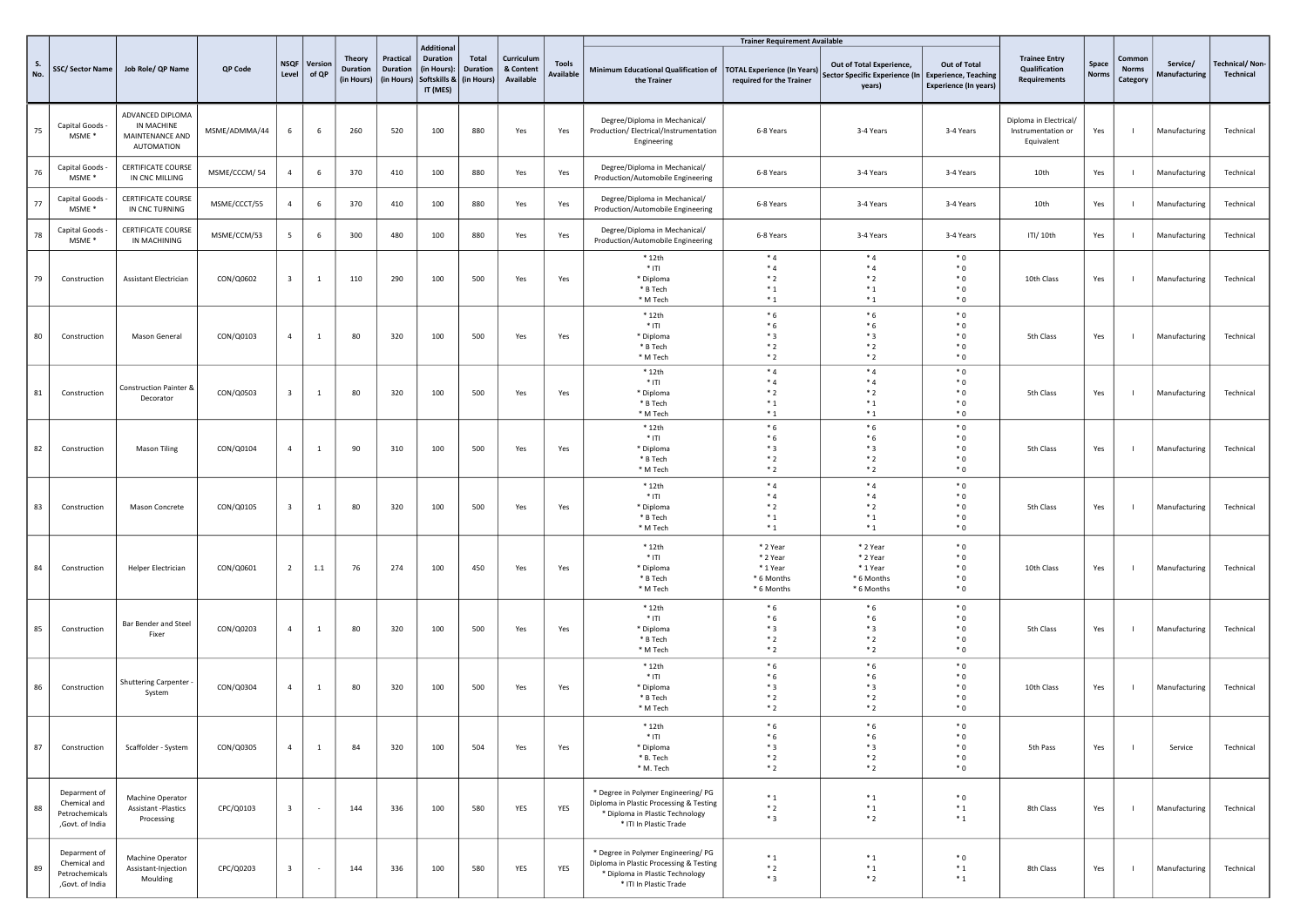|     |                                                                    |                                                                 |           |                         |                          |                                         |                                     |                                                                                 |                                        |                                      |                           |                                                                                                                                                                                             | <b>Trainer Requirement Available</b>                           |                                                                                           |                                              |                                                              |                       |                             |                           |                             |
|-----|--------------------------------------------------------------------|-----------------------------------------------------------------|-----------|-------------------------|--------------------------|-----------------------------------------|-------------------------------------|---------------------------------------------------------------------------------|----------------------------------------|--------------------------------------|---------------------------|---------------------------------------------------------------------------------------------------------------------------------------------------------------------------------------------|----------------------------------------------------------------|-------------------------------------------------------------------------------------------|----------------------------------------------|--------------------------------------------------------------|-----------------------|-----------------------------|---------------------------|-----------------------------|
| No. |                                                                    | SSC/ Sector Name   Job Role/ QP Name                            | QP Code   | <b>NSQF</b><br>Level    | Version<br>of QP         | Theory<br><b>Duration</b><br>(in Hours) | Practical<br>Duration<br>(in Hours) | <b>Additional</b><br><b>Duration</b><br>(in Hours):<br>Softskills &<br>IT (MES) | Total<br><b>Duration</b><br>(in Hours) | Curriculum<br>& Content<br>Available | Tools<br><b>Available</b> | Minimum Educational Qualification of<br>the Trainer                                                                                                                                         | <b>TOTAL Experience (In Years)</b><br>required for the Trainer | Out of Total Experience,<br>Sector Specific Experience (In Experience, Teaching<br>years) | Out of Total<br><b>Experience (In years)</b> | <b>Trainee Entry</b><br>Qualification<br><b>Requirements</b> | Space<br><b>Norms</b> | Common<br>Norms<br>Category | Service/<br>Manufacturing | Technical/Non-<br>Technical |
| 90  | Deparment of<br>Chemical and<br>Petrochemicals<br>,Govt. of India  | Machine Operator<br>Assistant -Blow<br>Moulding                 | CPC/Q0403 | $\overline{\mathbf{3}}$ |                          | 144                                     | 336                                 | 100                                                                             | 580                                    | YES                                  | YES                       | * Degree in Polymer Engineering/ PG<br>Diploma in Plastic Processing & Testing<br>* Diploma in Plastic Technology<br>* ITI In Plastic Trade                                                 | $*_{1}$<br>$*2$<br>$*3$                                        | $*_{1}$<br>$*_{1}$<br>$*2$                                                                | $*0$<br>$*_{1}$<br>$*_{1}$                   | 8th Class                                                    | Yes                   |                             | Manufacturing             | Technical                   |
| 91  | Deparment of<br>Chemical and<br>Petrochemicals<br>,Govt. of India  | Machine Operator<br><b>Assistant-Plastics</b><br>Extrusion      | CPC/Q0303 | $\overline{\mathbf{3}}$ | $\overline{\phantom{a}}$ | 144                                     | 336                                 | 100                                                                             | 580                                    | YES                                  | YES                       | * Degree in Polymer Engineering/ PG<br>Diploma in Plastic Processing & Testing<br>* Diploma in Plastic Technology<br>* ITI In Plastic Trade                                                 | $*_{1}$<br>$*2$<br>$*3$                                        | $*_{1}$<br>$*_{1}$<br>$*2$                                                                | $*$ 0<br>$*_{1}$<br>$^\ast$ 1                | 8th Class                                                    | Yes                   |                             | Manufacturing             | Technical                   |
| 92  | Deparment of<br>Chemical and<br>Petrochemicals<br>,Govt. of India  | Machine Operator -<br>CNC Lathe                                 | CPC/Q7003 | $\overline{\mathbf{3}}$ |                          | 136                                     | 336                                 | 100                                                                             | 572                                    | YES                                  | YES                       | * Degree in Mechnical Engineering<br>* Diploma in Mould Technology/Tool &<br>Die Making<br>* ITI in Tool & Die Maker                                                                        | $*_{1}$<br>$*2$<br>$*3$                                        | $*_{1}$<br>$*_{1}$<br>$*2$                                                                | $*0$<br>$^\ast$ 1<br>$*_{1}$                 | 10th Class                                                   | Yes                   |                             | Manufacturing             | Technical                   |
| 93  | Deparment of<br>Chemical and<br>Petrochemicals<br>,Govt. of India  | Machine Operator-<br><b>CNC Milling</b>                         | CPC/Q7103 | $\overline{\mathbf{3}}$ | $\sim$                   | 134                                     | 336                                 | 100                                                                             | 570                                    | YES                                  | YES                       | * Degree in Mechnical Engineering<br>Diploma in Mould Technology/Tool &<br>Die Making<br>* ITI in Tool & Die Maker                                                                          | $*_{1}$<br>$*2$<br>$*3$                                        | $*_{1}$<br>$*_{1}$<br>$*2$                                                                | $*0$<br>$*_{1}$<br>$*_{1}$                   | 10th Class                                                   | Yes                   | -1                          | Manufacturing             | Technical                   |
| 94  | Deparment of<br>Chemical and<br>Petrochemicals<br>,Govt. of India  | Plastics Mould<br>Manufacturing<br>Assistant                    | CPC/Q5703 | $\overline{\mathbf{3}}$ |                          | 144                                     | 336                                 | 100                                                                             | 580                                    | YES                                  | YES                       | * Degree in Mechnical Engineering<br>Diploma in Mould Technology/Tool &<br>Die Making<br>* ITI in Tool & Die Maker/ Turner/Fitter<br>Trade                                                  | $*_{1}$<br>$*2$<br>$*3$                                        | $*_{1}$<br>$*_{1}$<br>$*2$                                                                | $*0$<br>$^\ast$ 1<br>$*_{1}$                 | 8th Class                                                    | Yes                   |                             | Manufacturing             | Technical                   |
| 95  | Deparment of<br>Chemical and<br>Petrochemicals<br>, Govt. of India | Plastics Product &<br><b>Mould Designer</b>                     | CPC/Q3103 | $\overline{\mathbf{3}}$ | $\sim$                   | 144                                     | 336                                 | 100                                                                             | 580                                    | YES                                  | YES                       | * Degree in Mechnical Engineering/Post<br>Diploma in Plastics Mould Design With<br>CAD / CAM<br>* Diploma in Mould Technology/Tool &<br>Die Making<br>ITI in Draughtsman (Mechanical) Trade | $*_{1}$<br>$*2$<br>$*3$                                        | $*_{1}$<br>$*_{1}$<br>$*2$                                                                | $*0$<br>$^\ast$ 1<br>$*_{1}$                 | 8th Class                                                    | Yes                   |                             | Manufacturing             | Technical                   |
| 96  | Deparment of<br>Chemical and<br>Petrochemicals<br>,Govt. of India  | Testing & QC For<br>Plastics Materials &<br>Product -Technician | CPC/Q8103 | $\overline{\mathbf{3}}$ | $\overline{\phantom{a}}$ | 144                                     | 336                                 | 100                                                                             | 580                                    | YES                                  | YES                       | Degree in Polymer Engineering/PG<br>Diploma in Plastic Processing & Testing                                                                                                                 | $\mathbf{1}$                                                   | $\mathbf{1}$                                                                              | $\mathsf 0$                                  | 10th Class                                                   | Yes                   |                             | Manufacturing             | Technical                   |
| 97  | Domestic Workers                                                   | Child Caretaker                                                 | DWC/Q0201 | $\overline{\mathbf{3}}$ | $\mathbf{1}$             | 80                                      | 120                                 | 100                                                                             | 300                                    | Yes                                  | Yes                       | $*12th$<br>* Graduate<br>* Graduate with Home Science<br>* Nursing Diploma                                                                                                                  | $*5$<br>$*2$<br>$*2$<br>$*2$                                   | $*_{4}$<br>$*_{1}$<br>$^*0$<br>$*$ 0                                                      | $*_{1}$<br>$*_{1}$<br>$*2$<br>$*2$           | 5th Class                                                    | Yes                   | $\mathbf{u}$                | Service                   | Non-Technical               |
| 98  | Domestic Workers                                                   | <b>Elderly Caretaker (Non-</b><br>Clinical)                     | DWC/Q0801 | $\overline{\mathbf{3}}$ | $\mathbf{1}$             | 80                                      | 120                                 | 100                                                                             | 300                                    | Yes                                  | Yes                       | $*12th$<br>* Graduate<br>* Graduate with Home Science<br>* Nursing Diploma                                                                                                                  | $*5$<br>$*2$<br>$*2$<br>$*2$                                   | $*4$<br>$*_{1}$<br>$*2$<br>$^*0$                                                          | $*_{1}$<br>$*_{1}$<br>$*0$<br>$*2$           | 5th Class                                                    | Yes                   | $\mathbf{u}$                | Service                   | Non-Technical               |
| 99  |                                                                    | Domestic Workers   General Housekeeper                          | DWC/Q0102 | $\overline{\mathbf{3}}$ | $\mathbf{1}$             | 80                                      | 120                                 | 100                                                                             | 300                                    | Yes                                  | Yes                       | $*12th$<br>* Graduate<br>* Hotel Management Diploma<br>* Graduate with Home Science                                                                                                         | $*_{5}$<br>$*2$<br>$*2$<br>$*2$                                | $*4$<br>$*_{1}$<br>$*2$<br>$^*$ 0                                                         | $*_{1}$<br>$*_{1}$<br>$*$ 0<br>$*2$          | 5th Class                                                    | Yes                   | $\mathbf{H}$                | Service                   | Non-Technical               |
|     |                                                                    | 100 Domestic Workers   Housekeeper cum cook                     | DWC/Q0101 | $\overline{\mathbf{3}}$ | $\mathbf{1}$             | 122                                     | 278                                 | 100                                                                             | 500                                    | Yes                                  | Yes                       | $*12th$<br>* Graduate<br>* Hotel Management Diploma<br>* Graduate with Home Science                                                                                                         | $*5$<br>$*2$<br>$*2$<br>$*2$                                   | $*4$<br>$*_{1}$<br>$*2$<br>$^*$ 0                                                         | $*_{1}$<br>$*_{1}$<br>$*0$<br>$*2$           | 5th Class                                                    | Yes                   | -1                          | Service                   | Technical                   |
| 101 | Earthmoving &<br>Infrastructure<br>Building                        | Junior Mechanic-<br>Hydraulics                                  | IES/Q1104 | $\overline{\mathbf{3}}$ | $\mathbf{1}$             | 50                                      | 110                                 | 100                                                                             | 260                                    | Yes                                  | Yes                       | ITI/Diploma in Hydraulic Systems                                                                                                                                                            | $\overline{\mathbf{3}}$                                        | $\overline{2}$                                                                            | $\,$ 1 $\,$                                  | 8th Class                                                    | Yes                   |                             | Manufacturing             | Technical                   |
| 102 | Earthmoving &<br>Infrastructure<br>Building                        | Junior Batching Plant<br>Operator                               | IES/Q0117 | $\overline{\mathbf{3}}$ | $\mathbf{1}$             | 40                                      | 110                                 | 100                                                                             | 250                                    | Yes                                  | Yes                       | Preferably 8th Std with certification<br>training in backhoe loader operations                                                                                                              | $\overline{\mathbf{3}}$                                        | $\overline{2}$                                                                            | $\mathbf{1}$                                 | 8th Class                                                    | Yes                   |                             | Manufacturing             | Technical                   |
| 103 | Earthmoving &<br>Infrastructure<br>Building                        | Junior Transit Mixer<br>Operator                                | IES/Q0119 | $\overline{\mathbf{3}}$ | <sup>1</sup>             | 40                                      | 110                                 | 100                                                                             | 250                                    | Yes                                  | Yes                       | Preferably 8th Std with certification<br>training in transit mixer operations                                                                                                               | $\overline{\mathbf{3}}$                                        | $\overline{2}$                                                                            | $\mathbf{1}$                                 | 8th Class                                                    | Yes                   |                             | Manufacturing             | Technical                   |
| 104 | Earthmoving &<br>Infrastructure<br>Building                        | unior Backhoe Loader<br>Operator                                | IES/Q0102 | $\overline{\mathbf{3}}$ | $\mathbf{1}$             | 40                                      | 110                                 | 100                                                                             | 250                                    | Yes                                  | Yes                       | Preferably 8th Std with certification<br>training in backhoe loader operations                                                                                                              | $\overline{\mathbf{3}}$                                        | $\overline{2}$                                                                            | $\mathbf{1}$                                 | 8th Class                                                    | Yes                   |                             | Manufacturing             | Technical                   |
| 105 | Earthmoving &<br>Infrastructure<br><b>Building</b>                 | Junior Excavator<br>Operator                                    | IES/Q0104 | $\overline{\mathbf{3}}$ | $\mathbf{1}$             | 60                                      | 110                                 | 100                                                                             | 270                                    | Yes                                  | Yes                       | Preferably 8th Std with certification<br>training in excavator operations                                                                                                                   | $\overline{\mathbf{3}}$                                        | $\overline{2}$                                                                            | $\mathbf{1}$                                 | 8th Class                                                    | Yes                   |                             | Manufacturing             | Technical                   |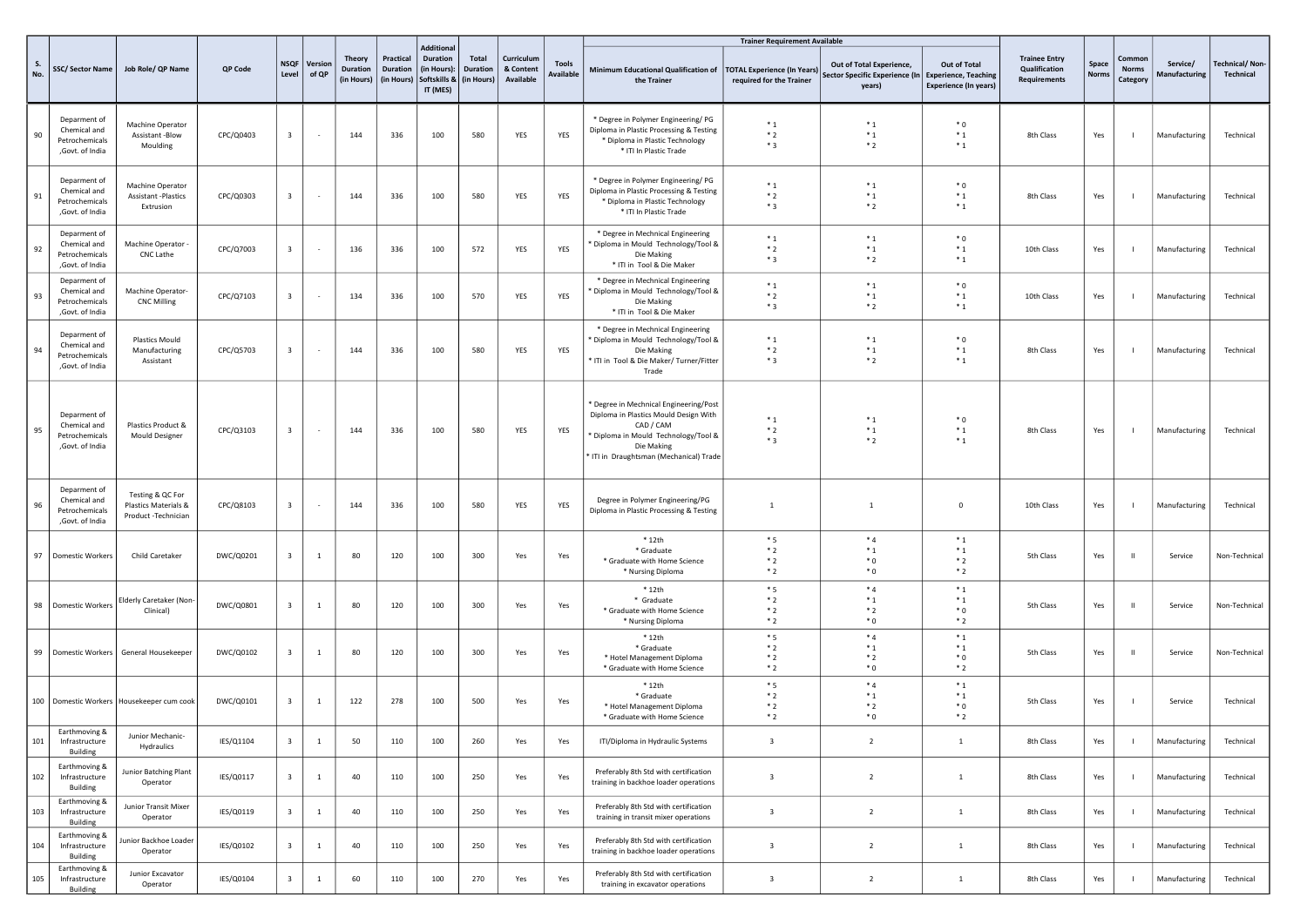|           |                                                    |                                                      |           |                         |                  |                                                |                                     | <b>Additional</b>                                          |                                        |                                      |                                  |                                                                                                                                                                                         | <b>Trainer Requirement Available</b>                                                                                                            |                                                                      |                                                                             |                                                       |                       |                                    |                           |                                    |
|-----------|----------------------------------------------------|------------------------------------------------------|-----------|-------------------------|------------------|------------------------------------------------|-------------------------------------|------------------------------------------------------------|----------------------------------------|--------------------------------------|----------------------------------|-----------------------------------------------------------------------------------------------------------------------------------------------------------------------------------------|-------------------------------------------------------------------------------------------------------------------------------------------------|----------------------------------------------------------------------|-----------------------------------------------------------------------------|-------------------------------------------------------|-----------------------|------------------------------------|---------------------------|------------------------------------|
| S.<br>No. | SSC/Sector Name                                    | Job Role/ QP Name                                    | QP Code   | <b>NSQF</b><br>Level    | Version<br>of QP | <b>Theory</b><br><b>Duration</b><br>(in Hours) | Practical<br>Duration<br>(in Hours) | <b>Duration</b><br>(in Hours):<br>Softskills &<br>IT (MES) | Total<br><b>Duration</b><br>(in Hours) | Curriculum<br>& Content<br>Available | <b>Tools</b><br><b>Available</b> | Minimum Educational Qualification of   TOTAL Experience (In Years)<br>the Trainer                                                                                                       | required for the Trainer                                                                                                                        | Out of Total Experience.<br>Sector Specific Experience (In<br>years) | Out of Total<br><b>Experience, Teaching</b><br><b>Experience (In years)</b> | <b>Trainee Entry</b><br>Qualification<br>Requirements | Space<br><b>Norms</b> | Common<br><b>Norms</b><br>Category | Service/<br>Manufacturing | <b>Technical/Non-</b><br>Technical |
| 106       | Earthmoving &<br>Infrastructure<br>Building        | Junior Operator Crane                                | IES/Q0111 | $\overline{\mathbf{3}}$ | $\mathbf{1}$     | 40                                             | 110                                 | 100                                                        | 250                                    | Yes                                  | Yes                              | Preferably 8th Std with certification<br>training in crane operations                                                                                                                   | $\overline{\mathbf{3}}$                                                                                                                         | $\overline{2}$                                                       | $\mathbf{1}$                                                                | 8th Class                                             | Yes                   |                                    | Manufacturing             | Technical                          |
| 107       | Earthmoving &<br>Infrastructure<br>Building        | Junior Mechanic -<br>Engine                          | IES/Q1102 | $\overline{\mathbf{3}}$ | $\mathbf{1}$     | 50                                             | 110                                 | 100                                                        | 260                                    | Yes                                  | Yes                              | ITI/Diploma in Engine systems                                                                                                                                                           | $\overline{\mathbf{3}}$                                                                                                                         | $\overline{2}$                                                       | 1                                                                           | 8th Class                                             | Yes                   |                                    | Manufacturing             | Technical                          |
| 108       | Earthmoving &<br>Infrastructure<br>Building        | Junior Mechanic-<br>Elec/Electronics/<br>Instruments | IES/Q1106 | $\overline{\mathbf{3}}$ | <sup>1</sup>     | 50                                             | 110                                 | 100                                                        | 260                                    | Yes                                  | Yes                              | ITI/Diploma in Electrical/Electr<br>onic/Instrumen tation Systems                                                                                                                       | $\overline{\mathbf{3}}$                                                                                                                         | $\overline{2}$                                                       | $1\,$                                                                       | 8th Class                                             | Yes                   |                                    | Manufacturing             | Technical                          |
| 109       | Earthmoving &<br>Infrastructure<br>Building        | Backhoe Loader<br>Operator                           | IES/Q0101 | $\overline{4}$          | 1                | 60                                             | 150                                 | 100                                                        | 310                                    | Yes                                  | Yes                              | Preferably 8th Std with certification<br>training in backhoe loader operations                                                                                                          | $\overline{3}$                                                                                                                                  | $\overline{2}$                                                       | $\mathbf{1}$                                                                | 8th Class                                             | Yes                   |                                    | Manufacturing             | Technical                          |
| 110       | Earthmoving &<br>Infrastructure<br><b>Building</b> | <b>Excavator Operator</b>                            | IES/Q0103 | $\overline{4}$          | -1               | 60                                             | 150                                 | 100                                                        | 310                                    | Yes                                  | Yes                              | Preferably 8th Std with certification<br>training in excavator operations                                                                                                               | $\overline{3}$                                                                                                                                  | $\overline{2}$                                                       | $\mathbf{1}$                                                                | 10th Class With Valid<br><b>Driving License</b>       | Yes                   |                                    | Manufacturing             | Technical                          |
| 111       | Electronics &<br>Hardware                          | Field Technician - AC                                | ELE/Q3102 | $\overline{4}$          | <sup>1</sup>     | 120                                            | 180                                 | 100                                                        | 400                                    | Yes                                  | Yes                              | * Graduate<br>* Polytechnic/ Diploma<br>$*$ <sub>ITI</sub>                                                                                                                              | $*_{1}$<br>$*3$<br>$*5$                                                                                                                         | $*_{1}$<br>$*3$<br>$*5$                                              | $*$ 0<br>$*$ 0<br>${}^*0$                                                   | 8th Class + 2 yrs/10th                                | Yes                   | $\mathbf{H}$                       | Service                   | Technical                          |
| 112       | Electronics &<br>Hardware                          | Multi Skill Technician<br>(Electrical)               | ELE/Q3109 | $\overline{4}$          | -1               | 200                                            | 400                                 | 100                                                        | 700                                    | Yes                                  | Yes                              | * Diploma (Electrical)<br>* Graduate (Science / Engineering)                                                                                                                            | $*3$<br>Note: If a person is<br>having more than 3<br>years of Industrial<br>xperience than Training<br>Delivery experience is<br>not mandatory | $*2$                                                                 | $*_{1}$                                                                     | 8th Pass                                              | Yes                   | - 11                               | Service                   | Technical                          |
| 113       | Electronics &<br>Hardware                          | Area Sales Officer                                   | ELE/Q7202 | 5 <sup>5</sup>          | <sup>1</sup>     | 144                                            | 96                                  | 100                                                        | 340                                    | Yes                                  | Yes                              | $*$ ITI<br>* Diploma<br>* Graduate<br>Study the market, understand<br>customer requirement, run<br>promotion campaigns, suggest<br>solutions to customers, sell product<br>and services | $*6$<br>$*4$<br>$*2$                                                                                                                            | $*5$<br>$*3$<br>$*_{1}$                                              | $*_{1}$<br>$*_{1}$<br>$*_{1}$                                               | Graduate/B.E.                                         | Yes                   | $\mathbf{H}$                       | Service                   | Non-Technical                      |
| 114       | Electronics &<br>Hardware                          | TV Repair Technician                                 | ELE/Q3101 | $\overline{4}$          | -1               | 180                                            | 180                                 | 100                                                        | 460                                    | Yes                                  | Yes                              | Diploma (polytechnic) in (EC/CS/IT/EE<br>/EI/EN), B.Tech (CS/IT/EC), B.Sc (<br>Eletronics / CS / EE/ General) , M. Sc (<br>CS/IT/EC/EE /EI/EN)                                          | $\overline{1}$                                                                                                                                  | $\overline{0}$                                                       | $\mathbf{1}$                                                                | 8th Class                                             | Yes                   | - 11                               | Manufacturing             | Technical                          |
| 115       | Electronics &<br>Hardware                          | <b>CCTV</b> Installation<br>Technician               | ELE/Q4605 | $\overline{4}$          | $\mathbf{1}$     | 180                                            | 180                                 | 100                                                        | 460                                    | Yes                                  | Yes                              | Diploma (polytechnic) in (EC/CS/IT/EE<br>/EN), B.Tech ( CS/IT/EC/EE/EN ) , B.Sc (<br>Eletronics /CS /EE/Generals) , M.Sc (<br>CS/IT/EC/EE/EN)                                           | $\overline{1}$                                                                                                                                  | $\overline{0}$                                                       | $\mathbf{1}$                                                                | $12/$ ITI                                             | Yes                   | $\mathbf{H}$                       | Manufacturing             | Technical                          |
| 116       | Electronics &<br>Hardware                          | Solar Panel Installation<br>Technician               | ELE/Q5901 | $\overline{4}$          | <sup>1</sup>     | 200                                            | 200                                 | 100                                                        | 500                                    | Yes                                  | Yes                              | Diploma (polytechnic) in (EC/CS<br>IT/EE/EI/EN ), B.Tech ( CS/IT/EC ) , B.Sc (<br>Eletronics / CS / EE/General) , M.Sc (<br>CS/IT/EC/EE/EI/EN)                                          | $\mathbf{1}$                                                                                                                                    | $\overline{0}$                                                       | $1\,$                                                                       | 10th Class                                            | Yes                   |                                    | Manufacturing             | Technical                          |
| 117       | Electronics &<br>Hardware                          | LED Light Repair<br>Technician                       | ELE/Q9302 | $\overline{4}$          | $\mathbf{1}$     | 180                                            | 180                                 | 100                                                        | 460                                    | Yes                                  | Yes                              | Diploma (polytechnic) in (EC/EE/EL),<br>B.Tech (EC), B.Sc (Eletronics /CS<br>/EE/General) , M.Sc ( CS/IT/EC/EE )                                                                        | $\mathbf{1}$                                                                                                                                    | $\mathsf 0$                                                          | 1                                                                           | $12/$ ITI                                             | Yes                   |                                    | service                   | Technical                          |
| 118       | Electronics &<br>Hardware                          | Mobile Phone<br>Hardware Repair<br>Technician        | ELE/Q8104 | $\overline{4}$          | $\overline{1}$   | 180                                            | 180                                 | 100                                                        | 460                                    | Yes                                  | Yes                              | Diploma (polytechnic) in (EC/EE/EI),<br>B.Tech (EC/EL), B.Sc (Eletronics<br>/EI/EE/General) , M.Sc (EC/EE/EI/EN)                                                                        | $\overline{1}$                                                                                                                                  | $\Omega$                                                             | $\mathbf{1}$                                                                | $12/$ ITI                                             | Yes                   | $\mathbf{H}$                       | service                   | Technical                          |
| 119       | Electronics &<br>Hardware                          | Field Technician -<br>Networking and<br>Storage      | ELE/Q4606 | $\overline{4}$          | <sup>1</sup>     | 180                                            | 180                                 | 100                                                        | 460                                    | Yes                                  | Yes                              | Diploma (polytechnic) in (EC/CS/IT/EE),<br>B.Tech (CS/IT/EC), B.Sc (Eletronics /CS<br>/EE/EN/General) , M.Sc ( CS/IT/EC/EE ),<br>BCA, MCA                                               | $\overline{2}$                                                                                                                                  | $\mathbf{0}$                                                         | $\overline{2}$                                                              | Diploma                                               | Yes                   | $\mathbf{H}$                       | service                   | Technical                          |
| 120       | Electronics &<br>Hardware                          | Field Technician -<br>Other Home Appliances          | ELE/Q3104 | 4                       | $\mathbf{1}$     | 180                                            | 180                                 | 100                                                        | 460                                    | Yes                                  | Yes                              | Diploma (polytechnic) in (EC/CS/IT/EE),<br>B.Tech (CS/IT/EC), B.Sc (Eletronics /CS<br>/EE/General) , M.Sc ( CS/IT/EC/EE/EN/EI )                                                         | 1                                                                                                                                               | $\mathbf{0}$                                                         | $1\,$                                                                       | 8th Class                                             | Yes                   | $\mathbf{H}$                       | Manufacturing             | Technical                          |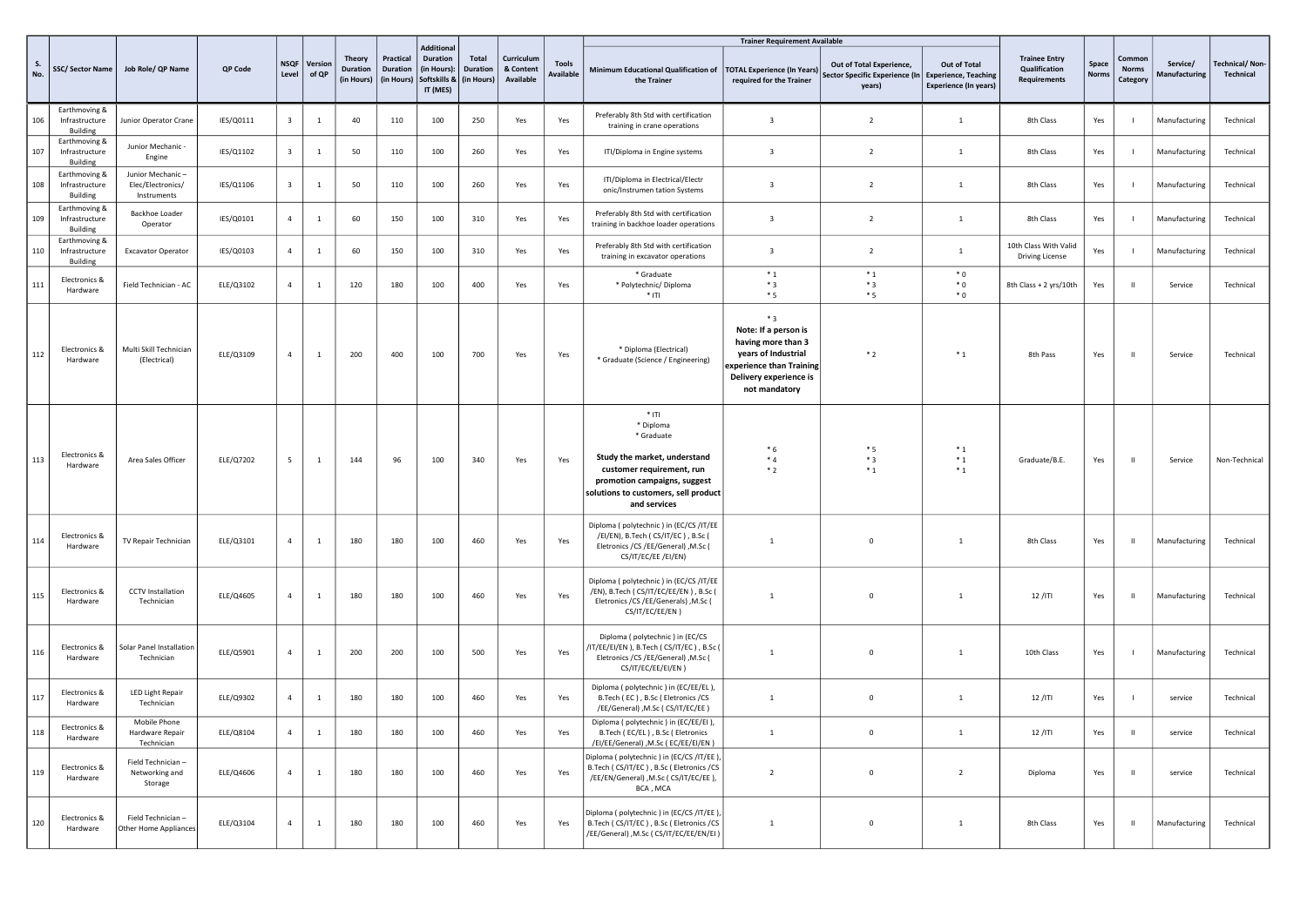|                  |                           |                                                                    |           |                |                       |                                  |                                     |                                                                                            |                          |                                      |                                  |                                                                                                                                                                                                                                                                                                                                                                                                                                                                                                                       | <b>Trainer Requirement Available</b>                                                         |                                                                                                 |                                              |                                                              |                       |                                    |                           |                                    |
|------------------|---------------------------|--------------------------------------------------------------------|-----------|----------------|-----------------------|----------------------------------|-------------------------------------|--------------------------------------------------------------------------------------------|--------------------------|--------------------------------------|----------------------------------|-----------------------------------------------------------------------------------------------------------------------------------------------------------------------------------------------------------------------------------------------------------------------------------------------------------------------------------------------------------------------------------------------------------------------------------------------------------------------------------------------------------------------|----------------------------------------------------------------------------------------------|-------------------------------------------------------------------------------------------------|----------------------------------------------|--------------------------------------------------------------|-----------------------|------------------------------------|---------------------------|------------------------------------|
| <b>S.</b><br>No. | SSC/Sector Name           | Job Role/ QP Name                                                  | QP Code   | Level          | NSQF Version<br>of QP | Theory<br>Duration<br>(in Hours) | Practical<br>Duration<br>(in Hours) | <b>Additional</b><br><b>Duration</b><br>(in Hours):<br>Softskills & (in Hours)<br>IT (MES) | Total<br><b>Duration</b> | Curriculum<br>& Content<br>Available | <b>Tools</b><br><b>Available</b> | Minimum Educational Qualification of   TOTAL Experience (In Years)  <br>the Trainer                                                                                                                                                                                                                                                                                                                                                                                                                                   | required for the Trainer                                                                     | Out of Total Experience,<br>Sector Specific Experience (In Experience, Teaching<br>years)       | Out of Total<br><b>Experience (In years)</b> | <b>Trainee Entry</b><br><b>Qualification</b><br>Requirements | Space<br><b>Norms</b> | Common<br><b>Norms</b><br>Category | Service/<br>Manufacturing | <b>Technical/Non-</b><br>Technical |
| 121              | Electronics &<br>Hardware | DTH Set Top Box<br><b>Installation &amp; Service</b><br>Technician | ELE/Q8101 | $\overline{4}$ | <sup>1</sup>          | 80                               | 120                                 | 100                                                                                        | 300                      | Yes                                  | Yes                              | Diploma (polytechnic) in (EC/CS<br>/IT/EE/EN ), B.Tech ( CS/IT/EC /EN/EE)<br>B.Sc (Eletronics /CS /EE/General) , M.Sc (<br>CS/IT/EC/EE /EN)                                                                                                                                                                                                                                                                                                                                                                           | $\overline{1}$                                                                               | $\mathbf 0$                                                                                     | <sup>1</sup>                                 | 8th Class + 2 yrs/10th                                       | Yes                   | $\mathbf{I}$                       | Manufacturing             | Technical                          |
| 122              | Electronics &<br>Hardware | Field Technician -<br>Computing and<br>Peripherals                 | ELE/Q4601 | $\overline{4}$ | $\mathbf{1}$          | 120                              | 180                                 | 100                                                                                        | 400                      | Yes                                  | Yes                              | Diploma (polytechnic) in (EC/CS/IT/EE),<br>B.Tech (CS/IT/EC/EE/EN), B.Sc (<br>Eletronics / CS / EE/ General) , M. Sc (<br>CS/IT/EC/EE /EN), BCA, MCA                                                                                                                                                                                                                                                                                                                                                                  | $\overline{1}$                                                                               | $\mathbf 0$                                                                                     | <sup>1</sup>                                 | 12th Class                                                   | Yes                   | $\mathbf{H}$                       | service                   | Technical                          |
| 123              | <b>Food Processing</b>    | <b>Pickle Making</b><br>Technician                                 | FIC/Q0102 | $\overline{4}$ | $\mathbf{1}$          | 90                               | 150                                 | 100                                                                                        | 340                      | Yes                                  | Yes                              | * B.Sc. Food Technology / Food<br>Engineering<br>* B.E. Food Technology / Food<br>Engineering<br>* B.Tech. Food Technology / Food<br>Engineering<br>* M.Sc. Food Technology / Food<br>Engineering<br>* M.E. Food Technology / Food<br>Engineering<br>* M.Tech Food Technology / Food<br>Engineering<br>* B.Sc. Home Science                                                                                                                                                                                           | $*2$<br>$*2$<br>$*2$<br>$*2$<br>$*2$<br>$*2$<br>$*3$                                         | $*2$<br>$*2$<br>$*2$<br>$*2$<br>$*2$<br>$*2$<br>$*3$                                            | $^{\circ}$                                   | 8th Class                                                    | Yes                   | $\blacksquare$                     | Manufacturing             | Technical                          |
| 124              | <b>Food Processing</b>    | Jam Jelly & Ketchup<br>Processing Technician                       | FIC/Q0103 | $\overline{4}$ | $\mathbf{1}$          | 90                               | 150                                 | 100                                                                                        | 340                      | Yes                                  | Yes                              | * B.Sc. Food Technology / Food<br>Engineering<br>* B.E. Food Technology / Food<br>Engineering<br>* B.Tech. Food Technology / Food<br>Engineering<br>* M.Sc. Food Technology / Food<br>Engineering<br>* M.E. Food Technology / Food<br>Engineering<br>* M.Tech Food Technology / Food<br>Engineering<br>* B.Sc. Home Science                                                                                                                                                                                           | $*2$<br>$*2$<br>$*2$<br>$*2$<br>$*2$<br>$*2$<br>$*_{4}$                                      | $*2$<br>$*2$<br>$*2$<br>$*2$<br>$*2$<br>$*2$<br>$*4$                                            | $\mathbf 0$                                  | 8th Class                                                    | Yes                   | $\blacksquare$                     | Manufacturing             | Technical                          |
|                  | 125   Food Processing     | Craft Baker                                                        | FIC/Q5002 | $\overline{4}$ | <sup>1</sup>          | 90                               | 150                                 | 100                                                                                        | 340                      | Yes                                  | Yes                              | * B.Sc. Food Technology / Food<br>Engineering<br>* B.E. Food Technology / Food<br>Engineering<br>* B.Tech. Food Technology / Food<br>Engineering<br>* M.Sc. Food Technology / Food<br>Engineering<br>* M.E. Food Technology / Food<br>Engineering<br>* M.Tech Food Technology / Food<br>Engineering<br>* B.Sc. in hotel management<br>* M.Sc. in hotel management<br>* Diploma in hotel management<br>* Certificate in baking from 3 star plus<br>hotel<br>* B.Sc. In food science/quality<br>* B.Sc. In home science | $*3$<br>$*2$<br>$*2$<br>$*2$<br>$*2$<br>$*2$<br>$*3$<br>$*3$<br>$*3$<br>$*4$<br>$*3$<br>$*4$ | $*3$<br>$*2$<br>$*2$<br>$*2$<br>$*2$<br>$*2$<br>$*3$<br>$*3$<br>$*3$<br>$*4$<br>$*3$<br>$*_{4}$ | $\Omega$                                     | 8th Class                                                    | Yes                   | $\mathbf{I}$                       | Manufacturing             | Technical                          |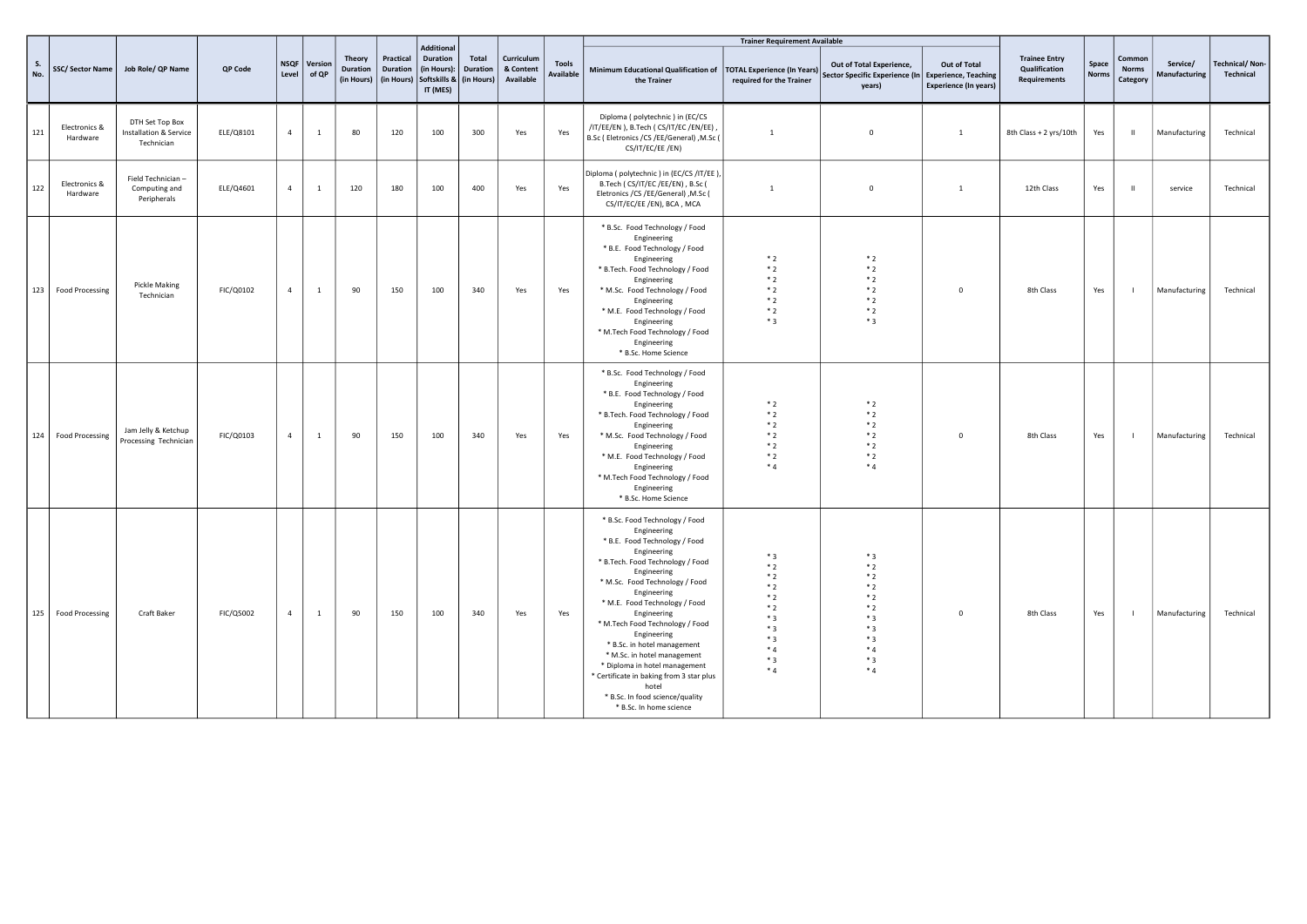|           |                          |                                                                      |           |                         |                  |                                                |                                            |                                                                                 |                                        |                                      |                                  |                                                                                                                                                                                                                                                                                                                                                                                                                                                                                                                                                           | <b>Trainer Requirement Available</b>                                                       |                                                                                             |                                              |                                                       |                       |                                    |                           |                             |
|-----------|--------------------------|----------------------------------------------------------------------|-----------|-------------------------|------------------|------------------------------------------------|--------------------------------------------|---------------------------------------------------------------------------------|----------------------------------------|--------------------------------------|----------------------------------|-----------------------------------------------------------------------------------------------------------------------------------------------------------------------------------------------------------------------------------------------------------------------------------------------------------------------------------------------------------------------------------------------------------------------------------------------------------------------------------------------------------------------------------------------------------|--------------------------------------------------------------------------------------------|---------------------------------------------------------------------------------------------|----------------------------------------------|-------------------------------------------------------|-----------------------|------------------------------------|---------------------------|-----------------------------|
| S.<br>No. |                          | SSC/ Sector Name   Job Role/ QP Name                                 | QP Code   | <b>NSQF</b><br>Level    | Version<br>of QP | <b>Theory</b><br><b>Duration</b><br>(in Hours) | Practical<br><b>Duration</b><br>(in Hours) | <b>Additional</b><br><b>Duration</b><br>(in Hours):<br>Softskills &<br>IT (MES) | Total<br><b>Duration</b><br>(in Hours) | Curriculum<br>& Content<br>Available | <b>Tools</b><br><b>Available</b> | Minimum Educational Qualification of<br>the Trainer                                                                                                                                                                                                                                                                                                                                                                                                                                                                                                       | <b>TOTAL Experience (In Years)</b><br>required for the Trainer                             | Out of Total Experience,<br>Sector Specific Experience (In   Experience, Teaching<br>years) | Out of Total<br><b>Experience (In years)</b> | <b>Trainee Entry</b><br>Qualification<br>Requirements | Space<br><b>Norms</b> | Common<br><b>Norms</b><br>Category | Service/<br>Manufacturing | Technical/Non-<br>Technical |
|           | 126   Food Processing    | <b>Baking Technician</b>                                             | FIC/Q5005 | $\overline{4}$          | $\mathbf{1}$     | 90                                             | 150                                        | 100                                                                             | 340                                    | Yes                                  | Yes                              | * Diploma in hotel management/F ood<br>Technology<br>* B.Sc. Food Technology or Food<br>Engineering<br>* B.E. Food Technology / Food<br>Engineering<br>* B.Tech. Food Technology or Food<br>Engineering<br>* M.Sc.Food Technology or Food<br>Engineering<br>* M.E. Food Technology or Food<br>Engineering<br>* M.Tech Food Technology or Food<br>Engineering<br>* Diploma food science and quality<br>control / hotel management<br>* Certificate in baking from 3 star plus<br>hotel<br>* B.Sc. food science and quality control<br>* B.Sc. home science | $*3$<br>$*3$<br>$*3$<br>$*3$<br>$*2$<br>$*2$<br>$*2$<br>$*_{4}$<br>$*4$<br>$*3$<br>$*_{4}$ | $*3$<br>$*3$<br>$*3$<br>$*3$<br>$*2$<br>$*2$<br>$*2$<br>$*_{4}$<br>$*4$<br>$*3$<br>$*4$     | $\mathbf 0$                                  | 10th Class                                            | Yes                   |                                    | Manufacturing             | Technical                   |
| 127       | <b>Food Processing</b>   | <b>Plant Biscuit</b><br><b>Production Specialist</b>                 | FIC/Q5003 | $\overline{4}$          | <sup>1</sup>     | 90                                             | 150                                        | 100                                                                             | 340                                    | Yes                                  | Yes                              | B.Sc. Food Technology / Food<br>Engineering                                                                                                                                                                                                                                                                                                                                                                                                                                                                                                               | $\overline{\mathbf{3}}$                                                                    | $\overline{\mathbf{3}}$                                                                     | $\mathsf 0$                                  | 12th Class                                            | Yes                   |                                    | Manufacturing             | Technical                   |
|           | 128 Furniture & Fittings | Assistant Carpenter -<br>Wooden Furniture                            | FFS/Q0103 | $\overline{\mathbf{3}}$ | $\mathbf{1}$     | 108                                            | 132                                        | 100                                                                             | 340                                    | Yes                                  | Yes                              | 10th or ITI passed                                                                                                                                                                                                                                                                                                                                                                                                                                                                                                                                        | 5                                                                                          | 5                                                                                           | $\mathbf 0$                                  | 5th Class                                             | Yes                   | $\mathbf{H}$                       | Manufacturing             | Technical                   |
|           | 129 Furniture & Fittings | Lead Carpenter -<br>Wooden Furniture<br>(Option: Lock Installer)     | FFS/Q0104 | $\overline{4}$          | $\overline{1}$   | 148                                            | 208                                        | 100                                                                             | 456                                    | Yes                                  | Yes                              | 10th or ITI passed                                                                                                                                                                                                                                                                                                                                                                                                                                                                                                                                        | 5                                                                                          | 5                                                                                           | $\mathbf 0$                                  | 5th Class                                             | Yes                   | $\mathbf{H}$                       | Manufacturing             | Technical                   |
|           | 130 Furniture & Fittings | Lead Sofa Maker -<br>Wooden Furniture                                | FFS/Q0107 | $\overline{4}$          | $\mathbf{1}$     | 100                                            | 220                                        | 100                                                                             | 420                                    | Yes                                  | Yes                              | 10th or ITI passed                                                                                                                                                                                                                                                                                                                                                                                                                                                                                                                                        | 5                                                                                          | 3 Years in Sofa Making                                                                      | $\mathsf 0$                                  | 8th Class                                             | Yes                   | $\mathbf{u}$                       | Manufacturing             | Technical                   |
|           | 131 Furniture & Fittings | Lead Wood Quality<br>Examiner                                        | FFS/Q0109 | $\overline{4}$          | $\overline{1}$   | 120                                            | 160                                        | 100                                                                             | 380                                    | Yes                                  | Yes                              | 12th                                                                                                                                                                                                                                                                                                                                                                                                                                                                                                                                                      | 5                                                                                          | 5                                                                                           | $\mathbf 0$                                  | 12th Class                                            | Yes                   | $\mathbf{H}$                       | Manufacturing             | Technical                   |
|           | 132 Furniture & Fittings | Assembler - Modular<br>Furniture                                     | FFS/Q5101 | $\overline{\mathbf{3}}$ | <sup>1</sup>     | 98                                             | 142                                        | 100                                                                             | 340                                    | Yes                                  | Yes                              | 10th or ITI passed                                                                                                                                                                                                                                                                                                                                                                                                                                                                                                                                        | 5                                                                                          | 5                                                                                           | $\mathbf 0$                                  | 5th Class                                             | Yes                   | $\mathbf{H}$                       | Manufacturing             | Technical                   |
|           | 133 Furniture & Fittings | Cabinet Maker -<br>Modular Kitchen                                   | FFS/Q5102 | $\overline{\mathbf{3}}$ | $\overline{1}$   | 100                                            | 140                                        | 100                                                                             | 340                                    | Yes                                  | Yes                              | 10th or ITI passed                                                                                                                                                                                                                                                                                                                                                                                                                                                                                                                                        | 5                                                                                          | 5                                                                                           | $\mathbf 0$                                  | 5th Class                                             | Yes                   | $\mathbf{H}$                       | Manufacturing             | Technical                   |
|           | 134 Furniture & Fittings | Lead Assembler -<br>Modular Furniture<br>(Option : Lock Installer)   | FFS/Q5103 | $\overline{4}$          | $\overline{1}$   | 144                                            | 186                                        | 100                                                                             | 430                                    | Yes                                  | Yes                              | 10th or ITI passed                                                                                                                                                                                                                                                                                                                                                                                                                                                                                                                                        | 5                                                                                          | 5                                                                                           | $\mathbf 0$                                  | 5th Class                                             | Yes                   | $\mathbf{H}$                       | Manufacturing             | Technical                   |
|           | 135 Furniture & Fittings | Sales Executive -<br>Furniture & Fittings                            | FFS/Q8101 | $\overline{4}$          | $\overline{1}$   | 108                                            | 150                                        | 100                                                                             | 358                                    | Yes                                  | Yes                              | Graduate                                                                                                                                                                                                                                                                                                                                                                                                                                                                                                                                                  | $\overline{2}$                                                                             | $\overline{2}$                                                                              | $\mathbf 0$                                  | 12th Class                                            | Yes                   | $\mathbf{H}$                       | Service                   | Non-Technical               |
|           | 136 Furniture & Fittings | <b>Interior Designer</b>                                             | FFS/Q9102 | $\overline{4}$          | $\mathbf{1}$     | 136                                            | 344                                        | 100                                                                             | 580                                    | Yes                                  | Yes                              | ' Diploma in Interior Design with 3 years'<br>experience<br>'Degree in Interior Design with 3 years'<br>experience<br>* Bachelor in Architecture with 2 year<br>experience in Interior Design                                                                                                                                                                                                                                                                                                                                                             | $*3$<br>$*3$<br>$*2$                                                                       | $*3$<br>$*3$<br>$*2$                                                                        | $\mathsf 0$                                  | 11th                                                  | Yes                   | -11                                | Manufacturing             | Technical                   |
| 137       | Gems and<br>Jewellery    | Handmade Gold and<br>Gems-set Jewellery -<br>Polisher and Cleaner    | G&J/Q0701 | $\overline{\mathbf{3}}$ | $\mathbf{1}$     | 24                                             | 126                                        | 100                                                                             | 250                                    | Yes                                  | Yes                              | 10th Standard<br>Passed                                                                                                                                                                                                                                                                                                                                                                                                                                                                                                                                   | 2                                                                                          | <sup>1</sup>                                                                                | <sup>1</sup>                                 | 10th Class                                            | Yes                   | <b>College</b>                     | Manufacturing Technical   |                             |
| 138       | Gems and<br>Jewellery    | Jewellery Retail -<br>Jewellery Retail Sales<br>Associate            | G&J/Q6802 | $\overline{4}$          | $\mathbf{1}$     | 65                                             | 85                                         | 100                                                                             | 250                                    | Yes                                  | Yes                              | Graduate                                                                                                                                                                                                                                                                                                                                                                                                                                                                                                                                                  | $\overline{2}$                                                                             | $\mathbf{1}$                                                                                | $\mathbf{1}$                                 | 12th Class                                            | Yes                   | $\mathbf{III}$                     | Service                   | Non-Technical               |
| 139       | Gems and<br>Jewellery    | Cast and diamonds-set<br>jewellery - Hand Sketch<br>Designer (Basic) | G&J/Q2301 | $\overline{\mathbf{3}}$ | $\mathbf{1}$     | 24                                             | 126                                        | 100                                                                             | 250                                    | Yes                                  | Yes                              | 10th Standard<br>Passed                                                                                                                                                                                                                                                                                                                                                                                                                                                                                                                                   | $\overline{2}$                                                                             | $\mathbf{1}$                                                                                | $\mathbf{1}$                                 | 10th Class                                            | Yes                   | - 1                                | Manufacturing             | Technical                   |
| 140       | Gems and<br>Jewellery    | Diamond Processing -<br>Assorter (Advanced)                          | G&J/Q3603 | $\overline{4}$          | $\overline{2}$   | 24                                             | 126                                        | 100                                                                             | 250                                    | Yes                                  | Yes                              | 10th Standard<br>Passed                                                                                                                                                                                                                                                                                                                                                                                                                                                                                                                                   | $\overline{2}$                                                                             | $\mathbf{1}$                                                                                | $\mathbf{1}$                                 | 10th Class                                            | Yes                   | $\mathbf{I}$                       | Manufacturing             | Technical                   |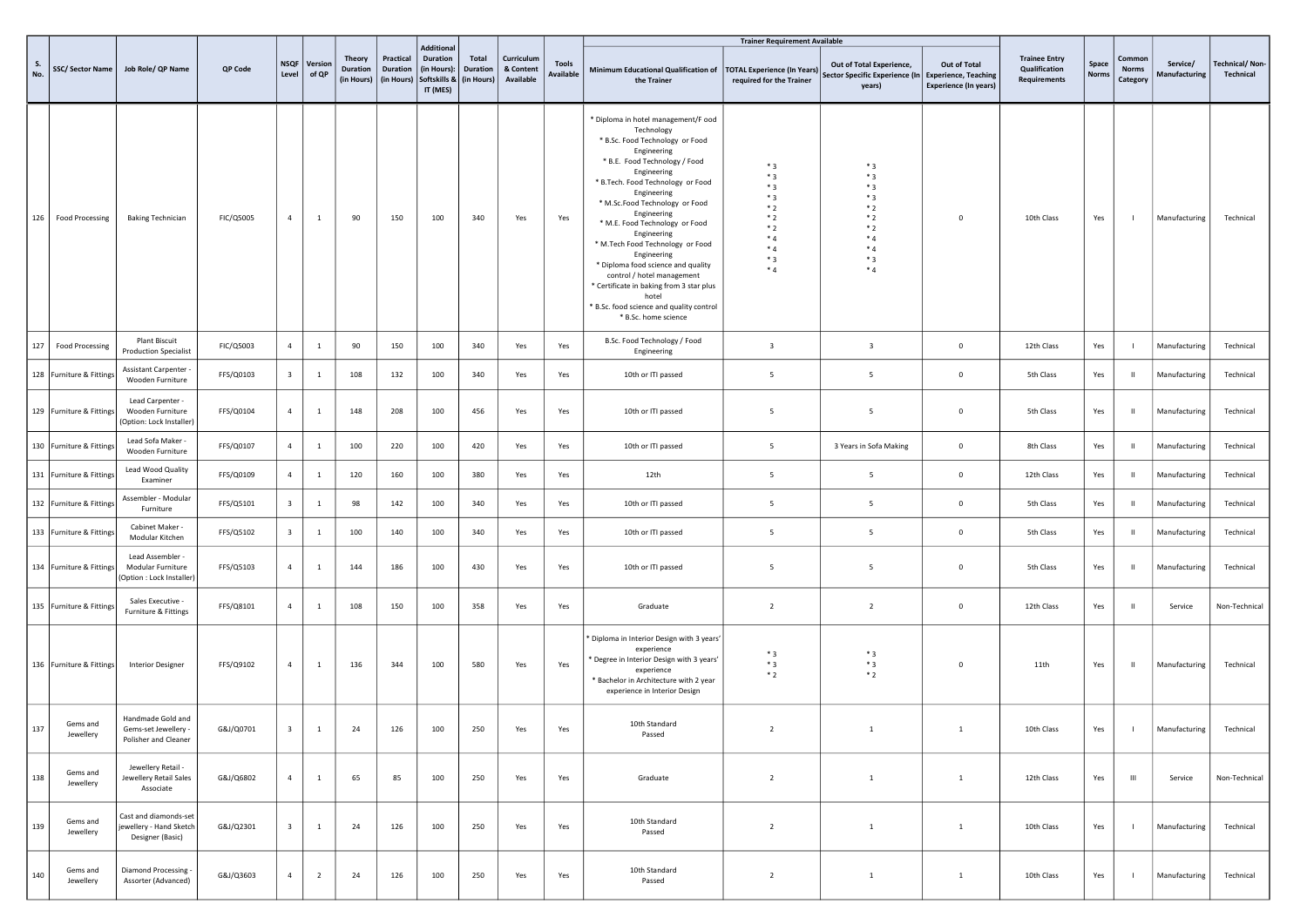|                  |                       |                                                                         |           |                         |                       |                                                |                              |                                                                                                       |                                 |                                      |                           |                                                                                                                                                                                                                                                                                                                                                                                                                                                                                    | <b>Trainer Requirement Available</b>                           |                                                                                             |                                               |                                                                                                                                |                |                                    |                           |                             |
|------------------|-----------------------|-------------------------------------------------------------------------|-----------|-------------------------|-----------------------|------------------------------------------------|------------------------------|-------------------------------------------------------------------------------------------------------|---------------------------------|--------------------------------------|---------------------------|------------------------------------------------------------------------------------------------------------------------------------------------------------------------------------------------------------------------------------------------------------------------------------------------------------------------------------------------------------------------------------------------------------------------------------------------------------------------------------|----------------------------------------------------------------|---------------------------------------------------------------------------------------------|-----------------------------------------------|--------------------------------------------------------------------------------------------------------------------------------|----------------|------------------------------------|---------------------------|-----------------------------|
| <b>S.</b><br>No. | SSC/Sector Name       | Job Role/ QP Name                                                       | QP Code   | Level                   | NSQF Version<br>of QP | <b>Theory</b><br><b>Duration</b><br>(in Hours) | Practical<br><b>Duration</b> | <b>Additional</b><br><b>Duration</b><br>(in Hours):<br>(in Hours) Softskills & (in Hours)<br>IT (MES) | <b>Total</b><br><b>Duration</b> | Curriculum<br>& Content<br>Available | <b>Tools</b><br>Available | Minimum Educational Qualification of<br>the Trainer                                                                                                                                                                                                                                                                                                                                                                                                                                | <b>TOTAL Experience (In Years)</b><br>required for the Trainer | Out of Total Experience,<br>Sector Specific Experience (In   Experience, Teaching<br>years) | Out of Total<br><b>Experience (In years)</b>  | <b>Trainee Entry</b><br>Qualification<br><b>Requirements</b>                                                                   | Space<br>Norms | Common<br><b>Norms</b><br>Category | Service/<br>Manufacturing | Technical/Non-<br>Technical |
| 141              | Gems and<br>Jewellery | Handmade Gold and<br>Gems-set Jewellery -<br>Goldsmith -<br>Components  | G&J/Q0603 | $\overline{\mathbf{3}}$ | $\mathbf{1}$          | 24                                             | 126                          | 100                                                                                                   | 250                             | Yes                                  | Yes                       | 10th Standard<br>Passed                                                                                                                                                                                                                                                                                                                                                                                                                                                            | $\overline{2}$                                                 | $\overline{1}$                                                                              | $\mathbf{1}$                                  | 10th Class                                                                                                                     | Yes            | - 1                                | Manufacturing             | Technical                   |
| 142              | Gems and<br>Jewellery | Cast & Diamonds Set<br>Jewellery - Wax Setter                           | G&J/Q1701 | $\overline{\mathbf{3}}$ | $\mathbf{1}$          | 24                                             | 126                          | 100                                                                                                   | 250                             | Yes                                  | Yes                       | 10th Standard<br>Passed                                                                                                                                                                                                                                                                                                                                                                                                                                                            | $\overline{2}$                                                 | $\overline{1}$                                                                              | $\overline{1}$                                | 10th Class                                                                                                                     | Yes            | $\blacksquare$                     | Manufacturing             | Technical                   |
| 143              | Gems and<br>Jewellery | Diamond Processing<br>Assorter (Basic)                                  | G&J/Q3601 | $\overline{\mathbf{3}}$ | $\mathbf{1}$          | 24                                             | 126                          | 100                                                                                                   | 250                             | Yes                                  | Yes                       | 10th Standard<br>Passed                                                                                                                                                                                                                                                                                                                                                                                                                                                            | $\overline{2}$                                                 | <sup>1</sup>                                                                                | $\mathbf{1}$                                  | 10th Class                                                                                                                     | Yes            | - 1                                | Manufacturing             | Technical                   |
| 144              | Gems and<br>Jewellery | Designer CAD                                                            | G&J/Q2303 | $\overline{4}$          | $\mathbf{1}$          | 24                                             | 216                          | 100                                                                                                   | 340                             | Yes                                  | Yes                       | 10th Standard<br>Passed                                                                                                                                                                                                                                                                                                                                                                                                                                                            | $\overline{2}$                                                 | $\mathbf{1}$                                                                                | $\mathbf{1}$                                  | 12th Class, Pass with<br>training in computer<br>operations                                                                    | Yes            | $\blacksquare$                     | Manufacturing             | Technical                   |
| 145              | Gems and<br>Jewellery | Handmade Gold and<br>Gems-set Jewellery -<br>Goldsmith - Frame<br>Maker | G&J/Q0604 | $\overline{4}$          | $\mathbf{1}$          | 24                                             | 126                          | 100                                                                                                   | 250                             | Yes                                  | Yes                       | 10th Standard<br>Passed                                                                                                                                                                                                                                                                                                                                                                                                                                                            | $\overline{2}$                                                 | 1                                                                                           | <sup>1</sup>                                  | 10th Class                                                                                                                     | Yes            | - 1                                | Manufacturing             | Technical                   |
| 146              | Green Jobs            | Wastewater Treatment<br>Plant Helper                                    | SGJ/Q6602 | $\overline{\mathbf{3}}$ | $\mathbf{1}$          | 50                                             | 110                          | 100                                                                                                   | 260                             | Yes                                  | Yes                       | $*$ ITI<br>* Diploma<br>* B.Tech<br>$*$ B.E.                                                                                                                                                                                                                                                                                                                                                                                                                                       | $*3$<br>$*3$<br>$*2$<br>$*2$                                   | $^*$ 0<br>$^*$ 0<br>$^*$ 0<br>$^*$ 0                                                        | $*0$<br>$*0$<br>$*0$<br>$*0$                  | 8th Class                                                                                                                      | Yes            | $\mathbf{m}$                       | Manufacturing             | Technical                   |
| 147              | Green Jobs            | Solar PV Installer<br>(Suryamitra)                                      | SGJ/Q0101 | $\overline{4}$          | $\mathbf{1}$          | 115                                            | 185                          | 100                                                                                                   | 400                             | Yes                                  | Yes                       | * ITI (Electrical, Electronics, Civil,<br>Mechanical, Fitter, Instrumentation)<br>* Diploma (Electrical, Electronics, Civil,<br>Mechanical, Fitter, Instrumentation)<br>* B.E. (Civil/Mechanical /Electrical/<br>Instrumentation / Electronics / Electrical<br>and Electronics Eng.)<br>* B.Tech (Civil/Mechanical /Electrical/<br>Instrumentation / Electronics / Electrical<br>and Electronics Eng.)<br>* M.Sc. (Physics)<br>* M.Tech.                                           | $*3$<br>$*3$<br>$*2$<br>$*2$<br>$^*$ 0<br>$^*$ 0               | $*3$<br>$*3$<br>$*2$<br>$*2$<br>$*$ 0<br>$^*$ 0                                             | $*0$<br>$*0$<br>$*0$<br>$*0$<br>$*0$<br>$*0$  | 10th Class / ITI / Diploma<br>(Electrical, Electronics,<br>Civil, Mechanical, Fitter,<br>Instrumentation,<br>Welder)           | Yes            | $\blacksquare$                     | Manufacturing             | Technical                   |
| 148              | Green Jobs            | Solar PV Installer<br>Electrical                                        | SGJ/Q0102 | $\overline{4}$          | $\mathbf{1}$          | 65                                             | 135                          | 100                                                                                                   | 300                             | Yes                                  | Yes                       | * ITI (Electrical, Electronics)<br>* Diploma (Electrical, Electronics)<br>* B.E. (Civil / Electrical / Electronics /<br>Electrical and Electronics Eng.)<br>* B.Tech (Civil / Electrical / Electronics /<br>Electrical and Electronics Eng.)<br>* M.Sc. (Physics)<br>* M.Tech.                                                                                                                                                                                                     | $*3$<br>$*3$<br>$*2$<br>$*2$<br>$^*$ 0<br>$^*$ 0               | $*3$<br>$*3$<br>$*2$<br>$*2$<br>$^*$ 0<br>$^*$ 0                                            | $*0$<br>$*0$<br>$*0$<br>$*0$<br>$*$ 0<br>$*0$ | 10th Class / ITI /<br>Diploma (Electrical,<br>Electronics)                                                                     | Yes            | $\blacksquare$                     | Manufacturing             | Technical                   |
| 149              | Green Jobs            | Wastewater Treatment<br>Plant Technician                                | SGJ/Q6601 | $\overline{4}$          | $\mathbf{1}$          | 70                                             | 130                          | 100                                                                                                   | 300                             | Yes                                  | Yes                       | $*$ ITI<br>* Diploma<br>* B.Tech<br>$*$ B.E.                                                                                                                                                                                                                                                                                                                                                                                                                                       | $*3$<br>$*3$<br>$*2$<br>$*2$                                   | $^*$ 0<br>$^*$ 0<br>$^*$ 0<br>$^*$ 0                                                        | $*0$<br>$*0$<br>$*0$<br>$*0$                  | 12th Pass/ 10th Pass +<br>ITI/Diploma, 8th Pass +<br>4 Years' experience as<br>wastewater treatment<br>plant helper            | Yes            | $\mathbf{m}$                       | Manufacturing             | Technical                   |
| 150              | Green Jobs            | Solar PV Installer - Civil                                              | SGJ/Q0103 | $\overline{4}$          | $\mathbf{1}$          | 60                                             | 120                          | 100                                                                                                   | 280                             | Yes                                  | Yes                       | * ITI (Electrical, Electronics, Civil,<br>Mechanical, Fitter, Instrumentation,<br>welder, mason)<br>* Diploma (Electrical, Electronics, Civil,<br>Mechanical, Fitter, Instrumentation,<br>welder, mason)<br>* B.E. (Civil/Mechanical /Electrical/<br>Instrumentation /<br>Electronics / Electrical and Electronics<br>Eng.)<br>* B.Tech. (Civil/Mechanical /Electrical/<br>Instrumentation /<br>Electronics / Electrical and Electronics<br>Eng.)<br>* M.Sc. (Physics)<br>* M.Tech | $*3$<br>$*3$<br>$*2$<br>$*2$<br>$^*$ 0<br>$^*$ 0               | $*3$<br>$*3$<br>$*2$<br>$*2$<br>$^*$ 0<br>$^*$ 0                                            | * 0<br>$*$ 0<br>$*0$<br>$*0$<br>$*0$<br>$*0$  | 10th Class / ITI /<br>Diploma (Electrical,<br>Electronics, Civil,<br>Mechanical, Fitter,<br>Instrumentation,<br>Welder, Mason) | Yes            | $\blacksquare$                     | Manufacturing             | Technical                   |
| 151              | Green Jobs            | Recyclable Waste<br>Collector & Segregator                              | SGJ/Q6101 | $\overline{4}$          | $\mathbf{1}$          | 30                                             | 130                          | 100                                                                                                   | 260                             | Yes                                  | Yes                       | 10th Pass                                                                                                                                                                                                                                                                                                                                                                                                                                                                          | $\overline{2}$                                                 | $\mathbf{1}$                                                                                | $\mathbf{1}$                                  | 5th Class                                                                                                                      | Yes            | $\mathbf{H}$                       | Service                   | Technical                   |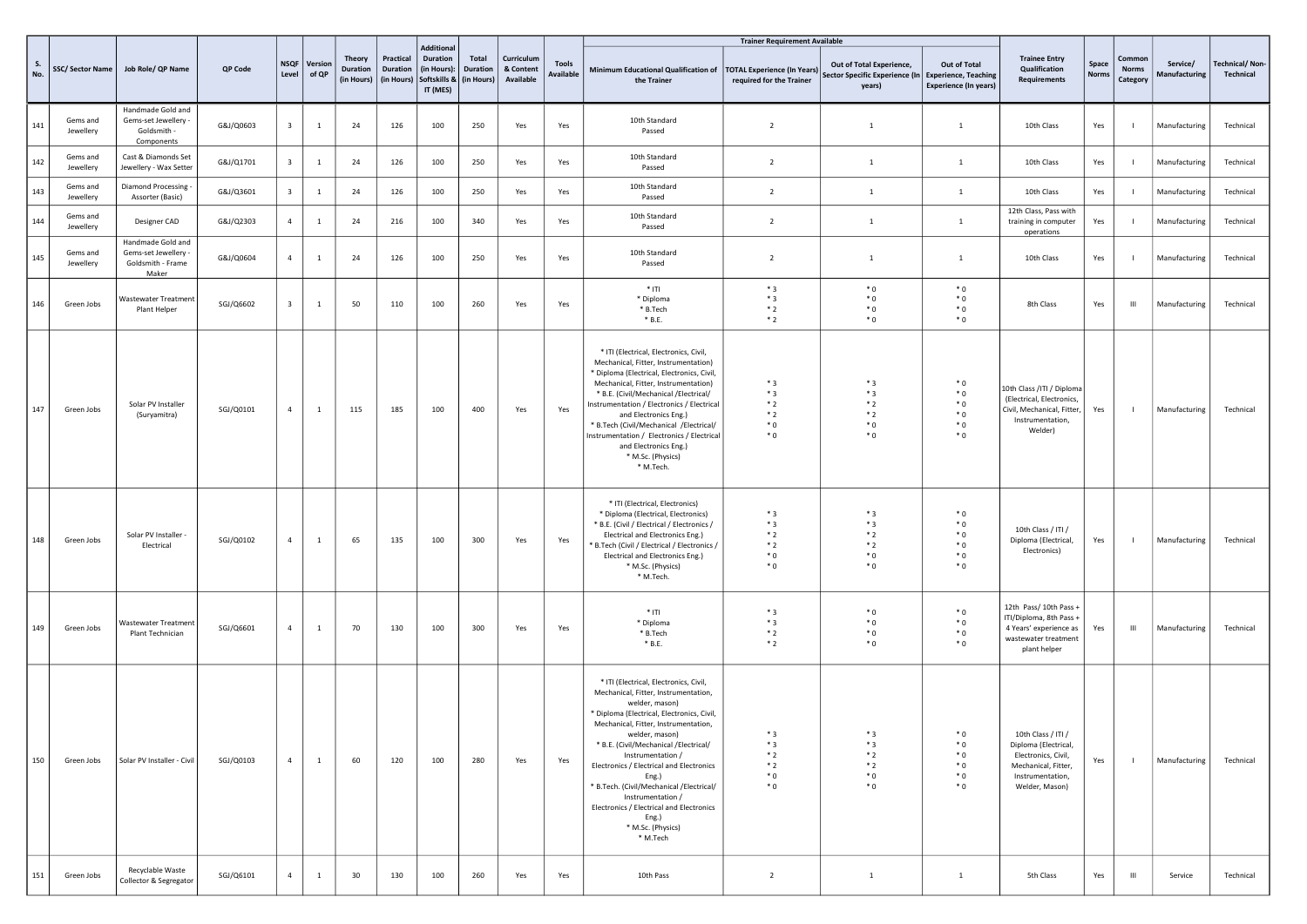|     |                        |                                                                                                         |           |                         |                  |                                                |                                     |                                                                                 |                                               |                                      |                           |                                                     | <b>Trainer Requirement Available</b>                            |                                                                             |                                                                             |                                                                                                                                    |                |                                    |                           |                                    |
|-----|------------------------|---------------------------------------------------------------------------------------------------------|-----------|-------------------------|------------------|------------------------------------------------|-------------------------------------|---------------------------------------------------------------------------------|-----------------------------------------------|--------------------------------------|---------------------------|-----------------------------------------------------|-----------------------------------------------------------------|-----------------------------------------------------------------------------|-----------------------------------------------------------------------------|------------------------------------------------------------------------------------------------------------------------------------|----------------|------------------------------------|---------------------------|------------------------------------|
| No. | <b>SSC/Sector Name</b> | Job Role/ QP Name                                                                                       | QP Code   | <b>NSQF</b><br>Level    | Version<br>of QP | <b>Theory</b><br><b>Duration</b><br>(in Hours) | Practical<br>Duration<br>(in Hours) | <b>Additional</b><br><b>Duration</b><br>(in Hours):<br>Softskills &<br>IT (MES) | <b>Total</b><br><b>Duration</b><br>(in Hours) | Curriculum<br>& Content<br>Available | <b>Tools</b><br>Available | Minimum Educational Qualification of<br>the Trainer | <b>TOTAL Experience (In Years)</b><br>required for the Trainer  | Out of Total Experience,<br>Sector Specific Experience (In<br>years)        | Out of Total<br><b>Experience, Teaching</b><br><b>Experience (In years)</b> | <b>Trainee Entry</b><br>Qualification<br>Requirements                                                                              | Space<br>Norms | Commor<br><b>Norms</b><br>Category | Service/<br>Manufacturing | <b>Technical/Non-</b><br>Technical |
| 152 | Green Jobs             | Safai Karamchari<br>(Option: Wet Cleaning/<br>Mechanized Cleaning)                                      | SGJ/Q6102 | $\overline{\mathbf{3}}$ | $\mathbf{1}$     | 30                                             | 130                                 | 100                                                                             | 260                                           | Yes                                  | Yes                       | 10th Pass                                           | $\overline{2}$                                                  | 1 year experience in<br>supervising cleaning activity.)                     | $\mathbf{1}$                                                                | 5th Class                                                                                                                          | Yes            | $\mathbf{H}$                       | Service                   | Technical                          |
| 153 | Green Jobs             | <b>Waste Picker</b>                                                                                     | SGJ/Q6103 | $\overline{\mathbf{3}}$ | $\mathbf{1}$     | 30                                             | 130                                 | 100                                                                             | 260                                           | Yes                                  | Yes                       | 10th Pass                                           | $\overline{2}$                                                  | $\mathbf{1}$                                                                | 1                                                                           | 5th Class                                                                                                                          | Yes            | $\mathbf{H}$                       | Service                   | Technical                          |
| 154 | Green Jobs             | Agri-residue Aggregator                                                                                 | SGJ/Q6201 | $\overline{4}$          | $\mathbf{1}$     | 22                                             | 50                                  | 100                                                                             | 172                                           | Yes                                  | Yes                       | 10th Pass                                           | $\overline{2}$                                                  | $\mathbf{1}$                                                                | $\mathbf{1}$                                                                | 5th Class                                                                                                                          | Yes            | $\mathbf{H}$                       | Service                   | Technical                          |
| 155 | Green Jobs             | <b>Biomass Depot</b><br>Operator                                                                        | SGJ/Q6207 | $\overline{4}$          | $\mathbf{1}$     | 23                                             | 49                                  | 100                                                                             | 172                                           | Yes                                  | Yes                       | 12th Pass                                           | $\overline{2}$                                                  | $\mathbf{1}$                                                                | $\mathbf{1}$                                                                | 10th Class                                                                                                                         | Yes            | $\mathbf{m}$                       | Manufacturing             | Technical                          |
| 156 | Green Jobs             | Animal Waste Manure<br>Aggregator(Option:<br><b>Biogas Plant</b><br>Operator/Compost<br>Plant Operator) | SGJ/Q6302 | $\overline{4}$          | $\mathbf{1}$     | 16                                             | 29                                  | 100                                                                             | 145                                           | Yes                                  | Yes                       | 10th Pass                                           | $\overline{2}$                                                  | $\overline{1}$                                                              | $\mathbf{1}$                                                                | 5th Class                                                                                                                          | Yes            | $\mathbf{m}$                       | Service                   | Technical                          |
| 157 | Green Jobs             | Septic Tank Technician                                                                                  | SGJ/Q6402 | $\overline{4}$          | $\mathbf{1}$     | 63                                             | 157                                 | 100                                                                             | 320                                           | Yes                                  | Yes                       | 10th Pass                                           | 2 year Experience in faecal<br>sludge and septage<br>management | $\mathbf{1}$                                                                | $\mathbf{1}$                                                                | 5th Class                                                                                                                          | Yes            | $\mathsf{III}$                     | Manufacturing             | Technical                          |
| 158 | Green Jobs             | <b>Desludging Operator</b>                                                                              | SGJ/Q6403 | $\overline{4}$          | $\mathbf{1}$     | 60                                             | 140                                 | 100                                                                             | 300                                           | Yes                                  | Yes                       | 10th Pass                                           | $\overline{2}$                                                  | $\mathbf{1}$                                                                | $\,1$                                                                       | 5th Class                                                                                                                          | Yes            | $\mathbf{H}$                       | Service                   | Non-Technical                      |
| 159 | Green Jobs             | <b>Faecal Sludge</b><br>Treatment Plant O&M<br>Technician                                               | SGJ/Q6404 | $\overline{4}$          | <sup>1</sup>     | 60                                             | 140                                 | 100                                                                             | 300                                           | Yes                                  | Yes                       | ITI / Diploma<br><b>B.Tech</b>                      | $\overline{3}$<br>$\overline{2}$                                | $\overline{2}$                                                              | $\mathbf{1}$                                                                | T <br>(Electrical/Mechanical/C<br>ivil/Chemical/Plumbing)<br>or 12th pass with 3 yrs<br>experience in Water &<br>Sanitation sector | Yes            | $\mathbf{m}$                       | Service                   | Technical                          |
| 160 | Green Jobs             | Manager-Waste<br>Management (Elective:<br>Biomass<br>Depot/Compost<br>Yard/Dry Waste<br>Center)         | SGJ/Q6501 | 6                       | $\mathbf{1}$     | 18                                             | 42                                  | 100                                                                             | 160                                           | Yes                                  | Yes                       | Graduate                                            | $\Lambda$<br>(Experience in the field of<br>waste management)   | $\overline{3}$                                                              | $\mathbf{1}$                                                                | Graduate                                                                                                                           | Yes            | $\mathbf{H}$                       | Manufacturing             | Technical                          |
| 161 | Green Jobs             | Solar PV Maintenance<br>Technician - Civil<br>(Ground Mount)                                            | SGJ/Q0116 | $\overline{4}$          | $\mathbf{1}$     | 70                                             | 130                                 | 100                                                                             | 300                                           | Yes                                  | Yes                       | Any Graduate                                        | $\overline{2}$                                                  | 2 year experience in<br>Operation & Maintenance of<br>Solar PV power plants | $0 - 1$                                                                     | 10th Class                                                                                                                         | Yes            |                                    | Manufacturing             | Technical                          |
| 162 | Handicrafts            | Bamboo Basket Maker                                                                                     | HCS/Q8704 | $\overline{\mathbf{3}}$ | $\mathbf{1}$     | 70                                             | 170                                 | 100                                                                             | 340                                           | Yes                                  | Yes                       | 10th standard                                       | $\overline{\mathbf{3}}$                                         | $\overline{2}$                                                              | $\,1$                                                                       | 5th Class                                                                                                                          | Yes            | $\mathbf{H}$                       | Manufacturing             | Technical                          |
| 163 | Handicrafts            | Stamping operator                                                                                       | HCS/Q2802 | $\overline{4}$          | $\mathbf{1}$     | 64                                             | 136                                 | 100                                                                             | 300                                           | Yes                                  | Yes                       | 10th standard                                       | $\overline{3}$                                                  | $\overline{2}$                                                              | $\mathbf{1}$                                                                | 5th Class                                                                                                                          | Yes            | $\mathbf{H}$                       | Manufacturing             | Technical                          |
| 164 | Handicrafts            | <b>Bamboo Mat Weaver</b>                                                                                | HCS/Q8702 | $\overline{\mathbf{3}}$ | $\mathbf{1}$     | 40                                             | 110                                 | 100                                                                             | 250                                           | Yes                                  | Yes                       | 10th standard                                       | $\overline{\mathbf{3}}$                                         | $\overline{2}$                                                              | $\mathbf{1}$                                                                | 5th Class                                                                                                                          | Yes            | $\mathbf{H}$                       | Manufacturing             | Technical                          |
| 165 | Handicrafts            | <b>Bamboo Utility</b><br>Handicraft Assembler                                                           | HCS/Q8705 | $\overline{\mathbf{3}}$ | $\mathbf{1}$     | 70                                             | 160                                 | 100                                                                             | 330                                           | Yes                                  | Yes                       | 10th standard                                       | $\overline{\mathbf{3}}$                                         | $\overline{2}$                                                              | $\mathbf{1}$                                                                | 5th Class                                                                                                                          | Yes            | $\mathbf{H}$                       | Manufacturing             | Technical                          |
| 166 | Handicrafts            | Handloom Weaver<br>(Carpets)                                                                            | HCS/Q5412 | $\overline{\mathbf{3}}$ | $\mathbf{1}$     | 50                                             | 100                                 | 100                                                                             | 250                                           | Yes                                  | Yes                       | 10th standard                                       | $\overline{\mathbf{3}}$                                         | $\overline{2}$                                                              | $\mathbf{1}$                                                                | 5th Class                                                                                                                          | Yes            | - 11                               | Manufacturing             | Technical                          |
| 167 | Handicrafts            | Engraving artisan                                                                                       | HCS/Q2902 | 4                       | $\mathbf{1}$     | 85                                             | 195                                 | 100                                                                             | 380                                           | Yes                                  | Yes                       | 10th standard                                       | $\overline{\mathbf{3}}$                                         | $\overline{2}$                                                              | $\mathbf{1}$                                                                | 5th Class                                                                                                                          | Yes            | $\blacksquare$                     | Manufacturing             | Technical                          |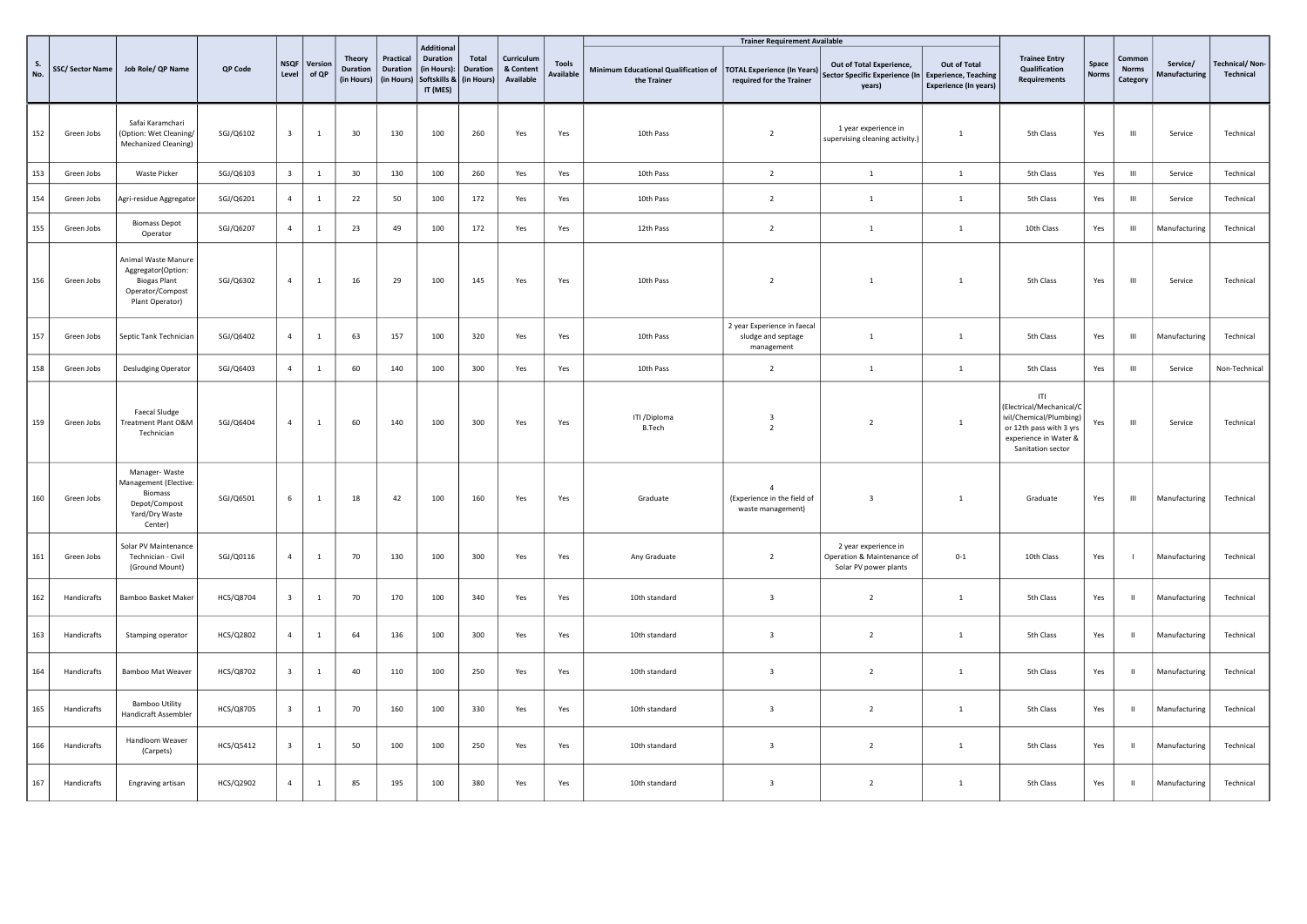|           |                 |                                              |           |                |                  |                                         |                                     |                                                                                       |                          |                                      |                           |                                                                                                                                                                                                                                                                                                                                                                                                                                                                                                                                                                                                      | <b>Trainer Requirement Available</b>                                                                                            |                                                                                                                           |                                              |                                                                                                                        |                       |                                    |                           |                                    |
|-----------|-----------------|----------------------------------------------|-----------|----------------|------------------|-----------------------------------------|-------------------------------------|---------------------------------------------------------------------------------------|--------------------------|--------------------------------------|---------------------------|------------------------------------------------------------------------------------------------------------------------------------------------------------------------------------------------------------------------------------------------------------------------------------------------------------------------------------------------------------------------------------------------------------------------------------------------------------------------------------------------------------------------------------------------------------------------------------------------------|---------------------------------------------------------------------------------------------------------------------------------|---------------------------------------------------------------------------------------------------------------------------|----------------------------------------------|------------------------------------------------------------------------------------------------------------------------|-----------------------|------------------------------------|---------------------------|------------------------------------|
| S.<br>No. | SSC/Sector Name | Job Role/ QP Name                            | QP Code   | NSQF<br>Level  | Version<br>of QP | Theory<br><b>Duration</b><br>(in Hours) | Practical<br>Duration<br>(in Hours) | <b>Additional</b><br>Duration<br>(in Hours):<br>Softskills &   (in Hours)<br>IT (MES) | Total<br><b>Duration</b> | Curriculum<br>& Content<br>Available | <b>Tools</b><br>Available | Minimum Educational Qualification of<br>the Trainer                                                                                                                                                                                                                                                                                                                                                                                                                                                                                                                                                  | <b>TOTAL Experience (In Years)</b><br>required for the Trainer                                                                  | Out of Total Experience,<br>Sector Specific Experience (In Experience, Teaching<br>years)                                 | Out of Total<br><b>Experience (In years)</b> | <b>Trainee Entry</b><br>Qualification<br><b>Requirements</b>                                                           | Space<br><b>Norms</b> | Common<br><b>Norms</b><br>Category | Service/<br>Manufacturing | <b>Technical/Non-</b><br>Technical |
| 168       | Handicrafts     | Carving Artisan<br>(Stonecraft)              | HCS/Q1502 | $\overline{4}$ | <sup>1</sup>     | 85                                      | 220                                 | 100                                                                                   | 405                      | Yes                                  | Yes                       | 10th Pass,<br>Certified for Job Role: "Carving Artisan<br>(Stonecraft)" mapped to QP:<br>"HCS/Q1502, v1.0". Minimum accepted<br>score is 80%<br>Recommended that the Trainer is<br>certified for the Job Role: "Trainer",<br>mapped to the Qualification Pack:<br>"MEP/Q0102". Minimum accepted %<br>as per respective SSC guidelines is 80%.                                                                                                                                                                                                                                                        | $\overline{\mathbf{3}}$                                                                                                         | $\overline{2}$                                                                                                            | <sup>1</sup>                                 | 10th Pass                                                                                                              | Yes                   | $\mathbf{I}$                       | Manufacturing             | Technical                          |
| 169       | Healthcare      | <b>Emergency Medical</b><br>Technician-Basic | HSS/Q2301 | $\overline{4}$ | $\mathbf{1}$     | 100                                     | 140<br>Practical +<br>120 OJT       | 100                                                                                   | 460                      | Yes                                  | Yes                       | Medical Graduate either with at least 5<br>years' experience mandatorily 1 year<br>experience working in CCU or Emergency<br>Department (along with certification in<br>ACLS and ATLS) or possessing additional<br>qualification in Emergency Medicine or<br>Post Graduate Diploma in EMS<br>* B.Sc. Nursing either with at least 5<br>years' experience mandatorily 1 year<br>experience working in CCU or Emergency<br>Department (along with certification in<br>ACLS and ATLS) or possessing additional<br>qualification in Emergency Medicine or<br>Post Graduate Diploma in EMS<br>* B.Sc. EMS | $*5$<br>$*5$<br>$*3$                                                                                                            | $*_{5}$<br>$*5$<br>$*3$                                                                                                   | $\mathsf 0$                                  | 12th Class                                                                                                             | Yes                   | $\blacksquare$                     | Service                   | Technical                          |
| 170       | Healthcare      | Diabetes Educator                            | HSS/Q8701 | $\overline{4}$ | <sup>1</sup>     | 135                                     | 105<br>Practical +<br>120 OJT       | 100                                                                                   | 460                      | Yes                                  | Yes                       | * Medical Graduate with one year of<br>experience in diabetes counseling<br>* GNM with three years of experience in<br>diabetes counseling<br>* B.Sc. Nursing with three years of<br>experience in diabetes counseling<br>* Health worker with five years of<br>experience in diabetes counseling<br>* B.Sc. home science with 1 year of<br>dietetics experience<br>(dietician/Nutritionist)                                                                                                                                                                                                         | $*_{1}$<br>$*3$<br>$*3$<br>$*_{5}$<br>$*_{1}$                                                                                   | $*_{1}$<br>$*3$<br>$*3$<br>$*_{5}$<br>$*_{1}$                                                                             | $\mathbf 0$                                  | 12th Class                                                                                                             | Yes                   | $\mathbf{H}$                       | Service                   | Technical                          |
| 171       | Healthcare      | Diet Assistant                               | HSS/Q5201 | $\overline{4}$ | $\mathbf{1}$     | 158                                     | 142<br>Practical +<br>180 OJT       | 100                                                                                   | 580                      | Yes                                  | Yes                       | * B.Sc. Dietetics/ nutrition<br>* B.Sc. (Nursing) with three years of<br>experience in Dietary Department<br>* GNM with five years of experience in<br><b>Dietary Department</b>                                                                                                                                                                                                                                                                                                                                                                                                                     | $*2$<br>$*3$<br>$*5$                                                                                                            | $*2$<br>$*3$<br>$*5$                                                                                                      | $^{\circ}$                                   | 10th Class                                                                                                             | Yes                   | $\mathbf{I}$                       | Service                   | Technical                          |
| 172       | Healthcare      | General Duty Assistant                       | HSS/Q5101 | $\overline{4}$ | $\mathbf{1}$     | 100                                     | 140<br>Practical +<br>180 OJT       | 100                                                                                   | 520                      | Yes                                  | Yes                       | * B.Sc. Nursing<br>* GNM                                                                                                                                                                                                                                                                                                                                                                                                                                                                                                                                                                             | $^\ast$ 1<br>$*3$                                                                                                               | $^\ast$ 1<br>$*3$                                                                                                         | $\mathbf 0$                                  | 10th Class                                                                                                             | Yes                   | $\mathbf{H}$                       | Service                   | Technical                          |
| 173       | Healthcare      | DENTAL ASSISTANT                             | HSS/Q2401 | $\overline{4}$ | $\mathbf{1}$     | 231                                     | 279<br>Practical +<br>190 OJT       | 100                                                                                   | 800                      | Yes                                  | Yes                       | * BDS<br>* Nurse GNM/ A grade                                                                                                                                                                                                                                                                                                                                                                                                                                                                                                                                                                        | $*2$<br>* 5 years of experience in<br>Dental<br>Settings                                                                        | $*2$<br>* 5 years of experience in<br>Dental<br>Settings                                                                  |                                              | 10th Class                                                                                                             | Yes                   | $\mathbf{H}$                       | Service                   | Technical                          |
| 174       | Healthcare      | Dialysis Technician                          | HSS/Q2701 | $\overline{4}$ | <sup>1</sup>     | 360                                     | 240<br>Practical +<br>800 OJT       | 100                                                                                   | 1500                     | Yes                                  | Yes                       | * B.Sc. in dialysis technician or MBBS<br>* BSc. nursing/ GNM<br>* Level 4 certified Dialysis Technician                                                                                                                                                                                                                                                                                                                                                                                                                                                                                             | * 3 Year experience in<br>dialysis<br>center/department<br>* 5 Year experience in<br>dialysis<br>center/department<br>* 5 Years | * 3 Year experience in dialysis<br>center/department<br>* 5 Year experience in dialysis<br>center/department<br>* 5 Years | $\sim$                                       | 12th Class                                                                                                             | Yes                   | $\overline{1}$                     | Service                   | Technical                          |
| 175       | Healthcare      | Medical-Laboratory-<br>Technician            | HSS/Q0301 | $\overline{4}$ | $\mathbf{1}$     | 693                                     | 807<br>Practical +<br>500 OJT       | 100                                                                                   | 2100                     | Yes                                  | Yes                       | * MD/DNB<br>(Pathology/Microbiology/Laboratory<br>Medicine/Biochemistry)<br>* B.Sc. MLT<br>* B.Sc/M.Sc./PhD in Medical<br>biochemistry/Medical Microbiology<br>* DMLT                                                                                                                                                                                                                                                                                                                                                                                                                                | * Not Required<br>* B.Sc. MLT with 3 years<br>* 3 Years<br>* 6 years                                                            | * Not Required<br>* B.Sc. MLT with 3 years<br>* 3 Years<br>* 6 years                                                      |                                              | 12th Class in Science Or<br>Level 3 Phlebotomy with<br>experience of minimum<br>three years in the<br>laboratory setup | Yes                   | $\blacksquare$                     | Service                   | Technical                          |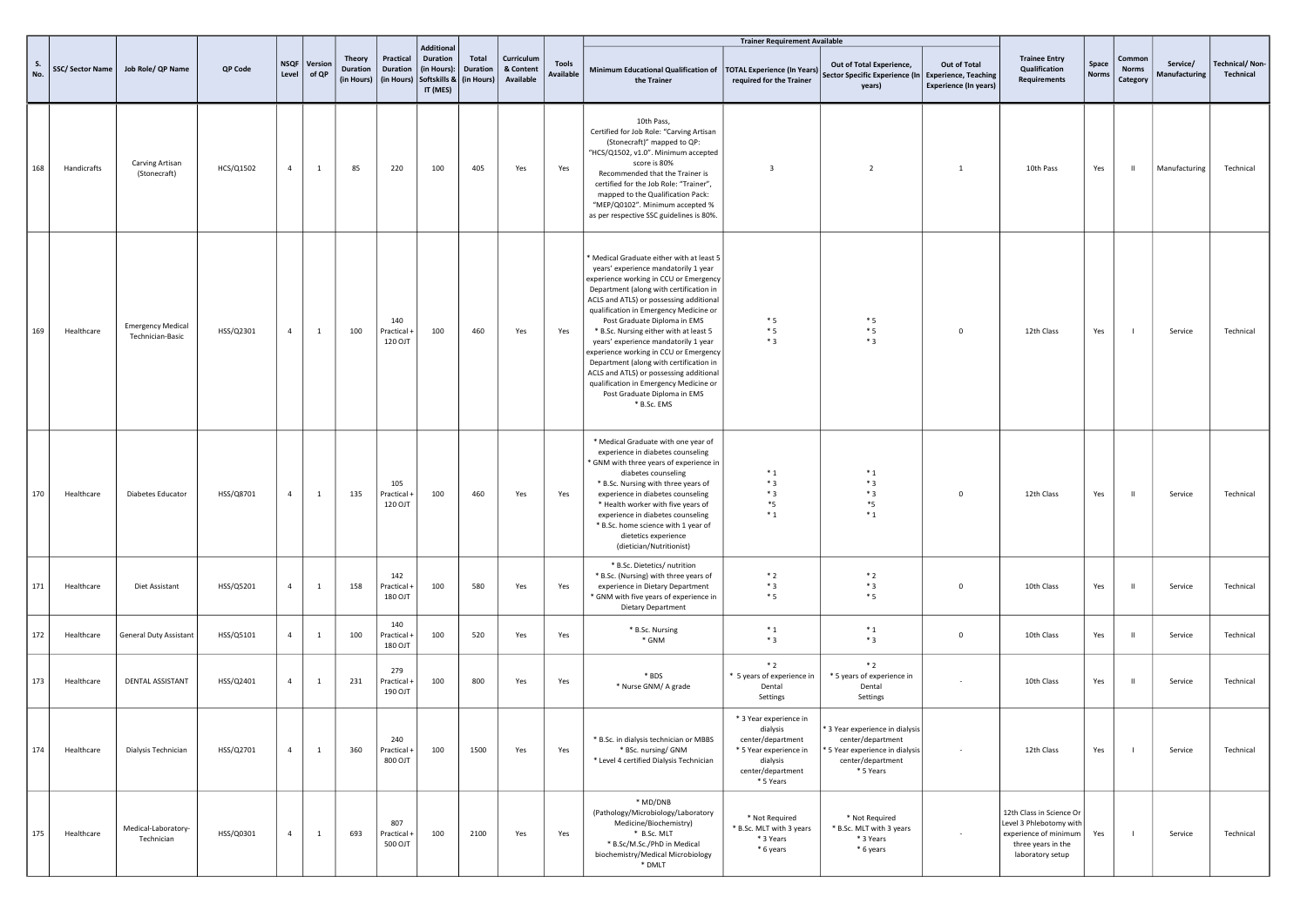|           |                 |                                              |                |                         |                  |                                         |                                            |                                                                                 |                                               |                                      |                           |                                                                                                                       | <b>Trainer Requirement Available</b>                                                                                                                                                                                             |                                                                                                                                                                                                                            |                                                                             |                                                                     |                       |                                   |                                  |                                           |
|-----------|-----------------|----------------------------------------------|----------------|-------------------------|------------------|-----------------------------------------|--------------------------------------------|---------------------------------------------------------------------------------|-----------------------------------------------|--------------------------------------|---------------------------|-----------------------------------------------------------------------------------------------------------------------|----------------------------------------------------------------------------------------------------------------------------------------------------------------------------------------------------------------------------------|----------------------------------------------------------------------------------------------------------------------------------------------------------------------------------------------------------------------------|-----------------------------------------------------------------------------|---------------------------------------------------------------------|-----------------------|-----------------------------------|----------------------------------|-------------------------------------------|
| S.<br>No. | SSC/Sector Name | Job Role/ QP Name                            | <b>OP Code</b> | <b>NSOF</b><br>Level    | Version<br>of QP | Theory<br><b>Duration</b><br>(in Hours) | Practical<br><b>Duration</b><br>(in Hours) | <b>Additional</b><br><b>Duration</b><br>(in Hours):<br>Softskills &<br>IT (MES) | <b>Total</b><br><b>Duration</b><br>(in Hours) | Curriculum<br>& Content<br>Available | <b>Tools</b><br>Available | Minimum Educational Qualification of<br>the Trainer                                                                   | <b>TOTAL Experience (In Years)</b><br>required for the Trainer                                                                                                                                                                   | Out of Total Experience,<br>Sector Specific Experience (In<br>years)                                                                                                                                                       | Out of Total<br><b>Experience, Teaching</b><br><b>Experience (In years)</b> | <b>Trainee Entry</b><br><b>Qualification</b><br><b>Requirements</b> | Space<br><b>Norms</b> | Commo<br><b>Norms</b><br>Category | Service/<br><b>Manufacturing</b> | <b>Technical/Non-</b><br><b>Technical</b> |
| 176       | Healthcare      | <b>Operation Theatre</b><br>Technician       | HSS/Q2601      | $\overline{4}$          | <sup>1</sup>     | 400                                     | 400<br>Practical +<br>400 OJT              | 100                                                                             | 1300                                          | Yes                                  | Yes                       | * Medical Graduate<br>* B.Sc. nursing/ GNM<br>diploma in OT technician/OT assistant                                   | * 3 year of experience as<br>assistant in operation<br>theatre<br>* 5 years of experience as<br>assistant in operation<br>theatre<br>* 5 years of experience<br>working in<br>operation theatre with good<br>communication skill | * 3 year of experience as<br>assistant in operation theatre<br>* 5 years of experience as<br>assistant in operation theatre<br>* 5 years of experience<br>working in<br>operation theatre with good<br>communication skill |                                                                             | 12th in Science                                                     | Yes                   |                                   | Service                          | Technical                                 |
| 177       | Healthcare      | Front Line Health<br>Worker                  | HSS/Q8601      | $\overline{\mathbf{3}}$ | <sup>1</sup>     | 110                                     | 115<br>Practical -<br>200 OJT              | 100                                                                             | 525                                           | Yes                                  | Yes                       | Aedical graduate / B.Sc. Nursing / GNM<br>ANM / B.Sc. Community Health                                                | 1                                                                                                                                                                                                                                | 1 year of experience in<br>community health                                                                                                                                                                                | $\circ$                                                                     | 8th Class                                                           | Yes                   | - 11                              | Service                          | Technical                                 |
| 178       | Healthcare      | Pharmacy Assistant                           | HSS/Q5401      | $\overline{4}$          | $\mathbf{1}$     | 110                                     | 90<br>Practical +<br>225 OJT               | 100                                                                             | 525                                           | Yes                                  | Yes                       | * M.Pharma<br>* B.Pharma<br>* D.Pharma                                                                                | $*_{1}$<br>$*2$<br>$*3$                                                                                                                                                                                                          | $*_{1}$<br>$*2$<br>$*3$                                                                                                                                                                                                    | $*0$<br>$*0$<br>$*0$                                                        | 12th in Science                                                     | Yes                   | - 11                              | Service                          | Technical                                 |
| 179       | Healthcare      | Home Health Aide                             | HSS/Q5102      | $\overline{4}$          | $\overline{1}$   | 120                                     | 120<br>ractical +<br>120 OJT               | 100                                                                             | 460                                           | Yes                                  | Yes                       | * B.Sc. Nursing<br>* GNM                                                                                              | $*2$<br>$*3$                                                                                                                                                                                                                     | $*2$<br>$*3$                                                                                                                                                                                                               | $*0$<br>$*0$                                                                | 10th Class                                                          | Yes                   | - 11                              | Service                          | Technical                                 |
| 180       | Healthcare      | X- Ray Technician                            | HSS/Q0701      | $\overline{\mathbf{3}}$ | 1                | 181                                     | 179                                        | 100                                                                             | 460                                           | Yes                                  | Yes                       | * B.Sc. in Radiology<br>* Medical graduate with post graduate<br>degree in Radiology<br>* Diploma in Radiology/ X-Ray | $\overline{2}$<br>$\Omega$<br>$\overline{3}$                                                                                                                                                                                     | $\overline{1}$<br>$\overline{0}$<br>$\overline{3}$                                                                                                                                                                         | $\mathbf{1}$<br>$^{\circ}$<br>$\Omega$                                      | 12th Class                                                          | Yes                   |                                   | Service                          | Technical                                 |
| 181       | Iron and Steel  | Plasma Cutter                                | ISC/Q0910      | $\overline{4}$          | $\mathbf 1$      | 68                                      | 212                                        | 100                                                                             | 380                                           | Yes                                  | Yes                       | ITI                                                                                                                   | 6                                                                                                                                                                                                                                | $\overline{4}$                                                                                                                                                                                                             | $\mathbf 0$                                                                 | ITI/12th Standard with<br>Science pass (and no<br>vertigo problem)  | Yes                   |                                   | Manufacturing                    | Technical                                 |
| 182       | Iron and Steel  | Fitter: Electrical<br>Assembly               | ISC/Q1001      | $\overline{\mathbf{3}}$ | $\mathbf{1}$     | 75                                      | 235                                        | 100                                                                             | 410                                           | Yes                                  | Yes                       | ITI                                                                                                                   | 6                                                                                                                                                                                                                                | 6                                                                                                                                                                                                                          | $\mathbf 0$                                                                 | 12th (Science) / ITI                                                | Yes                   |                                   | Manufacturing                    | Technical                                 |
| 183       | Iron and Steel  | Fitter: Instrumentation                      | ISC/Q1102      | $\overline{\mathbf{3}}$ | $\mathbf 1$      | 70                                      | 230                                        | 100                                                                             | 400                                           | Yes                                  | Yes                       | ITI                                                                                                                   | 6                                                                                                                                                                                                                                | 6                                                                                                                                                                                                                          | $\mathbf 0$                                                                 | 12th in Science                                                     | Yes                   |                                   | Manufacturing                    | Technical                                 |
| 184       | Iron and Steel  | Rigger - Rigging of<br><b>Heavy Material</b> | ISC/Q0908      | $\overline{\mathbf{3}}$ | $\mathbf{1}$     | 70                                      | 180                                        | 100                                                                             | 350                                           | Yes                                  | Yes                       | T                                                                                                                     | 6                                                                                                                                                                                                                                | 6                                                                                                                                                                                                                          | $\mathbf 0$                                                                 | 10th Class                                                          | Yes                   |                                   | Manufacturing                    | Technical                                 |
| 185       | Iron and Steel  | Iron & Steel-<br>Machinist                   | ISC/Q0909      | $\overline{\mathbf{3}}$ | <sup>1</sup>     | 120                                     | 270                                        | 100                                                                             | 490                                           | Yes                                  | Yes                       | ITI                                                                                                                   | 8                                                                                                                                                                                                                                | 8                                                                                                                                                                                                                          | $\mathsf{O}$                                                                | 12th Class                                                          | Yes                   |                                   | Manufacturing                    | Technical                                 |
| 186       | Iron and Steel  | <b>Bearing Maintenance</b>                   | ISC/Q0906      | $\overline{\mathbf{3}}$ | <sup>1</sup>     | 80                                      | 220                                        | 100                                                                             | 400                                           | Yes                                  | Yes                       | Diploma                                                                                                               | 6                                                                                                                                                                                                                                | -6                                                                                                                                                                                                                         | $\mathsf 0$                                                                 | 10th Class                                                          | Yes                   |                                   | Manufacturing                    | Technical                                 |
| 187       | Iron and Steel  | Fitter: Electronic<br>Assembly               | ISC/Q1101      | $\overline{\mathbf{3}}$ | $\overline{1}$   | 80                                      | 220                                        | 100                                                                             | 400                                           | Yes                                  | Yes                       | ITI                                                                                                                   | -6                                                                                                                                                                                                                               | -6                                                                                                                                                                                                                         | $\mathbf 0$                                                                 | 12th (Science) / ITI                                                | Yes                   |                                   | Manufacturing                    | Technical                                 |
| 188       | Iron and Steel  | Fitter: Leveling alignme<br>nt balancing     | ISC/Q0905      | $\overline{\mathbf{3}}$ | <sup>1</sup>     | 100                                     | 230                                        | 100                                                                             | 430                                           | Yes                                  | Yes                       | ITI                                                                                                                   | 6                                                                                                                                                                                                                                | 6                                                                                                                                                                                                                          | $\mathsf{O}$                                                                | 10th Class                                                          | Yes                   |                                   | Manufacturing                    | Technical                                 |
| 189       | Iron and Steel  | Gas Tungsten Arc<br>Welding                  | ISC/Q0911      | $\overline{4}$          | $\mathbf{1}$     | 80                                      | 300                                        | 100                                                                             | 480                                           | Yes                                  | Yes                       | ITI                                                                                                                   | $\overline{7}$                                                                                                                                                                                                                   | $\overline{7}$                                                                                                                                                                                                             | $\mathsf 0$                                                                 | 10th Class                                                          | Yes                   |                                   | Manufacturing                    | Technical                                 |
| 190       | IT/ITes         | CRM Domestic Non-<br>Voice                   | SSC/Q2211      | $\overline{a}$          | <sup>1</sup>     | 100                                     | 300                                        | 100                                                                             | 500                                           | Yes                                  | Yes                       | 10 <sub>th</sub>                                                                                                      | $\overline{2}$                                                                                                                                                                                                                   | $\overline{2}$                                                                                                                                                                                                             | $\overline{2}$                                                              | 10th Class                                                          | Yes                   | <b>II</b>                         | Manufacturing                    | Technical                                 |
| 191       | IT/ITes         | Domestic Data entry<br>Operator              | SSC/Q2212      | $\overline{4}$          | <sup>1</sup>     | 100                                     | 300                                        | 100                                                                             | 500                                           | Yes                                  | Yes                       | 10th                                                                                                                  | $\overline{2}$                                                                                                                                                                                                                   | $\overline{2}$                                                                                                                                                                                                             | $\overline{2}$                                                              | 10th Class                                                          | Yes                   |                                   | Service                          | Technical                                 |
| 192       | IT/ITes         | Junior Software<br>Developer                 | SSC/Q0508      | $\overline{4}$          | $\mathbf{1}$     | 114                                     | 286                                        | 100                                                                             | 500                                           | Yes                                  | Yes                       | 12th                                                                                                                  | $\overline{2}$                                                                                                                                                                                                                   | $\overline{2}$                                                                                                                                                                                                             | $\overline{2}$                                                              | 12th Class                                                          | Yes                   |                                   | Manufacturing                    | Technical                                 |
| 193       | IT/ITes         | <b>CRM Domestic Voice</b>                    | SSC/Q2210      | $\overline{4}$          | $\mathbf{1}$     | 100                                     | 300                                        | 100                                                                             | 500                                           | Yes                                  | Yes                       | 10th                                                                                                                  | $\overline{2}$                                                                                                                                                                                                                   | $\overline{2}$                                                                                                                                                                                                             | $\overline{2}$                                                              | 10th Class                                                          | Yes                   | $\mathbf{H}$                      | Manufacturing                    | Technical                                 |
| 194       | IT/ITes         | Domestic Biometric<br>Data Operator          | SSC/Q2213      | $\overline{a}$          | 1                | 100                                     | 300                                        | 100                                                                             | 500                                           | Yes                                  | Yes                       | 10th                                                                                                                  | $\overline{2}$                                                                                                                                                                                                                   | $\overline{\phantom{a}}$                                                                                                                                                                                                   | $\overline{2}$                                                              | 10th Class                                                          | Yes                   | - 11                              | Manufacturing                    | Technical                                 |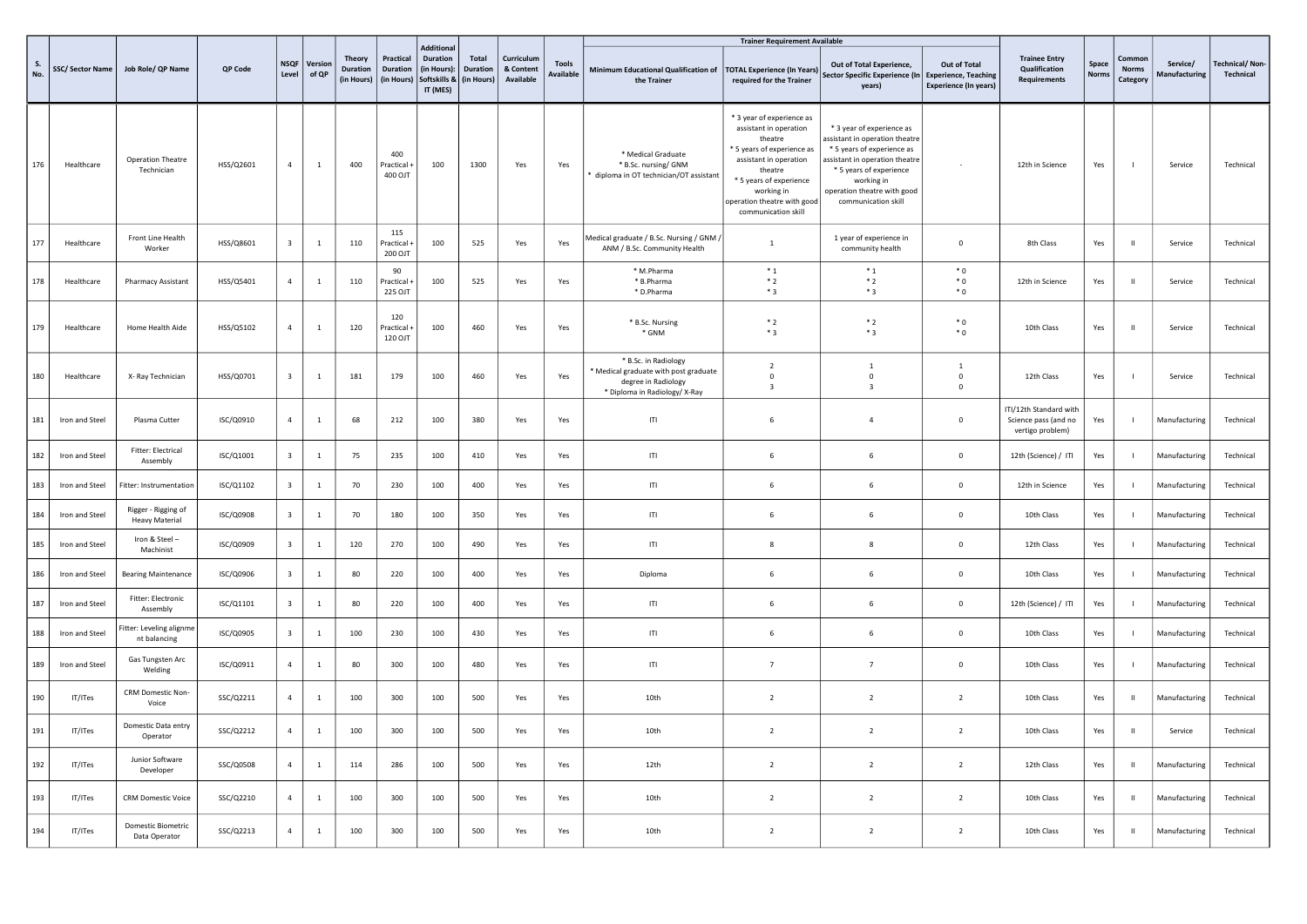|           |                 |                                               |           |                         |                  |                                  |                                            | Additional                                                 |                                        |                                      |                                  |                                                                                                                                                                                                                                                                                                                 | <b>Trainer Requirement Available</b>                           |                                                                                           |                                                                 |                                                                                          |               |                                    |                           |                                    |
|-----------|-----------------|-----------------------------------------------|-----------|-------------------------|------------------|----------------------------------|--------------------------------------------|------------------------------------------------------------|----------------------------------------|--------------------------------------|----------------------------------|-----------------------------------------------------------------------------------------------------------------------------------------------------------------------------------------------------------------------------------------------------------------------------------------------------------------|----------------------------------------------------------------|-------------------------------------------------------------------------------------------|-----------------------------------------------------------------|------------------------------------------------------------------------------------------|---------------|------------------------------------|---------------------------|------------------------------------|
| S.<br>No. | SSC/Sector Name | Job Role/ QP Name                             | QP Code   | <b>NSQF</b><br>Level    | Version<br>of QP | Theory<br>Duration<br>(in Hours) | Practical<br><b>Duration</b><br>(in Hours) | <b>Duration</b><br>(in Hours):<br>Softskills &<br>IT (MES) | Total<br><b>Duration</b><br>(in Hours) | Curriculum<br>& Content<br>Available | <b>Tools</b><br><b>Available</b> | Minimum Educational Qualification of<br>the Trainer                                                                                                                                                                                                                                                             | <b>FOTAL Experience (In Years)</b><br>required for the Trainer | Out of Total Experience,<br>Sector Specific Experience (In Experience, Teaching<br>years) | Out of Total<br><b>Experience (In years)</b>                    | <b>Trainee Entry</b><br>Qualification<br><b>Requirements</b>                             | Space<br>Norm | Common<br><b>Norms</b><br>Category | Service/<br>Manufacturing | <b>Technical/Non-</b><br>Technical |
| 195       | IT/ITes         | Domestic IT Helpdesk<br>Attendant             | SSC/Q0110 | $\overline{4}$          | $\mathbf{1}$     | 100                              | 300                                        | 100                                                        | 500                                    | Yes                                  | Yes                              | 12th                                                                                                                                                                                                                                                                                                            | $\overline{2}$                                                 | $\overline{2}$                                                                            | $\overline{2}$                                                  | 12th Class                                                                               | Yes           | - 11                               | Service                   | Technical                          |
| 196       | IT-ITES         | Web Developer                                 | SSC/Q0503 | 5                       | <sup>1</sup>     | 109                              | 291                                        | 100                                                        | 500                                    | Yes                                  | Yes                              | Minimum Graduate degree/ diploma in<br>web design/ media design or any other<br>related field; Preferred Master's Degree<br>in Media Design                                                                                                                                                                     | 2 years of work/training<br>experience with respect to<br>QP   | 2 years of work/training<br>experience with respect to QP                                 | 2 years of<br>work/training<br>experience with<br>respect to QP | Graduate degree/<br>diploma in web design/<br>media design or any<br>other related field | Yes           | $\mathbf{H}$                       | Service                   | Technical                          |
| 197       | IT-ITES         | Associate - Desktop<br>Publishing (DTP)       | SSC/Q2702 | 7                       | $\mathbf{1}$     | 118                              | 282                                        | 100                                                        | 500                                    | Yes                                  | Yes                              | Bachelor's Degree in any discipline                                                                                                                                                                                                                                                                             | 2 years of work/training<br>experience with respect to<br>QP   | 2 years of work/training<br>experience with respect to QP                                 | 2 years of<br>work/training<br>experience with<br>respect to QP | Graduate                                                                                 | Yes           | - 11                               | Service                   | Technical                          |
| 198       | Leather         | Shaving Operator<br>(Finished Leather)        | LSS/Q0501 | $\overline{4}$          | <sup>1</sup>     | 33                               | 167                                        | 100                                                        | 300                                    | Yes                                  | Yes                              | 10th Standard                                                                                                                                                                                                                                                                                                   | $\overline{4}$                                                 | $\overline{2}$                                                                            | $\overline{2}$                                                  | 5th Class                                                                                | Yes           |                                    | Manufacturing             | Technical                          |
| 199       | Leather         | <b>Skiving Operator</b><br>(Footwear)         | LSS/Q2401 | $\overline{4}$          | $\mathbf{1}$     | 39                               | 461                                        | 100                                                        | 600                                    | Yes                                  | Yes                              | 10th Standard                                                                                                                                                                                                                                                                                                   | $\overline{4}$                                                 | $\overline{2}$                                                                            | $\overline{2}$                                                  | 5th Class                                                                                | Yes           |                                    | Manufacturing             | Technical                          |
| 200       | Leather         | <b>Stitching Operator</b><br>(Footwear)       | LSS/Q2501 | $\overline{4}$          | $\mathbf{1}$     | 50                               | 450                                        | 100                                                        | 600                                    | Yes                                  | Yes                              | 10 th Standard                                                                                                                                                                                                                                                                                                  | $\overline{4}$                                                 | $\overline{2}$                                                                            | $\overline{2}$                                                  | 5th Class                                                                                | Yes           |                                    | Manufacturing             | Technical                          |
| 201       | Leather         | Stitcher (Goods &<br>Garments)                | LSS/Q5501 | $\overline{4}$          | <sup>1</sup>     | 30                               | 170                                        | 100                                                        | 300                                    | Yes                                  | Yes                              | 10 th Standard                                                                                                                                                                                                                                                                                                  | $\overline{4}$                                                 | $\overline{2}$                                                                            | $\overline{2}$                                                  | 5th Class                                                                                | Yes           |                                    | Manufacturing             | Technical                          |
| 202       | Leather         | Cutter-Goods &<br>Garments                    | LSS/Q5301 | $\overline{4}$          | $\mathbf{1}$     | 30                               | 170                                        | 100                                                        | 300                                    | Yes                                  | Yes                              | * 10th Standard<br>(Remarks By Council - Candidate<br>understands the nuances of the role<br>within 2-3 years. Considering that the<br>minimum qualification is fixed at 10th<br>the tasks done over 6 years remain the<br>same. It is important that the candidate<br>is working under production.)<br>$*10th$ | $*6$<br>$*6$                                                   | $*6$<br>$*6$                                                                              | $*0$<br>$*0$                                                    | 5th Class                                                                                | Yes           |                                    | Manufacturing             | Technical                          |
| 203       | Leather         | Cutter-Footwear                               | LSS/Q2301 | $\overline{4}$          | <sup>1</sup>     | 40                               | 460                                        | 100                                                        | 600                                    | Yes                                  | Yes                              | 10 th Standard                                                                                                                                                                                                                                                                                                  | $\overline{4}$                                                 | $\overline{2}$                                                                            | $\overline{2}$                                                  | 5th Class                                                                                | Yes           |                                    | Manufacturing             | Technical                          |
| 204       | Life Sciences   | Store Assistant-Life<br>Sciences              | LFS/Q0604 | $\overline{\mathbf{3}}$ | $\mathbf{1}$     | 130                              | 150                                        | 100                                                        | 380                                    | Yes                                  | Yes                              | * Graduate<br>$*12th$                                                                                                                                                                                                                                                                                           | $*2$<br>$*4$                                                   | $*2$<br>$*4$                                                                              | $*0$<br>$*$ 0                                                   | 10th Class                                                                               | Yes           |                                    | Manufacturing             | Non-Technical                      |
| 205       | Life Sciences   | Fitter Mechanical- Life<br>Sciences           | LFS/Q0213 | $\overline{\mathbf{3}}$ | $\mathbf{1}$     | 120                              | 140                                        | 100                                                        | 360                                    | Yes                                  | Yes                              | * Graduate<br>$*$ ITI                                                                                                                                                                                                                                                                                           | $*2$<br>$*_{4}$                                                | $*2$<br>$*_{4}$                                                                           | $*0$<br>$*$ 0                                                   | 12th Class                                                                               | Yes           |                                    | Manufacturing             | Non-Technical                      |
| 206       | Life Sciences   | Production/Machine<br>Operator- Life Sciences | LFS/Q0207 | $\overline{4}$          | $\mathbf{1}$     | 155                              | 221                                        | 100                                                        | 476                                    | Yes                                  | Yes                              | * Graduate<br>* 12th/ITI/D.Pharma                                                                                                                                                                                                                                                                               | $*2$<br>$*4$                                                   | $*2$<br>$*4$                                                                              | $*0$<br>$*$ 0                                                   | 12th Class                                                                               | Yes           |                                    | Manufacturing             | Non-Technical                      |
| 207       | Life Sciences   | Lab Technician/<br>Assistant - Life Sciences  | LFS/Q0509 | $\overline{\mathbf{3}}$ | $\mathbf{1}$     | 100                              | 130                                        | 100                                                        | 330                                    | Yes                                  | Yes                              | * Graduate<br>$*12th$                                                                                                                                                                                                                                                                                           | $*2$<br>$*_{4}$                                                | $*2$<br>$*4$                                                                              | $*0$<br>$*$ 0                                                   | 12th Class                                                                               | Yes           |                                    | Manufacturing             | Technical                          |
| 208       | Life Sciences   | <b>Medical Sales</b><br>Representative        | LFS/Q0401 | $\overline{4}$          | $\mathbf{1}$     | 160                              | 320                                        | 100                                                        | 580                                    | Yes                                  | Yes                              | Post Graduate                                                                                                                                                                                                                                                                                                   | $\overline{2}$                                                 | $\overline{2}$                                                                            | $\overline{0}$                                                  | Diploma in Pharmacy<br>any relevant science<br>discipline                                | Yes           | $\mathbf{H}$                       | Service                   | Technical                          |
| 209       | Logistics       | Warehouse Picker                              | LSC/Q2102 | $\overline{\mathbf{3}}$ | $\mathbf{1}$     | 80                               | 190                                        | 100                                                        | 370                                    | Yes                                  | Yes                              | 12th Pass                                                                                                                                                                                                                                                                                                       | $\overline{2}$                                                 | $\overline{2}$                                                                            | $\mathbf 0$                                                     | 8th Class                                                                                | Yes           |                                    | Service                   | Non-Technical                      |
| 210       | Logistics       | Warehouse Packer                              | LSC/Q2303 | $\overline{\mathbf{3}}$ | $\mathbf{1}$     | 80                               | 190                                        | 100                                                        | 370                                    | Yes                                  | Yes                              | 12th Pass                                                                                                                                                                                                                                                                                                       | $\mathbf{1}$                                                   | $\mathbf{1}$                                                                              | $\mathbf{0}$                                                    | 8th Class                                                                                | Yes           |                                    | Service                   | Technical                          |
| 211       | Logistics       | <b>Consignment Booking</b><br>Assistant       | LSC/Q1120 | $\overline{\mathbf{3}}$ | $\mathbf{1}$     | 80                               | 190                                        | 100                                                        | 370                                    | Yes                                  | Yes                              | Graduation                                                                                                                                                                                                                                                                                                      | $\overline{2}$                                                 | $\overline{2}$                                                                            | $\mathbf 0$                                                     | 12th Class                                                                               | Yes           | $\blacksquare$                     | Service                   | Technical                          |
| 212       | Logistics       | <b>Consignment Tracking</b><br>Executive      | LSC/Q1121 | $\overline{\mathbf{3}}$ | $\mathbf{1}$     | 80                               | 190                                        | 100                                                        | 370                                    | Yes                                  | Yes                              | Graduation                                                                                                                                                                                                                                                                                                      | $\overline{2}$                                                 | $\overline{2}$                                                                            | $\circ$                                                         | 8th Class                                                                                | Yes           | - 11                               | Service                   | Technical                          |
| 213       | Logistics       | Courier Delivery<br>Executive                 | LSC/Q3023 | $\overline{\mathbf{3}}$ | $\mathbf{1}$     | 80                               | 190                                        | 100                                                        | 370                                    | Yes                                  | Yes                              | Graduation                                                                                                                                                                                                                                                                                                      | $\overline{2}$                                                 | $\overline{2}$                                                                            | $\overline{0}$                                                  | 10th Class                                                                               | Yes           | $\mathbf{H}$                       | Service                   | Technical                          |
| 214       | Logistics       | Documentation<br>Assistant                    | LSC/Q1122 | 4                       | $\mathbf{1}$     | 80                               | 190                                        | 100                                                        | 370                                    | Yes                                  | Yes                              | Graduation                                                                                                                                                                                                                                                                                                      | $\overline{2}$                                                 | $\overline{2}$                                                                            | $\mathbf 0$                                                     | 10th Class                                                                               | Yes           | $\mathbf{H}$                       | Service                   | Technical                          |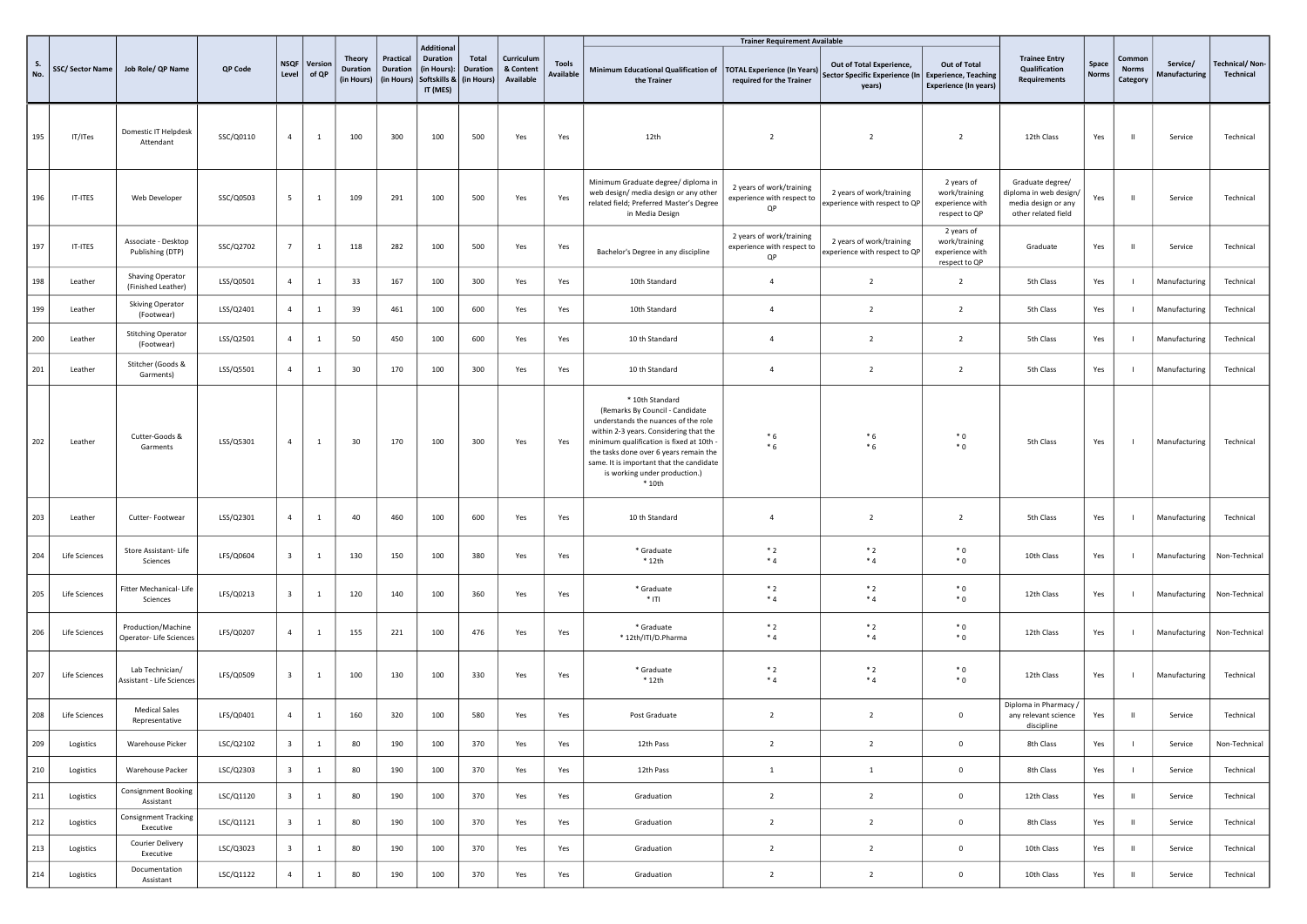|                  |                          |                                                        |           |                         |                  |                                                |                                            |                                                                          |                                        |                                      |                           |                                                             | <b>Trainer Requirement Available</b>                           |                                                                                             |                                              |                                                                                                                                                          |                |                                    |                           |                                    |
|------------------|--------------------------|--------------------------------------------------------|-----------|-------------------------|------------------|------------------------------------------------|--------------------------------------------|--------------------------------------------------------------------------|----------------------------------------|--------------------------------------|---------------------------|-------------------------------------------------------------|----------------------------------------------------------------|---------------------------------------------------------------------------------------------|----------------------------------------------|----------------------------------------------------------------------------------------------------------------------------------------------------------|----------------|------------------------------------|---------------------------|------------------------------------|
| <b>S.</b><br>No. | SSC/Sector Name          | Job Role/ QP Name                                      | QP Code   | <b>NSQF</b><br>Level    | Version<br>of QP | <b>Theory</b><br><b>Duration</b><br>(in Hours) | Practical<br><b>Duration</b><br>(in Hours) | <b>Additional</b><br>Duration<br>(in Hours):<br>Softskills &<br>IT (MES) | Total<br><b>Duration</b><br>(in Hours) | Curriculum<br>& Content<br>Available | <b>Tools</b><br>Available | Minimum Educational Qualification of<br>the Trainer         | <b>TOTAL Experience (In Years)</b><br>required for the Trainer | Out of Total Experience,<br>Sector Specific Experience (In   Experience, Teaching<br>years) | Out of Total<br><b>Experience (In years)</b> | <b>Trainee Entry</b><br>Qualification<br>Requirements                                                                                                    | Space<br>Norms | Common<br><b>Norms</b><br>Category | Service/<br>Manufacturing | <b>Technical/Non-</b><br>Technical |
| 215              | Logistics                | <b>Inventory Clerk</b>                                 | LSC/Q2108 | $\overline{\mathbf{3}}$ | 1                | 75                                             | 175                                        | 100                                                                      | 350                                    | Yes                                  | Yes                       | Graduation                                                  | $\overline{2}$                                                 | $\overline{2}$                                                                              | $\mathbf 0$                                  | 12th Class                                                                                                                                               | Yes            |                                    | Service                   | Technical                          |
| 216              | Media &<br>Entertainment | <b>Character Designer</b>                              | MES/Q0502 | $\overline{4}$          | 1                | 120                                            | 120                                        | 100                                                                      | 340                                    | Yes                                  | Yes                       | Graduate                                                    | $\overline{4}$                                                 | $\mathbf{1}$                                                                                | $\overline{2}$                               | 12th Class                                                                                                                                               | Yes            |                                    | Service                   | Technical                          |
| 217              | Media &<br>Entertainment | Make-Up Artist                                         | MES/Q1801 | $\overline{4}$          | <sup>1</sup>     | 120                                            | 120                                        | 100                                                                      | 340                                    | Yes                                  | Yes                       | Graduate                                                    | $\overline{\mathbf{3}}$                                        | $\mathbf{1}$                                                                                | $\mathbf{1}$                                 | 12th Class                                                                                                                                               | Yes            |                                    | Service                   | Technical                          |
| 218              | Media &<br>Entertainment | Hairdresser                                            | MES/Q1802 | $\overline{4}$          | 1                | 120                                            | 120                                        | 100                                                                      | 340                                    | Yes                                  | Yes                       | Graduate                                                    | $\overline{\mathbf{3}}$                                        | $\mathbf{1}$                                                                                | $\mathbf{1}$                                 | 10th Class                                                                                                                                               | Yes            | -11                                | Service                   | Technical                          |
| 219              | Media &<br>Entertainment | Roto Artist                                            | MES/Q3504 | $\overline{4}$          | $\mathbf{1}$     | 120                                            | 120                                        | 100                                                                      | 340                                    | Yes                                  | Yes                       | Graduate                                                    | $\overline{2}$                                                 | 1                                                                                           | $\overline{2}$                               | 12th Class                                                                                                                                               | Yes            | $\mathbf{H}$                       | Service                   | Technical                          |
| 220              | Media &<br>Entertainment | Modeller                                               | MES/Q2501 | $\overline{4}$          | <sup>1</sup>     | 120                                            | 120                                        | 100                                                                      | 340                                    | Yes                                  | Yes                       | Graduate                                                    | $\overline{\mathbf{3}}$                                        | -1                                                                                          | $\overline{2}$                               | For Digital Data and<br>Mock Up<br>DET/ B.E/ B.Tech. in<br>Automobile/<br>Mechanical/<br>Mechatronics<br>Bachelor degree in fine<br>arts and sculpturing | Yes            |                                    | Service                   | Technical                          |
| 221              | Media &<br>Entertainment | Editor                                                 | MES/Q1401 | $\overline{4}$          | <sup>1</sup>     | 120                                            | 120                                        | 100                                                                      | 340                                    | Yes                                  | Yes                       | Graduate                                                    | $\overline{4}$                                                 | <sup>1</sup>                                                                                | $\overline{2}$                               | 10th Class                                                                                                                                               | Yes            | -11                                | Service                   | Technical                          |
| 222              | Media &<br>Entertainment | Sound Editor                                           | MES/Q3404 | $\overline{4}$          | 1                | 120                                            | 120                                        | 100                                                                      | 340                                    | Yes                                  | Yes                       | Graduate                                                    | $\overline{\mathbf{3}}$                                        | $\mathbf{1}$                                                                                | $\overline{2}$                               | 10th Class                                                                                                                                               | Yes            | -11                                | Service                   | Technical                          |
| 223              | Media &<br>Entertainment | Animator                                               | MES/Q0701 | $\overline{4}$          | -1               | 120                                            | 120                                        | 100                                                                      | 340                                    | Yes                                  | Yes                       | Graduate                                                    | $\overline{4}$                                                 | $\mathbf{1}$                                                                                | $\overline{2}$                               | 10th Class                                                                                                                                               | Yes            |                                    | Service                   | Technical                          |
| 224              | MEPSC - Security         | <b>Unarmed Security</b><br>Guard                       | MEP/Q7101 | $\overline{4}$          | <sup>1</sup>     | 80                                             | 80                                         | 100                                                                      | 260                                    | Yes                                  | Yes                       | 12th pass                                                   | 5                                                              | 5                                                                                           | $\overline{0}$                               | 8th Class                                                                                                                                                | Yes            | $\mathbf{H}$                       | Service                   | Non-Technical                      |
| 225              | Mining                   | Mining - Mechanic /<br>Fitter                          | MIN/Q0304 | $\overline{\mathbf{3}}$ | $\overline{2}$   | 60                                             | 150                                        | 100                                                                      | 310                                    | Yes                                  | Yes                       | ITI                                                         | 6                                                              | 5                                                                                           | 0.5                                          | 10th Class                                                                                                                                               | Yes            |                                    | Manufacturing             | Technical                          |
| 226              | Mining                   | Mining - Wire saw<br>Operator                          | MIN/Q0203 | $\overline{4}$          | <sup>1</sup>     | 60                                             | 150                                        | 100                                                                      | 310                                    | Yes                                  | Yes                       | 12th                                                        | - 6                                                            | 5                                                                                           | 0.5                                          | 12th Class                                                                                                                                               | Yes            |                                    | Manufacturing             | Technical                          |
| 227              | Mining                   | Mining - Loader<br>Operator                            | MIN/Q0208 | $\overline{4}$          | <sup>1</sup>     | 70                                             | 170                                        | 100                                                                      | 340                                    | Yes                                  | Yes                       | 12th                                                        | 6                                                              | 5                                                                                           | 0.5                                          | 12th Class                                                                                                                                               | Yes            |                                    | Manufacturing             | Technical                          |
| 228              | Mining                   | Mining - Bulldozer<br>Operator                         | MIN/Q0205 | $\overline{4}$          | 1                | 70                                             | 170                                        | 100                                                                      | 340                                    | Yes                                  | Yes                       | 10th                                                        | - 6                                                            | 5                                                                                           | 0.5                                          | 10th Class                                                                                                                                               | Yes            |                                    | Manufacturing             | Technical                          |
| 229              | Mining                   | Mine Welder                                            | MIN/Q0423 | $\overline{4}$          | $\overline{2}$   | 100                                            | 250                                        | 100                                                                      | 450                                    | Yes                                  | Yes                       | ITI                                                         | - 6                                                            | 5                                                                                           | 0.5                                          | TI-Mechanical/ Welding<br>Technology                                                                                                                     | Yes            |                                    | Manufacturing             | Technical                          |
| 230              | Mining                   | Mining - HEMM<br>Mechanic                              | MIN/Q0433 | $\overline{4}$          | $\overline{1}$   | 60                                             | 150                                        | 100                                                                      | 310                                    | Yes                                  | Yes                       | ITI                                                         | - 6                                                            | 5                                                                                           | 0.5                                          | ITI (Motor Vehicle<br>Mechanic)                                                                                                                          | Yes            |                                    | Manufacturing             | Technical                          |
| 231              | Mining                   | Mine Electrician                                       | MIN/Q0416 | $\overline{4}$          | $\overline{1}$   | 60                                             | 200                                        | 100                                                                      | 360                                    | Yes                                  | Yes                       | T                                                           | 6                                                              | 5                                                                                           | 0.5                                          | ITI/12th Class                                                                                                                                           | Yes            |                                    | Manufacturing             | Technical                          |
| 232              | Mining                   | Mining - Safety<br>Operator                            | MIN/Q0437 | $\overline{4}$          | <sup>1</sup>     | 60                                             | 150                                        | 100                                                                      | 310                                    | Yes                                  | Yes                       | Diploma                                                     | - 6                                                            | 5                                                                                           | 0.5                                          | 10th Class                                                                                                                                               | Yes            |                                    | Manufacturing             | Technical                          |
| 233              | Mining                   | Mining Shot<br>Firer/Blaster Blaster<br>and Shot Firer | MIN/Q0428 | 4                       | $\mathbf{1}$     | 60                                             | 150                                        | 100                                                                      | 310                                    | Yes                                  | Yes                       | 12th                                                        | 6                                                              | 5                                                                                           | 0.5                                          | 10th Class                                                                                                                                               | Yes            | $\blacksquare$                     | Manufacturing             | Technical                          |
| 234              | Mining                   | Sampler                                                | MIN/Q0418 | $\overline{\mathbf{3}}$ | $\mathbf{1}$     | 60                                             | 165                                        | 100                                                                      | 325                                    | Yes                                  | Yes                       | 12th                                                        | $\overline{\mathbf{3}}$                                        | $\overline{\mathbf{3}}$                                                                     | $\overline{0}$                               | 12th Class/ITI                                                                                                                                           | Yes            | $\mathbf{I}$                       | Manufacturing             | Technical                          |
| 235              | Mining                   | Assistant Support-Open<br><b>Cast Mines</b>            | MIN/Q0211 | $\overline{2}$          | $\mathbf{1}$     | 60                                             | 190                                        | 100                                                                      | 350                                    | Yes                                  | Yes                       | * Class X/ ITI<br>* Diploma in Mining<br>* B.Tech in Mining | $*6$<br>$*5$<br>$*4$                                           | $*6$<br>$*5$<br>$*_{4}$                                                                     | $*0$<br>$*0$<br>$*0$                         | 8th Class                                                                                                                                                | Yes            |                                    | Manufacturing             | Technical                          |
| 236              | Mining                   | <b>Explosives Handler</b>                              | MIN/Q0204 | $\overline{\mathbf{3}}$ | $\mathbf{1}$     | 105                                            | 245                                        | 100                                                                      | 450                                    | Yes                                  | Yes                       | 12th                                                        | $\overline{\mathbf{3}}$                                        | $\overline{\mathbf{3}}$                                                                     | $\mathbf 0$                                  | 12th Class                                                                                                                                               | Yes            |                                    | Manufacturing             | Technical                          |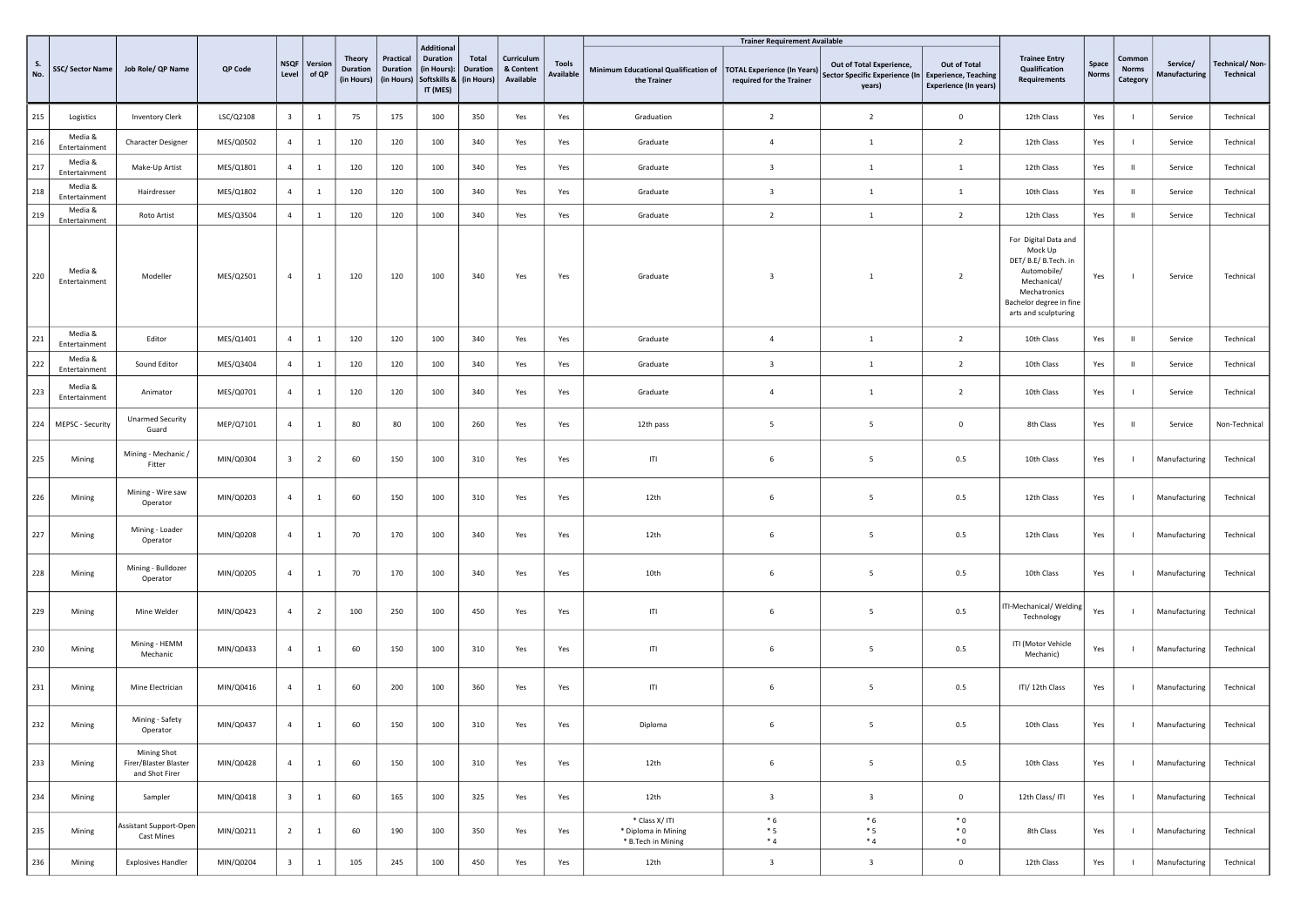|                  |                           |                                                                           |           |                         |                  |                                                |                                     | <b>Additional</b>                                          |                                               |                                      |                                  |                                                                                                                                                                                                                 | <b>Trainer Requirement Available</b>                           |                                                                      |                                                                             |                                                                                                         |                       |                                    |                           |                                    |
|------------------|---------------------------|---------------------------------------------------------------------------|-----------|-------------------------|------------------|------------------------------------------------|-------------------------------------|------------------------------------------------------------|-----------------------------------------------|--------------------------------------|----------------------------------|-----------------------------------------------------------------------------------------------------------------------------------------------------------------------------------------------------------------|----------------------------------------------------------------|----------------------------------------------------------------------|-----------------------------------------------------------------------------|---------------------------------------------------------------------------------------------------------|-----------------------|------------------------------------|---------------------------|------------------------------------|
| <b>S.</b><br>No. | SSC/Sector Name           | Job Role/ QP Name                                                         | QP Code   | <b>NSQF</b><br>Level    | Version<br>of QP | <b>Theory</b><br><b>Duration</b><br>(in Hours) | Practical<br>Duration<br>(in Hours) | <b>Duration</b><br>(in Hours):<br>Softskills &<br>IT (MES) | <b>Total</b><br><b>Duration</b><br>(in Hours) | Curriculum<br>& Content<br>Available | <b>Tools</b><br><b>Available</b> | Minimum Educational Qualification of<br>the Trainer                                                                                                                                                             | <b>TOTAL Experience (In Years)</b><br>required for the Trainer | Out of Total Experience,<br>Sector Specific Experience (In<br>years) | Out of Total<br><b>Experience, Teaching</b><br><b>Experience (In years)</b> | <b>Trainee Entry</b><br>Qualification<br>Requirements                                                   | Space<br><b>Norms</b> | Common<br><b>Norms</b><br>Category | Service/<br>Manufacturing | <b>Technical/Non-</b><br>Technical |
| 237              | Mining                    | <b>Assistant Mine</b><br>Surveyor                                         | MIN/Q0426 | $\overline{4}$          | $\mathbf{1}$     | 70                                             | 180                                 | 100                                                        | 350                                           | Yes                                  | Yes                              | * Class XII/ ITI in Draughtsman ship, ITI<br>Civil<br>* Diploma in Civil/ Mining/ Survey<br>Engineering<br>* B-Tech in Civil/ Mining Engineering<br>Note: Surveyor certificate from<br><b>DGMS</b> is mandatory | $*6$<br>$*5$<br>$*4$                                           | $*6$<br>$*5$<br>$*4$                                                 | $*0$<br>$*0$<br>$*$ 0                                                       | ITI or Diploma in<br>Draughtsmanship / Civil                                                            | Yes                   | $\mathbf{I}$                       | Manufacturing             | Technical                          |
| 238              | Mining                    | Banksman                                                                  | MIN/Q0414 | $\overline{4}$          | $\mathbf{1}$     | 70                                             | 170                                 | 100                                                        | 340                                           | Yes                                  | Yes                              | * Class X/ ITI<br>* Diploma in Mining<br>* B.Tech in Mining                                                                                                                                                     | $*6$<br>$*5$<br>$*_{4}$                                        | $*6$<br>$*5$<br>$*4$                                                 | $*0$<br>$*0$<br>$*0$                                                        | 12th Class/ITI                                                                                          | Yes                   | $\blacksquare$                     | Manufacturing             | Technical                          |
| 239              | Mining                    | <b>Reclamation Supervisor</b>                                             | MIN/Q0436 | $5\overline{5}$         | $\mathbf{1}$     | 72                                             | 168                                 | 100                                                        | 340                                           | Yes                                  | Yes                              | * B.Sc-Agriculture/ Horticulture,<br>B.Sc-General (with Botany)                                                                                                                                                 | * 6                                                            | $*6$                                                                 | $*0$                                                                        | B.Sc.- Environment<br>science, Diploma/degree<br>in Mining or Civil or<br>Environmental<br>Engineering. | Yes                   | $\mathbf{I}$                       | Manufacturing             | Technical                          |
| 240              | Mining                    | Gas Detector                                                              | MIN/Q0412 | $\overline{4}$          | $\mathbf{1}$     | 72                                             | 168                                 | 100                                                        | 340                                           | Yes                                  | Yes                              | * Class X/ ITI<br>* Diploma in Mining<br>* B.Tech in Mining<br>Note: Gas Testing certificate from<br><b>DGMS</b> mandatory                                                                                      | $*6$<br>$*5$<br>$*_{4}$                                        | $*6$<br>$*5$<br>$*4$                                                 | $*0$<br>$*0$<br>$*$ 0                                                       | 10th Class and<br>Possesses Gas Testing<br>Certificate from DGMS,<br>1-10 years of<br>experience        | Yes                   | $\blacksquare$                     | Manufacturing             | Technical                          |
|                  | 241 Paints & Coatings     | Powder Coater                                                             | PCS/Q5102 | $\overline{4}$          | $\mathbf{1}$     | 96                                             | 144                                 | 100                                                        | 340                                           | Yes                                  | Yes                              | 12th Standard                                                                                                                                                                                                   | $\overline{2}$                                                 | $\overline{2}$                                                       | $\mathbf 0$                                                                 | 10th Class                                                                                              | Yes                   | $\mathbf{H}$ .                     | Manufacturing             | Technical                          |
| 242              | People with<br>Disability | Housekeeping<br>Attendant (Manual<br>Cleaning)                            | PWD/Q0203 | $\overline{\mathbf{3}}$ | $\mathbf{1}$     | 75                                             | 175                                 | 100                                                        | 350                                           | Yes                                  | Yes                              | Certificate/Diploma/Degree in Hotel<br>Management. Experience in disability<br>sector is desired. Expertise in HI is<br>desired.                                                                                | 5                                                              | $\mathbf 0$                                                          | $\mathbf 0$                                                                 | Primary Education                                                                                       | Yes                   | $\mathbf{H}$                       | Service                   | Non-Technical                      |
| 243              | People with<br>Disability | Retail Sales Associate                                                    | PWD/Q0104 | $\overline{4}$          | $\mathbf{1}$     | 140                                            | 140                                 | 100                                                        | 380                                           | Yes                                  | Yes                              | 10th Standard. Domain knowledge and<br>experience- As per Retail SSC; Experience<br>in disability sector is desired. Expertise in<br>HI and OH is desired.                                                      | $\overline{\mathbf{3}}$                                        | $\mathbf 0$                                                          | $\mathbf 0$                                                                 | 10th Class                                                                                              | Yes                   | $\mathbf{H}$                       | Service                   | Non-Technical                      |
| 244              | People with<br>Disability | Food & Beverage<br>Service-Steward                                        | PWD/Q0301 | $\overline{4}$          | $\mathbf{1}$     | 90                                             | 210                                 | 100                                                        | 400                                           | Yes                                  | Yes                              | Certificate/Diploma/Degree in Hotel<br>Management.E xperience in disability<br>sector is desired. Expertise in HI is<br>desired.                                                                                | 5                                                              | $\mathbf 0$                                                          | $\mathbf 0$                                                                 | 10th Class                                                                                              | Yes                   | $\mathbf{H}$                       | Service                   | Non-Technical                      |
| 245              | Plumbing                  | Plumbing After Sales<br>Service                                           | PSC/Q0303 | $\overline{\mathbf{3}}$ | $\mathbf{1}$     | 70                                             | 130                                 | 100                                                        | 300                                           | Yes                                  | Yes                              | $*12th$<br>$*$ ITI<br>* Diploma                                                                                                                                                                                 | $*3$<br>$*3$<br>$*3$                                           | $*2$<br>$*2$<br>$*2$                                                 | $*0-1$<br>$*0-1$<br>$*0-1$                                                  | 8th Class                                                                                               | Yes                   | $\blacksquare$                     | Manufacturing             | Technical                          |
| 246              | Plumbing                  | Plumber General                                                           | PSC/Q0104 | $\overline{\mathbf{3}}$ | $\mathbf{1}$     | 120                                            | 200                                 | 100                                                        | 420                                           | Yes                                  | Yes                              | $*12th$<br>$*$ ITI<br>* Diploma                                                                                                                                                                                 | $*4$<br>$*3$<br>$*3$                                           | $*3$<br>$*3$<br>$*2$                                                 | $*0-1$<br>$*0-1$<br>$*0-1$                                                  | 10th Class                                                                                              | Yes                   | $\blacksquare$                     | Manufacturing             | Technical                          |
| 247              | Plumbing                  | <b>Plumbing Products</b><br>Sales Officer                                 | PSC/Q0302 | $\overline{\mathbf{3}}$ | $\mathbf{1}$     | 120                                            | 200                                 | 100                                                        | 420                                           | Yes                                  | Yes                              | Diploma                                                                                                                                                                                                         | $\overline{2}$                                                 | $1\,$                                                                | $0 - 1$                                                                     | 12th Class                                                                                              | Yes                   | $\overline{\phantom{a}}$           | Service                   | Non-Technical                      |
| 248              | Power                     | <b>Assistant Electricity</b><br>Meter Reader, Billing &<br>Cash Collector | PSS/Q3001 | $\overline{\mathbf{3}}$ | $\mathbf{1}$     | 65                                             | 135                                 | 100                                                        | 300                                           | Yes                                  | Yes                              | $*$ ITI<br>* Diploma<br>* B.E.<br>* B.Tech                                                                                                                                                                      | $*5$<br>$*2$<br>$*_{1}$<br>$*_{1}$                             | $*5$<br>$*2$<br>$*_{1}$<br>$*_{1}$                                   | $*0$<br>$*0$<br>$*0$<br>$*0$                                                | 10th Class                                                                                              | Yes                   |                                    | Manufacturing             | Technical                          |
| 249              | Power                     | <b>Attendant Sub-Station</b><br>(66/11,33/11 KV)-<br>Power Distribution   | PSS/Q3002 | $\overline{\mathbf{3}}$ | $\mathbf{1}$     | 120                                            | 230                                 | 100                                                        | 450                                           | Yes                                  | Yes                              | $*$ ITI<br>* Diploma<br>$*$ B.E.<br>* B.Tech                                                                                                                                                                    | $*5$<br>$*2$<br>$^\ast$ 1<br>$*_{1}$                           | $*5$<br>$*2$<br>$*_{1}$<br>$*_{1}$                                   | $*0$<br>$*0$<br>$*0$<br>$*0$                                                | ITI in Electrician                                                                                      | Yes                   | $\blacksquare$                     | Manufacturing             | Technical                          |
| 250              | Power                     | Consumer Energy<br>Meter Technician                                       | PSS/Q0107 | $\overline{\mathbf{3}}$ | $\mathbf{1}$     | 100                                            | 250                                 | 100                                                        | 450                                           | Yes                                  | Yes                              | $*$ ITI<br>* Diploma<br>$*$ B.E.<br>* B.Tech                                                                                                                                                                    | $*5$<br>$*2$<br>$*_{1}$<br>$*_{1}$                             | $*5$<br>$*2$<br>$*_{1}$<br>$*_{1}$                                   | $*0$<br>$*0$<br>$*0$<br>$*0$                                                | 8th Class                                                                                               | Yes                   | $\mathbf{I}$                       | Manufacturing             | Technical                          |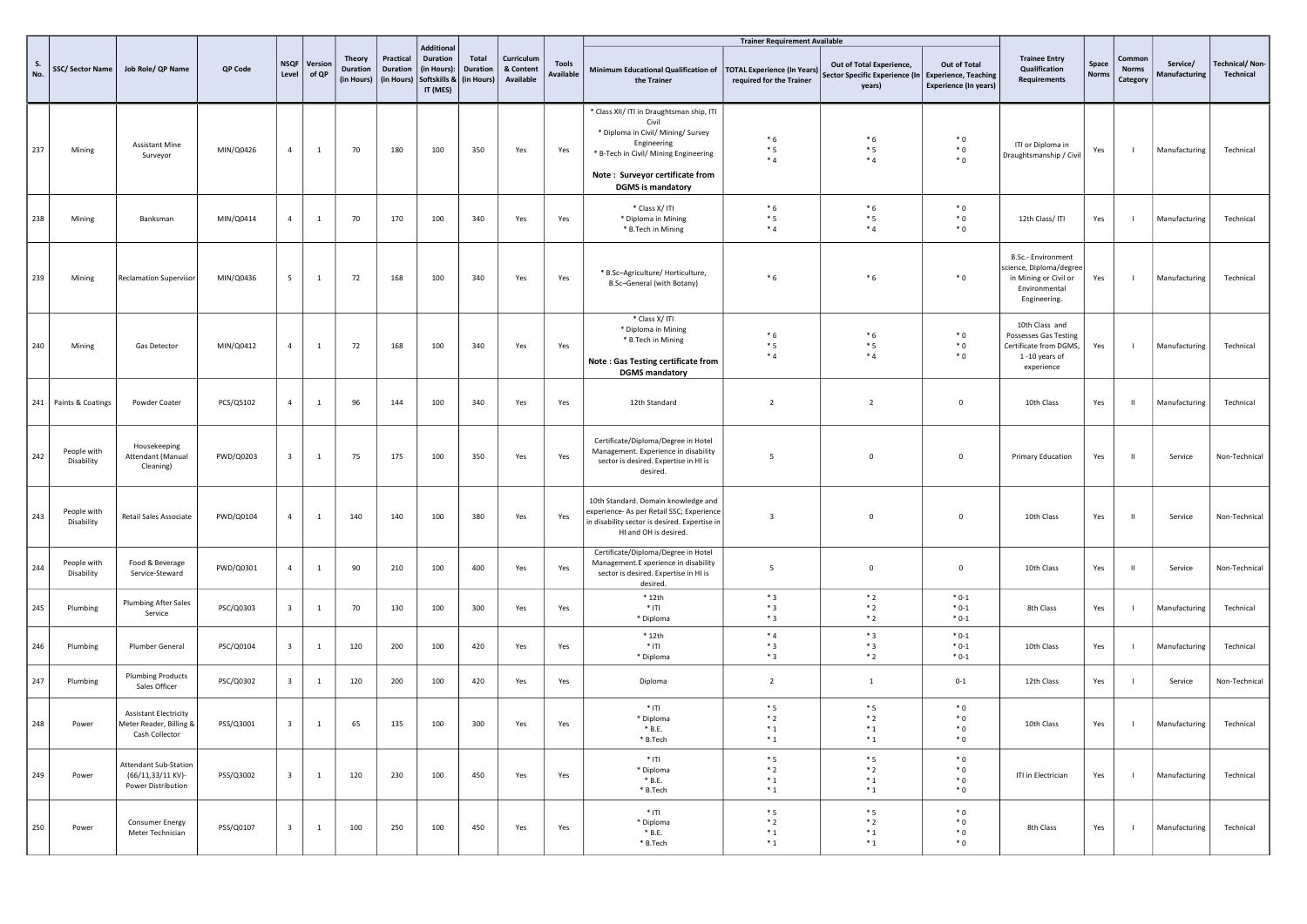|                  |                 |                                                                                             |           |                         |                       |                                         |                                            |                                                                          |                                        |                                      |                           |                                                     | <b>Trainer Requirement Available</b>                                                                         |                                                                                           |                                              |                                                       |                       |                                    |                           |                                    |
|------------------|-----------------|---------------------------------------------------------------------------------------------|-----------|-------------------------|-----------------------|-----------------------------------------|--------------------------------------------|--------------------------------------------------------------------------|----------------------------------------|--------------------------------------|---------------------------|-----------------------------------------------------|--------------------------------------------------------------------------------------------------------------|-------------------------------------------------------------------------------------------|----------------------------------------------|-------------------------------------------------------|-----------------------|------------------------------------|---------------------------|------------------------------------|
| <b>S.</b><br>No. | SSC/Sector Name | Job Role/ QP Name                                                                           | QP Code   | Level                   | NSQF Version<br>of QP | Theory<br><b>Duration</b><br>(in Hours) | Practical<br><b>Duration</b><br>(in Hours) | <b>Additional</b><br>Duration<br>(in Hours):<br>Softskills &<br>IT (MES) | Total<br><b>Duration</b><br>(in Hours) | Curriculum<br>& Content<br>Available | <b>Tools</b><br>Available | Minimum Educational Qualification of<br>the Trainer | <b>TOTAL Experience (In Years)</b><br>required for the Trainer                                               | Out of Total Experience,<br>Sector Specific Experience (In Experience, Teaching<br>years) | Out of Total<br><b>Experience (In years)</b> | <b>Trainee Entry</b><br>Qualification<br>Requirements | Space<br><b>Norms</b> | Common<br><b>Norms</b><br>Category | Service/<br>Manufacturing | <b>Technical/Non-</b><br>Technical |
| 251              | Power           | Assistant Technician<br><b>Street Lighting</b><br>Solutions (Installation<br>& Maintenance) | PSS/Q6003 | $\overline{\mathbf{3}}$ | $\mathbf{1}$          | 65                                      | 135                                        | 100                                                                      | 300                                    | Yes                                  | Yes                       | $*$ ITI<br>* Diploma<br>$*$ B.E.<br>* B.Tech        | $*5$<br>$*2$<br>$*_{1}$<br>$*_{1}$                                                                           | $*5$<br>$*2$<br>$*_{1}$<br>$*_{1}$                                                        | $*0$<br>$*$ 0<br>$*0$<br>$*0$                | 10th Class                                            | Yes                   | - 1                                | Manufacturing             | Technical                          |
| 252              | Power           | <b>Distribution Lineman</b>                                                                 | PSS/Q0102 | $\overline{4}$          | $\mathbf{1}$          | 117                                     | 233                                        | 100                                                                      | 450                                    | Yes                                  | Yes                       | $*$ ITI<br>* Diploma<br>$*$ B.E.<br>* B.Tech        | $*5$<br>$*2$<br>$*_{1}$<br>$*_{1}$                                                                           | $*5$<br>$*2$<br>$^\ast$ 1<br>$*_{1}$                                                      | $*$ 0<br>$*$ 0<br>$*0$<br>$*0$               | 8th Class                                             | Yes                   | $\overline{1}$                     | Service                   | Technical                          |
| 253              | Power           | Technician-<br>Distribution<br>Transformer Repair                                           | PSS/Q3003 | $\overline{4}$          | $\mathbf{1}$          | 120                                     | 230                                        | 100                                                                      | 450                                    | Yes                                  | Yes                       | ITI                                                 | 5                                                                                                            | 5                                                                                         | $\mathbf 0$                                  | ITI - Electrical Trade                                | Yes                   | $\mathbf{I}$                       | Manufacturing             | Technical                          |
| 254              | Power           | <b>Electrician Domestic</b><br>Solutions                                                    | PSS/Q6001 | $\overline{\mathbf{3}}$ | $\mathbf{1}$          | 150                                     | 200                                        | 100                                                                      | 450                                    | Yes                                  | Yes                       | $*$ ITI<br>* Diploma<br>$*$ B.E.<br>* B. Tech       | $*5$<br>$*2$<br>$^\ast$ 1<br>$*_{1}$                                                                         | $*_{5}$<br>$*2$<br>$^\ast$ 1<br>$*_{1}$                                                   | $*0$<br>$*0$<br>$*$ 0<br>$*0$                | 8th Class                                             | Yes                   | $\mathbf{u}$                       | Manufacturing             | Technical                          |
| 255              | Power           | <b>Technical Helper</b><br>(Distribution)                                                   | PSS/Q0101 | $\overline{2}$          | $\mathbf{1}$          | 52                                      | 123                                        | 100                                                                      | 275                                    | Yes                                  | Yes                       | $*$ ITI<br>* Diploma<br>$*$ B.E.<br>* B. Tech       | $*_{5}$<br>$*2$<br>$*_{1}$<br>$*_{1}$                                                                        | $*_{5}$<br>$*2$<br>$^\ast$ 1<br>$*_{1}$                                                   | $*0$<br>$*0$<br>$*0$<br>$*0$                 | 8th Class                                             | Yes                   | $\overline{1}$                     | Manufacturing             | Technical                          |
| 256              | Retail          | Distributor Salesman                                                                        | RAS/Q0604 | $\overline{4}$          | $\mathbf{1}$          | 140                                     | 140                                        | 100                                                                      | 380                                    | Yes                                  | Yes                       | 10th pass                                           | $\overline{2}$                                                                                               | $\mathbf{1}$                                                                              | $\mathbf{1}$                                 | 10th Class                                            | Yes                   | $\mathbf H$                        | Service                   | Non-Technical                      |
| 257              | Retail          | Trainee Associate                                                                           | RAS/Q0103 | $\overline{\mathbf{3}}$ | $\mathbf{1}$          | 140                                     | 140                                        | 100                                                                      | 380                                    | Yes                                  | Yes                       | 10th pass                                           | $\overline{2}$                                                                                               | $\mathbf{1}$                                                                              | $\mathbf{1}$                                 | 10th Class                                            | Yes                   | $\mathbf H$                        | Service                   | Non-Technical                      |
| 258              | Retail          | Sales Associate                                                                             | RAS/Q0104 | $\overline{4}$          | $\mathbf{1}$          | 140                                     | 140                                        | 100                                                                      | 380                                    | Yes                                  | Yes                       | 10th pass                                           | $\overline{2}$                                                                                               | $\mathbf{1}$                                                                              | $\mathbf{1}$                                 | 10th Class                                            | Yes                   | $\mathbf{H}$                       | Service                   | Non-Technical                      |
| 259              | Retail          | Retail Team Leader                                                                          | RAS/Q0105 | 5                       | $\mathbf{1}$          | 175                                     | 175                                        | 100                                                                      | 450                                    | Yes                                  | Yes                       | * 12th Pass<br>* Retail Diploma/Graduate            | $*4$<br>$*2$<br><b>Experience in Retail Store</b><br><b>Operations or Sales or</b><br><b>Retail Training</b> | $*4$<br>$*2$                                                                              | $*0$<br>$*$ 0                                | 12th Class with 1 year of<br>relevant experience      | Yes                   | $\mathbf{H}$                       | Service                   | Non-Technical                      |
| 260              | Retail          | <b>Individual Sales</b><br>Professional                                                     | RAS/Q0201 | $\overline{4}$          | $\mathbf{1}$          | 140                                     | 140                                        | 100                                                                      | 380                                    | Yes                                  | Yes                       | * 12th Pass<br>* Retail Diploma/Graduate            | $*4$<br>$*2$<br><b>Experience in Retail Store</b><br><b>Operations or Sales or</b><br><b>Retail Training</b> | $*3$<br>$*2$                                                                              | $*_{1}$<br>$*0$                              | 5th Class                                             | Yes                   | Ш                                  | Service                   | Non-Technical                      |
| 261              | Retail          | Retail Store Ops<br>Assistant                                                               | RAS/Q0101 | $\mathbf{1}$            | $\mathbf{1}$          | 100                                     | 100                                        | 100                                                                      | 300                                    | Yes                                  | Yes                       | * 12th Pass<br>* Retail Diploma/Graduate            | $*4$<br>$*2$<br><b>Experience in Retail Store</b><br><b>Operations or Sales or</b><br><b>Retail Training</b> | $*3$<br>$*2$                                                                              | $*_{1}$<br>$*$ 0                             | 10th Class                                            | Yes                   | $\mathbf{H}$                       | Service                   | Non-Technical                      |
| 262              | Retail          | Seller Activation<br>Executive                                                              | RAS/Q0301 | $\overline{4}$          | $\mathbf{1}$          | 140                                     | 140                                        | 100                                                                      | 380                                    | Yes                                  | Yes                       | * 12th Pass<br>* Retail Diploma/Graduate            | $*4$<br>$*2$<br><b>Experience in Retail Store</b><br><b>Operations or Sales or</b><br><b>Retail Training</b> | $*3$<br>$*2$                                                                              | $*_{1}$<br>$*0$                              | 10th Class                                            | Yes                   | $\mathbf{H}$                       | Service                   | Non-Technical                      |
| 263              | Rubber          | Pneumatic Tyre<br>Moulding Operator                                                         | RSC/Q0211 | $\overline{4}$          | $\mathbf{1}$          | 140                                     | 210                                        | 100                                                                      | 450                                    | Yes                                  | Yes                       | ITI                                                 | $\overline{\mathbf{3}}$                                                                                      | $\overline{\mathbf{3}}$                                                                   | $\mathbf 0$                                  | 10th Class                                            | Yes                   | $\blacksquare$                     | Manufacturing             | Technical                          |
| 264              | Rubber          | <b>Compression Moulding</b><br>Operator                                                     | RSC/Q0205 | $\overline{4}$          | $\mathbf{1}$          | 140                                     | 210                                        | 100                                                                      | 450                                    | Yes                                  | Yes                       | ITI                                                 | $\overline{\mathbf{3}}$                                                                                      | $\overline{\mathbf{3}}$                                                                   | $\mathsf 0$                                  | 10th Class                                            | Yes                   | $\mathbf{I}$                       | Manufacturing             | Technical                          |
| 265              | Rubber          | <b>Injection Moulding</b><br>Operator                                                       | RSC/Q0207 | $\overline{4}$          | $\mathbf{1}$          | 140                                     | 210                                        | 100                                                                      | 450                                    | Yes                                  | Yes                       | ITI                                                 | $\overline{\mathbf{3}}$                                                                                      | $\overline{\mathbf{3}}$                                                                   | $\mathbf 0$                                  | 10th Class                                            | Yes                   | - 1                                | Manufacturing             | Technical                          |
| 266              | Rubber          | Junior Rubber<br>Technician / Technical<br>Assistant                                        | RSC/Q0831 | $\overline{\mathbf{3}}$ | $\mathbf{1}$          | 140                                     | 210                                        | 100                                                                      | 450                                    | Yes                                  | Yes                       | ITI                                                 | $\overline{\mathbf{3}}$                                                                                      | $\overline{\mathbf{3}}$                                                                   | $\mathbf 0$                                  | 8th Class                                             | Yes                   | $\mathbf{I}$                       | Manufacturing             | Technical                          |
| 267              | Rubber          | Mill Operator                                                                               | RSC/Q0101 | $\overline{4}$          | $\mathbf{1}$          | 140                                     | 210                                        | 100                                                                      | 450                                    | Yes                                  | Yes                       | ITI                                                 | $\overline{\mathbf{3}}$                                                                                      | $\overline{\mathbf{3}}$                                                                   | $\mathbf 0$                                  | 10th Class                                            | Yes                   | $\blacksquare$                     | Manufacturing             | Technical                          |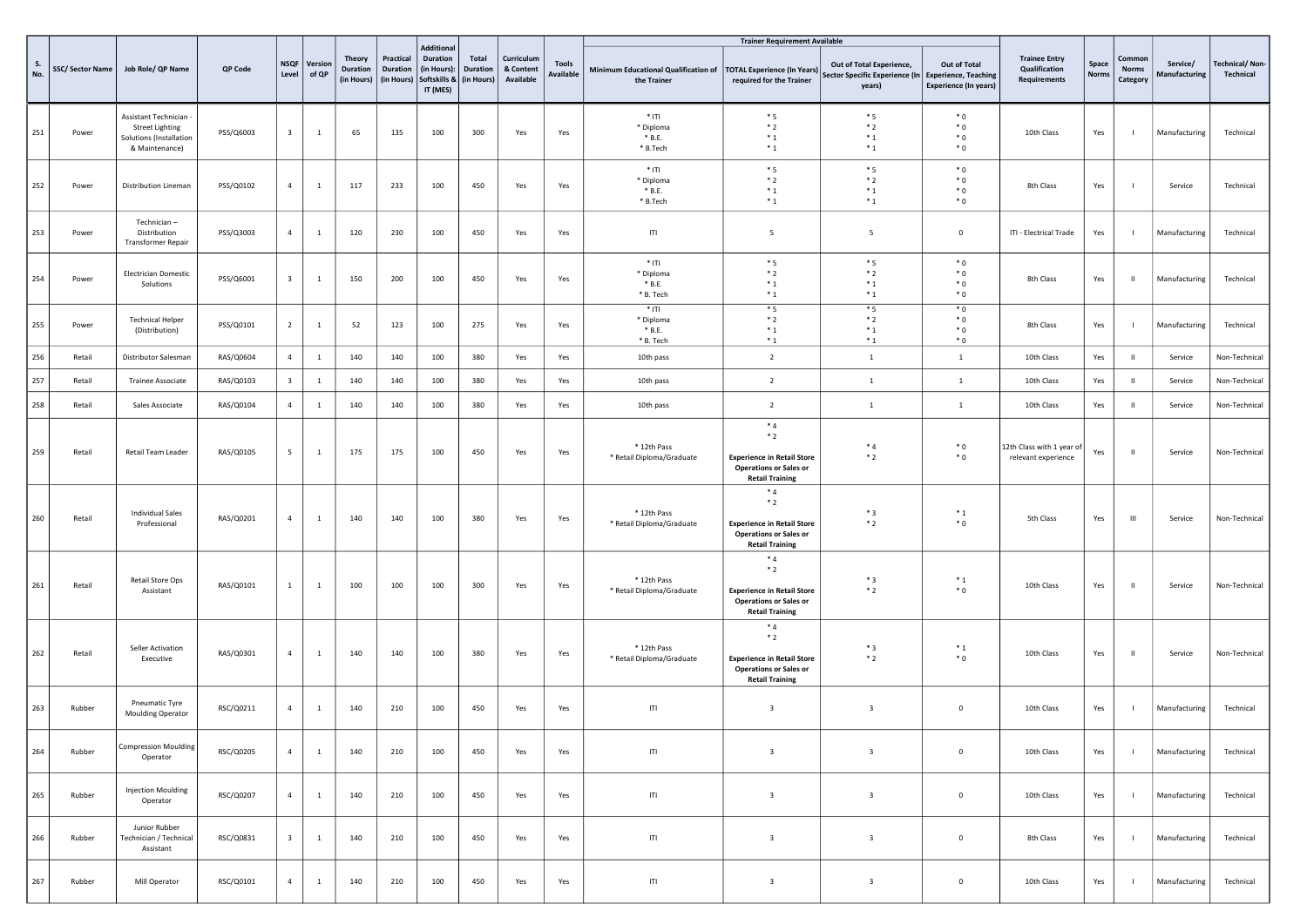|           |                        |                                                                                |           |                      |                  |                                                |                                     |                                                                                 |                                               |                                      |                           |                                                                                   | <b>Trainer Requirement Available</b> |                                                                                           |                                              |                                                                                                                                                        |                       |                                    |                           |                                    |
|-----------|------------------------|--------------------------------------------------------------------------------|-----------|----------------------|------------------|------------------------------------------------|-------------------------------------|---------------------------------------------------------------------------------|-----------------------------------------------|--------------------------------------|---------------------------|-----------------------------------------------------------------------------------|--------------------------------------|-------------------------------------------------------------------------------------------|----------------------------------------------|--------------------------------------------------------------------------------------------------------------------------------------------------------|-----------------------|------------------------------------|---------------------------|------------------------------------|
| S.<br>No. | <b>SSC/Sector Name</b> | Job Role/ QP Name                                                              | QP Code   | <b>NSQF</b><br>Level | Version<br>of QP | <b>Theory</b><br><b>Duration</b><br>(in Hours) | Practical<br>Duration<br>(in Hours) | <b>Additional</b><br><b>Duration</b><br>(in Hours):<br>Softskills &<br>IT (MES) | <b>Total</b><br><b>Duration</b><br>(in Hours) | Curriculum<br>& Content<br>Available | <b>Tools</b><br>Available | Minimum Educational Qualification of   TOTAL Experience (In Years)<br>the Trainer | required for the Trainer             | Out of Total Experience,<br>Sector Specific Experience (In Experience, Teaching<br>years) | Out of Total<br><b>Experience (In years)</b> | <b>Trainee Entry</b><br>Qualification<br>Requirements                                                                                                  | Space<br><b>Norms</b> | Common<br><b>Norms</b><br>Category | Service/<br>Manufacturing | <b>Technical/Non-</b><br>Technical |
| 268       | Rubber                 | Rubber Nursery<br>Worker - General                                             | RSC/Q6005 | $\overline{4}$       | $\mathbf{1}$     | 80                                             | 120                                 | 100                                                                             | 300                                           | Yes                                  | Yes                       | 12th                                                                              | 5                                    | 5                                                                                         | $\mathbf 0$                                  | 10th Class                                                                                                                                             | Yes                   | $\mathbf{H}$                       | Service                   | Technical                          |
| 269       | Rubber                 | General Worker -<br><b>Rubber Plantation</b>                                   | RSC/Q6107 | $\overline{4}$       | $\mathbf{1}$     | 80                                             | 120                                 | 100                                                                             | 300                                           | Yes                                  | Yes                       | 12th                                                                              | 5                                    | 5                                                                                         | $\mathbf 0$                                  | 12th Class                                                                                                                                             | Yes                   | $\mathbf{H}$                       | Service                   | Technical                          |
| 270       | Rubber                 | Latex Harvest<br>Technician (Tapper)                                           | RSC/Q6103 | $\overline{4}$       | $\mathbf{1}$     | 80                                             | 120                                 | 100                                                                             | 300                                           | Yes                                  | Yes                       | 12th                                                                              | 5                                    | 5                                                                                         | $\mathsf 0$                                  | 10th Class                                                                                                                                             | Yes                   | $\mathbf{H}$                       | Service                   | Technical                          |
| 271       | Sports                 | <b>Fitness Trainer</b>                                                         | SPF/Q1102 | $\overline{4}$       | $\mathbf{1}$     | 60                                             | 190                                 | 100                                                                             | 350                                           | Yes                                  | Yes                       | Graduate and Certification in<br>Fitness/Gym Training                             | 5                                    | $\overline{\mathbf{3}}$                                                                   | $\overline{2}$                               | 12th Class                                                                                                                                             | Yes                   | $\mathbf H$                        | Service                   | Non-Technical                      |
| 272       | Sports                 | Sports Masseur                                                                 | SPF/Q1103 | $\overline{4}$       | $\mathbf{1}$     | 50                                             | 150                                 | 100                                                                             | 300                                           | Yes                                  | Yes                       | XII Pass in Biology and Diploma/Certifi<br>cation in Sports Massage               | 5                                    | $\overline{\mathbf{3}}$                                                                   | $\overline{2}$                               | 12th Class                                                                                                                                             | Yes                   | $\parallel$                        | Service                   | Non-Technical                      |
| 273       | Sports                 | Life Guard-Pool                                                                | SPF/Q1104 | $\overline{4}$       | $\mathbf{1}$     | 60                                             | 190                                 | 100                                                                             | 350                                           | Yes                                  | Yes                       | XII Pass and certification in swimming                                            | 5                                    | $\overline{\mathbf{3}}$                                                                   | $\overline{2}$                               | 10th Class                                                                                                                                             | Yes                   | $\mathbf{H}$                       | Service                   | Non-Technical                      |
| 274       | Telecom                | Telecom -In-store<br>promoter                                                  | TEL/Q2101 | $\overline{4}$       | $\mathbf{1}$     | 80                                             | 120                                 | 100                                                                             | 300                                           | Yes                                  | Yes                       | Graduate                                                                          | <sup>1</sup>                         | 1                                                                                         | $\mathsf 0$                                  | 12th Class                                                                                                                                             | Yes                   | $\parallel$                        | Service                   | Non-Technical                      |
| 275       | Telecom                | <b>Optical Fibre</b><br>Technician                                             | TEL/Q6401 | $\overline{4}$       | $\mathbf{1}$     | 150                                            | 150                                 | 100                                                                             | 400                                           | Yes                                  | Yes                       | ITI/Diploma/Graduate                                                              | 1.5                                  | $\mathbf{1}$                                                                              | 0.5                                          | 8th Class                                                                                                                                              | Yes                   | $\mathbf{I}$                       | Service                   | Technical                          |
| 276       | Telecom                | Distributer Sales Rep                                                          | TEL/Q2100 | $\overline{4}$       | $1\,$            | 80                                             | 120                                 | 100                                                                             | 300                                           | Yes                                  | Yes                       | Graduate                                                                          | $\mathbf{1}$                         | $\mathbf{1}$                                                                              | $\mathbf 0$                                  | 12th Class                                                                                                                                             | Yes                   | $\mathbf{u}$                       | Service                   | Non-Technical                      |
| 277       | Telecom                | Sales Executive<br>Broadband                                                   | TEL/Q0201 | $\overline{4}$       | $\mathbf{1}$     | 80                                             | 120                                 | 100                                                                             | 300                                           | Yes                                  | Yes                       | Graduate                                                                          | $\mathbf{1}$                         | $\mathbf{1}$                                                                              | $\mathbf 0$                                  | Graduate                                                                                                                                               | Yes                   | $\blacksquare$                     | Service                   | Non-Technical                      |
| 278       | Telecom                | Customer Care<br>Executive - (Telecom<br>Call Centre)                          | TEL/Q0100 | $\overline{4}$       | $1\,$            | 80                                             | 120                                 | 100                                                                             | 300                                           | Yes                                  | Yes                       | Graduate                                                                          | $\mathbf{1}$                         | $\mathbf{1}$                                                                              | $\mathbf 0$                                  | 12th Class                                                                                                                                             | Yes                   | $\mathbf H$                        | Service                   | Non-Technical                      |
| 279       | Telecom                | <b>Field Sales Executive</b><br>Telecom Plans and<br>Services                  | TEL/Q0200 | $\overline{4}$       | $\mathbf{1}$     | 80                                             | 120                                 | 100                                                                             | 300                                           | Yes                                  | Yes                       | Graduate                                                                          | $\mathbf{1}$                         | $\mathbf{1}$                                                                              | $\mathbf 0$                                  | 12th Class                                                                                                                                             | Yes                   | $\mathbf H$                        | Service                   | Non-Technical                      |
| 280       | Telecom                | <b>Handset Repair</b><br>Engineer (Level II)                                   | TEL/Q2201 | $\overline{4}$       | $\mathbf{1}$     | 120                                            | 180                                 | 100                                                                             | 400                                           | Yes                                  | Yes                       | ITI/Diploma/Graduate                                                              | 1.5                                  | $\mathbf{1}$                                                                              | 0.5                                          | 10+2 / ITI / Diploma /<br>Certification in repairing<br>services Bachelor in<br>Technology (Electronics,<br>Computer Science, IT<br>and related field) | Yes                   | $\mathbf{H}$                       | Service                   | Technical                          |
| 281       | Telecom                | Costomer Care<br>Executive (Relationship<br>Centre)                            | TEL/Q0101 | 4                    |                  | 80                                             | 120                                 | 100                                                                             | 300                                           | Yes                                  | Yes                       | Graduate                                                                          | -1                                   |                                                                                           | $^{\circ}$                                   | 12th Class                                                                                                                                             | Yes                   | - II                               | Service                   | Non-Technical                      |
| 282       | Telecom                | <b>Telecom Terminal</b><br><b>Equipment Application</b><br>Developer (Android) | TEL/Q2300 | $\overline{4}$       | $\overline{2}$   | 80                                             | 170                                 | 100                                                                             | 350                                           | Yes                                  | Yes                       | Graduate                                                                          | <sup>1</sup>                         | $\mathbf 0$                                                                               | $\mathbf 0$                                  | 12th Class                                                                                                                                             | Yes                   | $\mathbf{H}$                       | Service                   | Technical                          |
| 283       | Telecom                | Telecom-Tower<br>Technician                                                    | TEL/Q4100 | $\overline{4}$       | $1\,$            | 120                                            | 180                                 | 100                                                                             | 400                                           | Yes                                  | Yes                       | ITI/Diploma/Graduate                                                              | 1.5                                  | $\mathbf{1}$                                                                              | 0.5                                          | 12th Class or ITI<br>Diploma in<br>Electrical/Mechanical                                                                                               | Yes                   | $\overline{1}$                     | Service                   | Technical                          |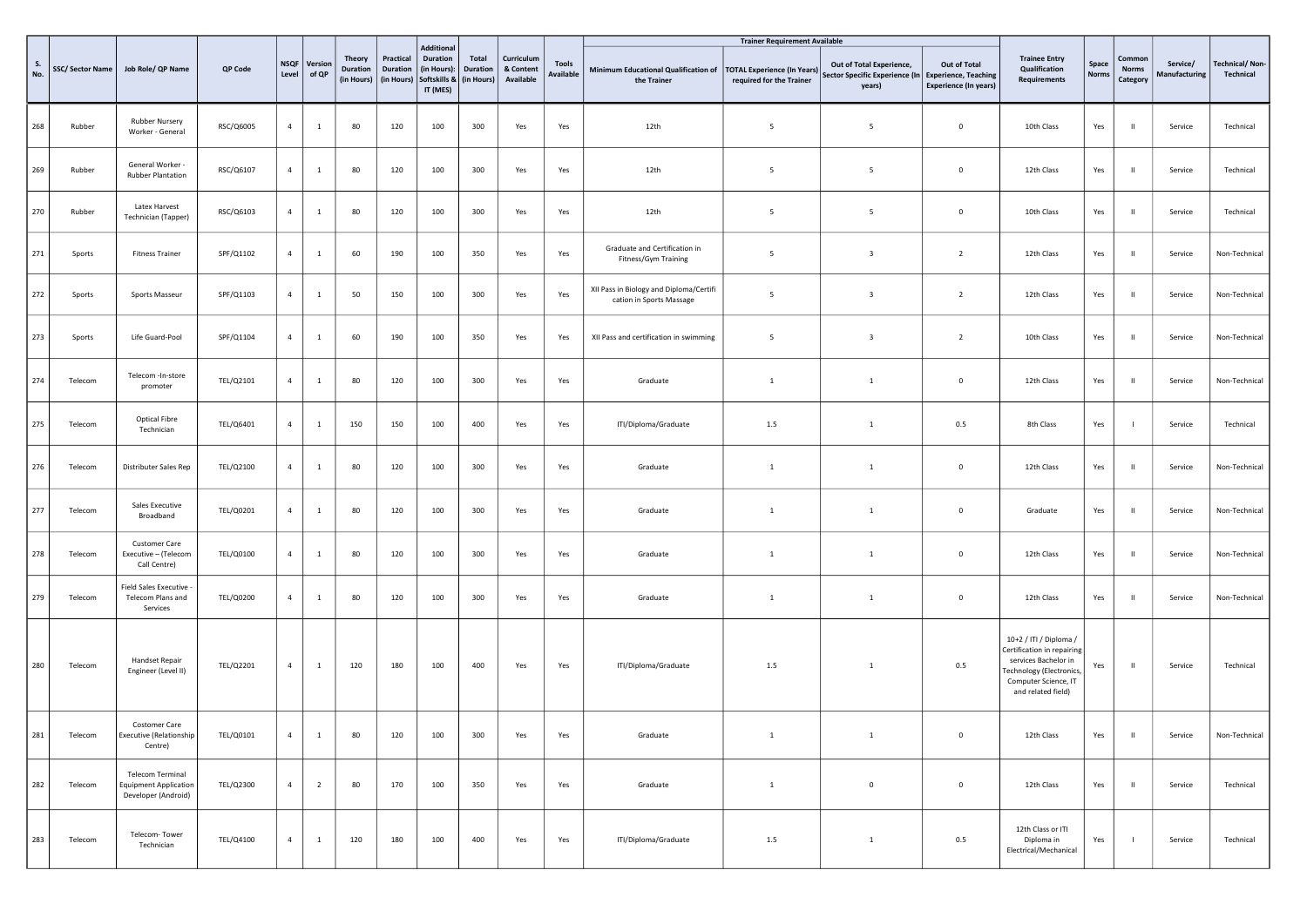|           |                        |                                           |           |                         |                  |                                         |                                     |                                                                                 |                                        |                                      |                           |                                                     | <b>Trainer Requirement Available</b>                                                      |                                                                                           |                                              |                                                                                             |                |                                    |                           |                                    |
|-----------|------------------------|-------------------------------------------|-----------|-------------------------|------------------|-----------------------------------------|-------------------------------------|---------------------------------------------------------------------------------|----------------------------------------|--------------------------------------|---------------------------|-----------------------------------------------------|-------------------------------------------------------------------------------------------|-------------------------------------------------------------------------------------------|----------------------------------------------|---------------------------------------------------------------------------------------------|----------------|------------------------------------|---------------------------|------------------------------------|
| S.<br>No. | SSC/Sector Name        | Job Role/ QP Name                         | QP Code   | <b>NSQF</b><br>Level    | Version<br>of QP | <b>Theory</b><br>Duration<br>(in Hours) | Practical<br>Duration<br>(in Hours) | <b>Additional</b><br><b>Duration</b><br>(in Hours):<br>Softskills &<br>IT (MES) | Total<br><b>Duration</b><br>(in Hours) | Curriculum<br>& Content<br>Available | <b>Tools</b><br>Available | Minimum Educational Qualification of<br>the Trainer | <b>TOTAL Experience (In Years)</b><br>required for the Trainer                            | Out of Total Experience,<br>Sector Specific Experience (In Experience, Teaching<br>years) | Out of Total<br><b>Experience (In years)</b> | <b>Trainee Entry</b><br>Qualification<br>Requirements                                       | Space<br>Norm: | Common<br><b>Norms</b><br>Category | Service/<br>Manufacturing | <b>Technical/Non-</b><br>Technical |
| 284       | Textiles &<br>Handloom | Fabric Checker                            | TSC/Q2301 | $\overline{4}$          |                  | 100                                     | 200                                 | 100                                                                             | 400                                    | Yes                                  | Yes                       | Nil                                                 | 5 Years<br>(Experience as<br>trainer/teaching experience<br>must be sub-Sector specific.) |                                                                                           | $\overline{4}$                               | 10th Class                                                                                  | Yes            |                                    | Manufacturing             | Technical                          |
| 285       | Textiles &<br>Handloom | Cone Winding Operator                     | TSC/Q0302 | $\overline{4}$          | <sup>1</sup>     | 100                                     | 200                                 | 100                                                                             | 400                                    | Yes                                  | Yes                       | <b>NA</b>                                           | 5                                                                                         | $\mathbf{1}$                                                                              | $\overline{4}$                               | 5th Class                                                                                   | Yes            |                                    | Manufacturing             | Technical                          |
| 286       | Textiles &<br>Handloom | Ring Frame Doffer                         | TSC/Q0202 | $\overline{\mathbf{3}}$ | 1                | 100                                     | 200                                 | 100                                                                             | 400                                    | Yes                                  | Yes                       | Nil                                                 | 5 Years<br>(Experience as<br>trainer/teaching experience<br>must be sub-Sector specific.) |                                                                                           | $\overline{4}$                               | 5th Class                                                                                   | Yes            |                                    | Manufacturing             | Technical                          |
| 287       | Textiles &<br>Handloom | Warper                                    | TSC/Q7302 | $\overline{\mathbf{3}}$ | <sup>1</sup>     | 100                                     | 200                                 | 100                                                                             | 400                                    | Yes                                  | Yes                       | Nil                                                 | $\overline{7}$                                                                            | 5                                                                                         | $\overline{2}$                               | 8th Class                                                                                   | Yes            |                                    | Manufacturing             | Technical                          |
| 288       | Textiles &<br>Handloom | Autoconer Tenter                          | TSC/Q0301 | $\overline{4}$          | -1               | 100                                     | 200                                 | 100                                                                             | 400                                    | Yes                                  | Yes                       | Nil                                                 | 5 Years<br>(Experience as<br>trainer/teaching experience<br>must be sub-Sector specific.) |                                                                                           | $\overline{4}$                               | 5th Class,<br>1-2 Years in a textile mill<br>(Experience is preferred<br>but not mandatory) | Yes            |                                    | Manufacturing             | Technical                          |
| 289       | Textiles &<br>Handloom | Ring Frame Tenter                         | TSC/Q0201 | $\overline{4}$          | -1               | 100                                     | 200                                 | 100                                                                             | 400                                    | Yes                                  | Yes                       | Nil                                                 | 5 Years<br>(Experience as<br>trainer/teaching experience<br>must be sub-Sector specific.) |                                                                                           | $\overline{4}$                               | 5th Class,<br>1-2 Years in a textile mil<br>(Experience is preferred<br>but not mandatory)  | Yes            |                                    | Manufacturing             | Technical                          |
| 290       | Textiles &<br>Handloom | <b>Stenter Machine</b><br>Operator        | TSC/Q5401 | $\overline{4}$          | <sup>1</sup>     | 74                                      | 226                                 | 100                                                                             | 400                                    | Yes                                  | Yes                       | Nil                                                 | 5 Years<br>(Experience as<br>trainer/teaching experience<br>must be sub-Sector specific.) |                                                                                           | $\overline{4}$                               | 10th Class,<br>1-2 Years in a textile mil<br>(Experience is preferred<br>but not mandatory) | Yes            |                                    | Manufacturing             | Technical                          |
| 291       | Textiles &<br>Handloom | Hank Dyer                                 | TSC/Q7201 | $\overline{4}$          | <sup>1</sup>     | 100                                     | 200                                 | 100                                                                             | 400                                    | Yes                                  | Yes                       | Nil                                                 | $\overline{7}$                                                                            | 5                                                                                         | $\overline{2}$                               | 8th Class                                                                                   | Yes            | - 1                                | Manufacturing             | Technical                          |
| 292       | Textiles &<br>Handloom | Two Shaft Handloom<br>Weaver              | TSC/Q7303 | $\overline{4}$          | -1               | 100                                     | 200                                 | 100                                                                             | 400                                    | Yes                                  | Yes                       | Nil                                                 | $\overline{7}$                                                                            | 5                                                                                         | $\overline{2}$                               | 8th Class                                                                                   | Yes            |                                    | Manufacturing             | Technical                          |
| 293       | Textiles &<br>Handloom | Carding Operator                          | TSC/Q0102 | $\overline{4}$          | 1                | 100                                     | 200                                 | 100                                                                             | 400                                    | Yes                                  | Yes                       | Nil                                                 | 5 Years<br>(Experience as<br>trainer/teaching experience<br>must be sub-Sector specific.) |                                                                                           | $\overline{4}$                               | 10th<br>1 -2 years experience in<br>a Textile processing.                                   | Yes            |                                    | Manufacturing             | Technical                          |
| 294       | Textiles &<br>Handloom | Drawframe Operator                        | TSC/Q0105 | $\overline{4}$          | 1                | 100                                     | 200                                 | 100                                                                             | 400                                    | Yes                                  | Yes                       | Nil                                                 | 5 Years<br>(Experience as<br>trainer/teaching experience<br>must be sub-Sector specific.) | $\mathbf{1}$                                                                              | $\overline{4}$                               | 5th Class                                                                                   | Yes            |                                    | Manufacturing             | Technical                          |
| 295       | Textiles &<br>Handloom | Speed Frame Operator<br>- Tenter & Doffer | TSC/Q0106 | 4                       | <sup>1</sup>     | 90                                      | 210                                 | 100                                                                             | 400                                    | Yes                                  | Yes                       | Nil                                                 | 5 Years<br>(Experience as<br>trainer/teaching experience<br>must be sub-Sector specific.) | $\mathbf{1}$                                                                              | $\overline{4}$                               | 5th Class,<br>1-2 Years in a textile mill<br>(Experience is preferred<br>but not mandatory) | Yes            |                                    | Manufacturing             | Technical                          |
| 296       | Textiles &<br>Handloom | Open-End Spinning<br>Tenter               | TSC/Q0203 |                         |                  | 100                                     | 200                                 | 100                                                                             | 400                                    | Yes                                  | Yes                       | Nil                                                 | 5 Years<br>(Experience as<br>trainer/teaching experience<br>must be sub-Sector specific.) | $\mathbf{1}$                                                                              | $\overline{4}$                               | 10th<br>1 -2 years experience in<br>a Textile processing.                                   | Yes            |                                    | Manufacturing             | Technical                          |
| 297       | Textiles &<br>Handloom | Packing Checker                           | TSC/Q0501 | $\overline{4}$          | $\mathbf{1}$     | 100                                     | 200                                 | 100                                                                             | 400                                    | Yes                                  | Yes                       | Nil                                                 | 5 Years<br>(Experience as<br>trainer/teaching experience<br>must be sub-Sector specific.) | -1                                                                                        | $\overline{4}$                               | 10th<br>1 -2 years experience in<br>a Textile processing.                                   | Yes            | $\blacksquare$                     | Manufacturing             | Technical                          |
| 298       | Textiles &<br>Handloom | <b>Blowroom Operator</b>                  | TSC/Q0101 | $\overline{4}$          | <sup>1</sup>     | 110                                     | 190                                 | 100                                                                             | 400                                    | Yes                                  | Yes                       | Nil                                                 | 5 Years<br>(Experience as<br>trainer/teaching experience<br>must be sub-Sector specific.) | -1                                                                                        | $\overline{4}$                               | 12th<br>1 -2 years experience in<br>a Textile processing.                                   | Yes            |                                    | Manufacturing             | Technical                          |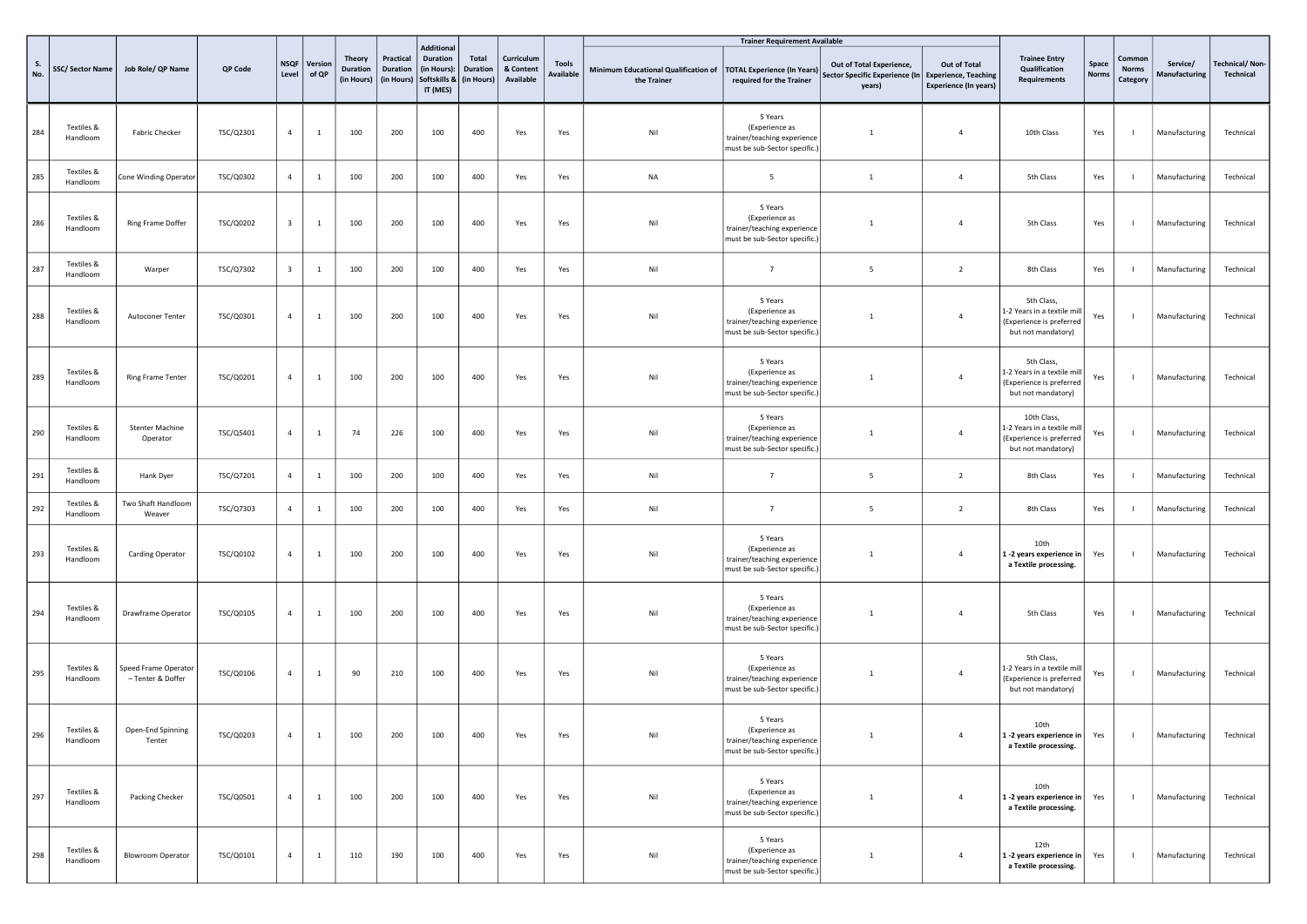|                  |                        |                                                    |           |                      |                  |                                  |                                                       |                                                                                     |                          |                                      |                                  |                                                     | <b>Trainer Requirement Available</b>                                                      |                                                                                           |                                              |                                                                                             |                       |                                    |                           |                                    |
|------------------|------------------------|----------------------------------------------------|-----------|----------------------|------------------|----------------------------------|-------------------------------------------------------|-------------------------------------------------------------------------------------|--------------------------|--------------------------------------|----------------------------------|-----------------------------------------------------|-------------------------------------------------------------------------------------------|-------------------------------------------------------------------------------------------|----------------------------------------------|---------------------------------------------------------------------------------------------|-----------------------|------------------------------------|---------------------------|------------------------------------|
| <b>S.</b><br>No. | SSC/Sector Name        | Job Role/ QP Name                                  | QP Code   | <b>NSQF</b><br>Level | Version<br>of QP | <b>Theory</b><br><b>Duration</b> | Practical<br><b>Duration</b><br>(in Hours) (in Hours) | <b>Additional</b><br>Duration<br>(in Hours):<br>Softskills & (in Hours)<br>IT (MES) | Total<br><b>Duration</b> | Curriculum<br>& Content<br>Available | <b>Tools</b><br><b>Available</b> | Minimum Educational Qualification of<br>the Trainer | <b>TOTAL Experience (In Years)</b><br>required for the Trainer                            | Out of Total Experience,<br>Sector Specific Experience (In Experience, Teaching<br>years) | Out of Total<br><b>Experience (In years)</b> | <b>Trainee Entry</b><br>Qualification<br>Requirements                                       | Space<br><b>Norms</b> | Common<br><b>Norms</b><br>Category | Service/<br>Manufacturing | <b>Technical/Non-</b><br>Technical |
| 299              | Textiles &<br>Handloom | <b>Combing Preparatory</b><br>operator             | TSC/Q0103 | $\overline{4}$       | <sup>1</sup>     | 100                              | 200                                                   | 100                                                                                 | 400                      | Yes                                  | Yes                              | Nil                                                 | 5 Years<br>(Experience as<br>trainer/teaching experience<br>must be sub-Sector specific.) |                                                                                           | $\overline{4}$                               | 5th Class,<br>1-2 Years in a textile mill<br>(Experience is preferred<br>but not mandatory) | Yes                   | $\blacksquare$                     | Manufacturing             | Technical                          |
| 300              | Textiles &<br>Handloom | Combing Operator                                   | TSC/Q0104 | $\overline{4}$       | <sup>1</sup>     | 100                              | 200                                                   | 100                                                                                 | 400                      | Yes                                  | Yes                              | Nil                                                 | 5 Years<br>(Experience as<br>trainer/teaching experience<br>must be sub-Sector specific.) |                                                                                           | $\overline{4}$                               | 10th<br>1-2 years experience in<br>a Textile processing.                                    | Yes                   | $\blacksquare$                     | Manufacturing             | Technical                          |
| 301              | Textiles &<br>Handloom | TFO Tenter                                         | TSC/Q0303 | $\overline{4}$       | 1                | 100                              | 200                                                   | 100                                                                                 | 400                      | Yes                                  | Yes                              | Nil                                                 | 5 Years<br>(Experience as<br>trainer/teaching experience<br>must be sub-Sector specific.) | $\overline{1}$                                                                            | $\sqrt{4}$                                   | 10th<br>1 -2 years experience in<br>a Textile processing.                                   | Yes                   |                                    | Manufacturing             | Technical                          |
| 302              | Textiles &<br>Handloom | Fitter - Post Spinning                             | TSC/Q0403 | 5                    | <sup>1</sup>     | 90                               | 210                                                   | 100                                                                                 | 400                      | Yes                                  | Yes                              | Nil                                                 | 5 Years<br>(Experience as<br>trainer/teaching experience<br>must be sub-Sector specific.) | $\overline{1}$                                                                            | $\overline{4}$                               | 10th<br>1 -2 years experience in<br>a Textile processing.                                   | Yes                   |                                    | Manufacturing             | Technical                          |
| 303              | Textiles &<br>Handloom | Warper - Direct<br><b>Warping Machine</b>          | TSC/Q2101 | $\overline{4}$       | 1                | 100.5                            | 199.5                                                 | 100                                                                                 | 400                      | Yes                                  | Yes                              | Nil                                                 | 5 Years<br>(Experience as<br>trainer/teaching experience<br>must be sub-Sector specific.) | $\overline{1}$                                                                            | $\overline{4}$                               | 5th<br>1-2 years experience in<br>a Textile processing.                                     | Yes                   |                                    | Manufacturing             | Technical                          |
| 304              | Textiles &<br>Handloom | <b>Sizing Machine</b><br>Operator                  | TSC/Q2103 | $\overline{4}$       | $\mathbf{1}$     | 100                              | 200                                                   | 100                                                                                 | 400                      | Yes                                  | Yes                              | Nil                                                 | 5 Years<br>(Experience as<br>trainer/teaching experience<br>must be sub-Sector specific.) |                                                                                           | $\overline{4}$                               | 10th Class                                                                                  | Yes                   |                                    | Manufacturing             | Technical                          |
| 305              | Textiles &<br>Handloom | Automatic Shuttle<br>Loom Operator                 | TSC/Q2201 | $\overline{4}$       | <sup>1</sup>     | 100                              | 200                                                   | 100                                                                                 | 400                      | Yes                                  | Yes                              | Nil                                                 | 5 Years<br>(Experience as<br>trainer/teaching experience<br>must be sub-Sector specific.) | $\overline{1}$                                                                            | $\overline{4}$                               | 10th Class                                                                                  | Yes                   | $\blacksquare$                     | Manufacturing             | Technical                          |
| 306              | Textiles &<br>Handloom | Shuttleless Loom<br>Weaver - Projectile            | TSC/Q2202 | $\overline{4}$       | -1               | 100                              | 200                                                   | 100                                                                                 | 400                      | Yes                                  | Yes                              | Nil                                                 | 5 Years<br>(Experience as<br>trainer/teaching experience<br>must be sub-Sector specific.) |                                                                                           | $\overline{4}$                               | 10th Class                                                                                  | Yes                   |                                    | Manufacturing             | Technical                          |
| 307              | Textiles &<br>Handloom | Shuttleless Loom<br>Weaver - Rapier                | TSC/Q2203 | $\overline{4}$       | <sup>1</sup>     | 101                              | 199                                                   | 100                                                                                 | 400                      | Yes                                  | Yes                              | Nil                                                 | 5 Years<br>(Experience as<br>trainer/teaching experience<br>must be sub-Sector specific.) | $\overline{1}$                                                                            | $\overline{4}$                               | 10th Class                                                                                  | Yes                   | $\blacksquare$                     | Manufacturing             | Technical                          |
| 308              | Textiles &<br>Handloom | Shuttleless Loom<br>Weaver - Airjet                | TSC/Q2204 | 4                    | <sup>1</sup>     | 101.5                            | 198.5                                                 | 100                                                                                 | 400                      | Yes                                  | Yes                              | Nil                                                 | 5 Years<br>(Experience as<br>trainer/teaching experience<br>must be sub-Sector specific.) | $\mathbf{1}$                                                                              | $\overline{4}$                               | 10th Class                                                                                  | Yes                   | $\blacksquare$                     | Manufacturing             | Technical                          |
| 309              | Textiles &<br>Handloom | Pirn Winding Machine<br>Operator                   | TSC/Q2206 | $\overline{4}$       | <sup>1</sup>     | 100                              | 200                                                   | 100                                                                                 | 400                      | Yes                                  | Yes                              | Nil                                                 | 5 Years<br>(Experience as<br>trainer/teaching experience<br>must be sub-Sector specific.) | $\overline{1}$                                                                            | $\overline{4}$                               | 10th Class                                                                                  | Yes                   |                                    | Manufacturing             | Technical                          |
| 310              | Textiles &<br>Handloom | Power Loom Operator                                | TSC/Q2208 | $\overline{4}$       | <sup>1</sup>     | 90                               | 210                                                   | 100                                                                                 | 400                      | Yes                                  | $\gamma_{\rm{es}}$               | Nil                                                 | 5 Years<br>(Experience as<br>trainer/teaching experience<br>must be sub-Sector specific.) | $\overline{1}$                                                                            | $\overline{4}$                               | 6th Class                                                                                   | Yes                   | $\blacksquare$                     | Manufacturing             | Technical                          |
| 311              | Textiles &<br>Handloom | Fitter - Shuttleless<br>Weaving Machine:<br>Rapier | TSC/Q2403 | $5\overline{ }$      | $\mathbf{1}$     | 134.5                            | 265.5                                                 | 100                                                                                 | 500                      | Yes                                  | Yes                              | Nil                                                 | 5 Years<br>(Experience as<br>trainer/teaching experience<br>must be sub-Sector specific.) | -1                                                                                        | $\overline{4}$                               | 5th<br>1-2 years experience in<br>a Textile processing.                                     | Yes                   |                                    | Manufacturing             | Technical                          |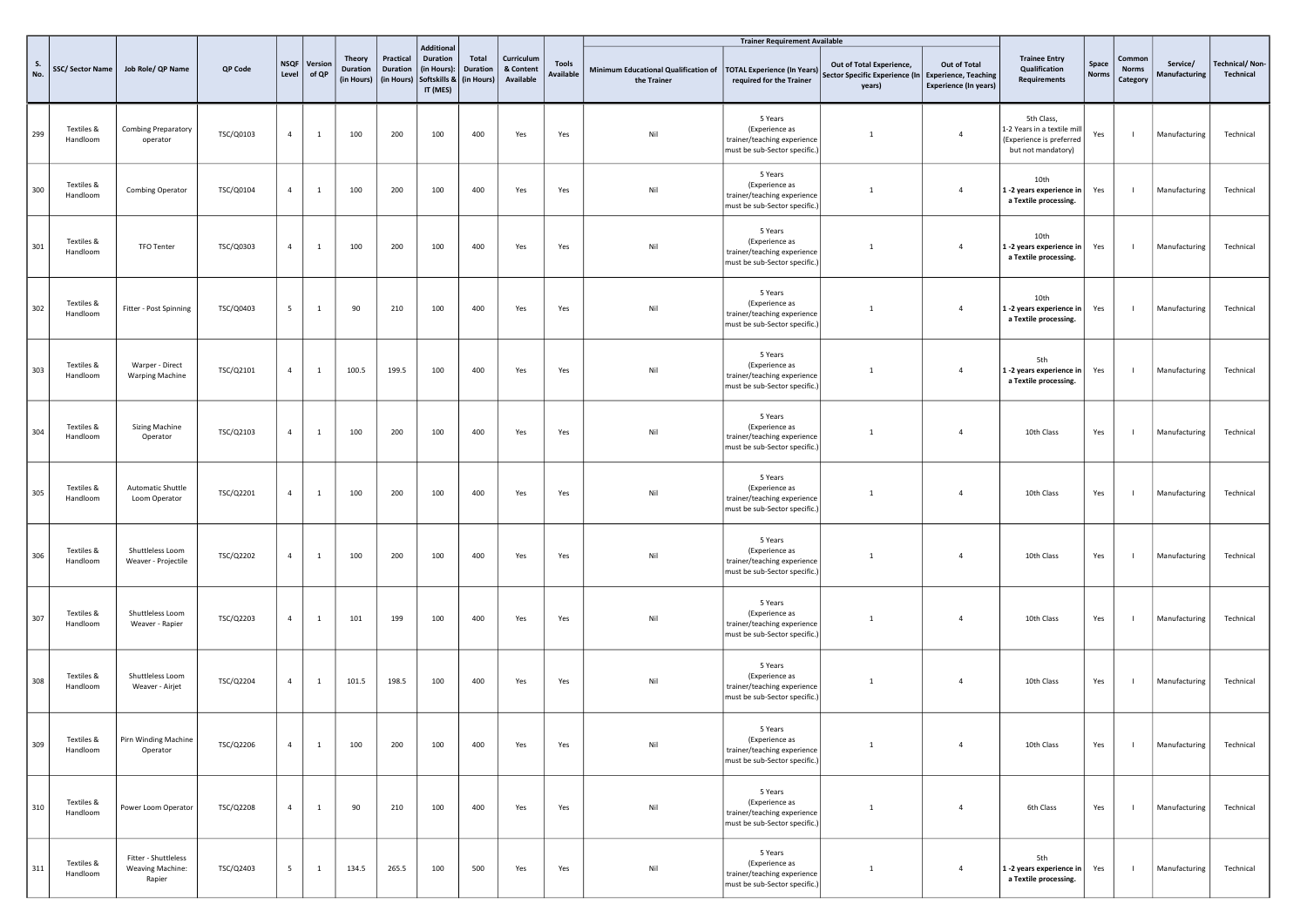|     |                            |                                                                 |           |                         |                         |                                         |                                            |                                                                                              |                                 |                                      |                           | <b>Trainer Requirement Available</b>                                                                                                                                                                     |                                                                                           |                                                                                             |                                              |                                                                                              |                       |                                    |                           |                                    |
|-----|----------------------------|-----------------------------------------------------------------|-----------|-------------------------|-------------------------|-----------------------------------------|--------------------------------------------|----------------------------------------------------------------------------------------------|---------------------------------|--------------------------------------|---------------------------|----------------------------------------------------------------------------------------------------------------------------------------------------------------------------------------------------------|-------------------------------------------------------------------------------------------|---------------------------------------------------------------------------------------------|----------------------------------------------|----------------------------------------------------------------------------------------------|-----------------------|------------------------------------|---------------------------|------------------------------------|
| No. |                            | SSC/ Sector Name   Job Role/ QP Name                            | QP Code   | <b>NSQF</b><br>Level    | <b>Version</b><br>of QP | <b>Theory</b><br>Duration<br>(in Hours) | Practical<br><b>Duration</b><br>(in Hours) | <b>Additional</b><br><b>Duration</b><br>(in Hours):<br>Softskills &   (in Hours)<br>IT (MES) | <b>Total</b><br><b>Duration</b> | Curriculum<br>& Content<br>Available | <b>Tools</b><br>Available | Minimum Educational Qualification of<br>the Trainer                                                                                                                                                      | <b>TOTAL Experience (In Years)</b><br>required for the Trainer                            | Out of Total Experience,<br>Sector Specific Experience (In   Experience, Teaching<br>years) | Out of Total<br><b>Experience (In years)</b> | <b>Trainee Entry</b><br>Qualification<br>Requirements                                        | Space<br><b>Norms</b> | Common<br><b>Norms</b><br>Category | Service/<br>Manufacturing | <b>Technical/Non-</b><br>Technical |
| 312 | Textiles &<br>Handloom     | Knitting Machine<br>Operator - Circular<br>Knitting             | TSC/Q4101 | $\overline{4}$          | 1                       | 90                                      | 210                                        | 100                                                                                          | 400                             | Yes                                  | Yes                       | Nil                                                                                                                                                                                                      | 5 Years<br>(Experience as<br>trainer/teaching experience<br>must be sub-Sector specific.) | $\mathbf{1}$                                                                                | $\overline{4}$                               | 5th Class,<br>1-2 Years in a textile mill<br>(Experience is preferred<br>but not mandatory)  | Yes                   | -1                                 | Manufacturing             | Technical                          |
| 313 | Textiles &<br>Handloom     | Singeing & Desizing<br>machine operator                         | TSC/Q5101 | $\overline{4}$          | $\mathbf{1}$            | 75                                      | 225                                        | 100                                                                                          | 400                             | Yes                                  | Yes                       | Nil                                                                                                                                                                                                      | 5 Years<br>(Experience as<br>trainer/teaching experience<br>must be sub-Sector specific.) | 1                                                                                           | $\overline{4}$                               | 10th Class,<br>1-2 Years in a textile mill<br>(Experience is preferred<br>but not mandatory) | Yes                   |                                    | Manufacturing             | Technical                          |
| 314 | Textiles &<br>Handloom     | Jigger Machine<br>Operator                                      | TSC/Q5201 | $\overline{4}$          | $\mathbf{1}$            | 92                                      | 208                                        | 100                                                                                          | 400                             | Yes                                  | Yes                       | Nil                                                                                                                                                                                                      | 5 Years<br>(Experience as<br>trainer/teaching experience<br>must be sub-Sector specific.) | $\mathbf{1}$                                                                                | $\overline{4}$                               | 8th Class                                                                                    | Yes                   | $\blacksquare$                     | Manufacturing             | Technical                          |
| 315 | Textiles &<br>Handloom     | Dyestuff & Chemical<br><b>Preparation Operator</b>              | TSC/Q5205 | $\overline{4}$          | $\mathbf{1}$            | 74.5                                    | 225.5                                      | 100                                                                                          | 400                             | Yes                                  | Yes                       | Nil                                                                                                                                                                                                      | 5 Years<br>(Experience as<br>trainer/teaching experience<br>must be sub-Sector specific.) | 1                                                                                           | $\overline{4}$                               | 10th Class,<br>1-2 Years in a textile mill<br>(Experience is preferred<br>but not mandatory) | Yes                   | $\blacksquare$                     | Manufacturing             | Technical                          |
| 316 | Textiles &<br>Handloom     | land Operated Knitting<br>Machine Operator<br>(Circular & Flat) | TSC/Q7304 | $\overline{4}$          | $\mathbf{1}$            | 100                                     | 200                                        | 100                                                                                          | 400                             | Yes                                  | Yes                       | Nil                                                                                                                                                                                                      | 5 Years<br>(Experience as<br>trainer/teaching experience<br>must be sub-Sector specific.) | $\mathbf{1}$                                                                                | $\overline{4}$                               | 5th Class                                                                                    | Yes                   | $\mathbf{I}$                       | Manufacturing             | Technical                          |
| 317 | Textiles &<br>Handloom     | Gill Box Draw Frame<br>Machine Operator                         | TSC/Q0109 | $\overline{4}$          | $\mathbf{1}$            | 90                                      | 210                                        | 100                                                                                          | 400                             | Yes                                  | Yes                       | Nil                                                                                                                                                                                                      | 5 Years<br>(Experience as<br>trainer/teaching experience<br>must be sub-Sector specific.) | 1                                                                                           | $\overline{4}$                               | Basic Literacy &<br>Numeracy                                                                 | Yes                   | $\overline{1}$                     | Manufacturing             | Technical                          |
| 318 | Tourism and<br>Hospitality | Meet & Greet Officer                                            | THC/Q4205 | $\overline{4}$          | $\mathbf{1}$            | 81                                      | 179                                        | 100                                                                                          | 360                             | Yes                                  | Yes                       | * Certificate in Domain or Travel &<br>Tourism<br>* Diploma in Hotel Management or<br>Travel & Tourism<br>* Degree in Hotel management or Travel<br>& Tourism<br>* Degree or Diploma in any other Stream | $*_{5}$<br>$*_{5}$<br>$*5$<br>$*7$                                                        | $*_{5}$<br>$*_{5}$<br>$*_{5}$<br>$*7$                                                       | $*_{1}$<br>$*_{1}$<br>$*_{1}$<br>$*_{1}$     | 10th Class                                                                                   | Yes                   | Ш                                  | Service                   | Non-Technical                      |
| 319 | Tourism and<br>Hospitality | F & B Service: Steward                                          | THC/Q0301 | $\overline{4}$          | $\mathbf{1}$            | 90                                      | 210                                        | 100                                                                                          | 400                             | Yes                                  | Yes                       | * Certificate in Domain<br>* Diploma in Hotel Management<br>* Degree in Hotel management                                                                                                                 | $*5$<br>$*5$<br>$*5$                                                                      | $*_{5}$<br>$*5$<br>$*_{5}$                                                                  | $*0-1$<br>$*0-1$<br>$*0-1$                   | 10th Class                                                                                   | Yes                   | $\mathbf{H}$                       | Service                   | Non-Technical                      |
| 320 | Tourism and<br>Hospitality | Room Attendant                                                  | THC/Q0202 | $\overline{4}$          | $\mathbf{1}$            | 90                                      | 210                                        | 100                                                                                          | 400                             | Yes                                  | Yes                       | * Certificate in Domain<br>* Diploma in Hotel Management<br>* Degree in Hotel management<br>Degree or Diploma in any other Stream                                                                        | $*5$<br>$*_{5}$<br>$*_{5}$<br>$*7$                                                        | $*5$<br>$*_{5}$<br>$*5$<br>$*7$                                                             | $*0-1$<br>$*0-1$<br>$*0-1$<br>$*0-1$         | 8th Class                                                                                    | Yes                   | $\mathbf{I}$                       | Service                   | Non-Technical                      |
| 321 | Tourism and<br>Hospitality | House Keeping<br>Attendant (Manual<br>Cleaning)                 | THC/Q0203 | $\overline{\mathbf{3}}$ | $\mathbf{1}$            | 75                                      | 175                                        | 100                                                                                          | 350                             | Yes                                  | Yes                       | * Certificate in Domain<br>* Diploma in Hotel Management<br>* Degree in Hotel management<br>* Degree in any other Stream                                                                                 | $*5$<br>$*_{5}$<br>$*5$<br>$*7$                                                           | $*5$<br>$*_{5}$<br>$*5$<br>$*7$                                                             | $*0-1$<br>$*0-1$<br>$*0-1$<br>$*0-1$         | 8th Class                                                                                    | Yes                   | $\mathbf{I}$                       | Service                   | Non-Technical                      |
| 322 | Tourism and<br>Hospitality | Home delivery boy                                               | THC/Q2902 | $\overline{\mathbf{3}}$ | $\mathbf{1}$            | 50                                      | 150                                        | 100                                                                                          | 300                             | Yes                                  | Yes                       | * Certificate in Domain<br>* Diploma in Hotel Management<br>* Degree in Hotel management<br>* Degree or Diploma in any other Stream                                                                      | $*5$<br>$*5$<br>$*5$<br>$*7$                                                              | $*5$<br>$*5$<br>$*5$<br>$*7$                                                                | $*0-1$<br>$*0-1$<br>$*0-1$<br>$*0-1$         | 8th Class                                                                                    | Yes                   | $\mathbf{H}$                       | Service                   | Non-Technical                      |
| 323 | Tourism and<br>Hospitality | <b>Counter Sales Executive</b>                                  | THC/Q2903 | $\overline{4}$          | $\mathbf{1}$            | 70                                      | 170                                        | 100                                                                                          | 340                             | Yes                                  | Yes                       | * Certificate in Domain<br>* Diploma in Hotel Management<br>* Degree in Hotel management                                                                                                                 | $*5$<br>$*5$<br>$*5$                                                                      | $*5$<br>$*5$<br>$*5$                                                                        | $*0-1$<br>$*0-1$<br>$*0-1$                   | 12th Class                                                                                   | Yes                   | $\mathbf{H}$                       | Service                   | Non-Technical                      |